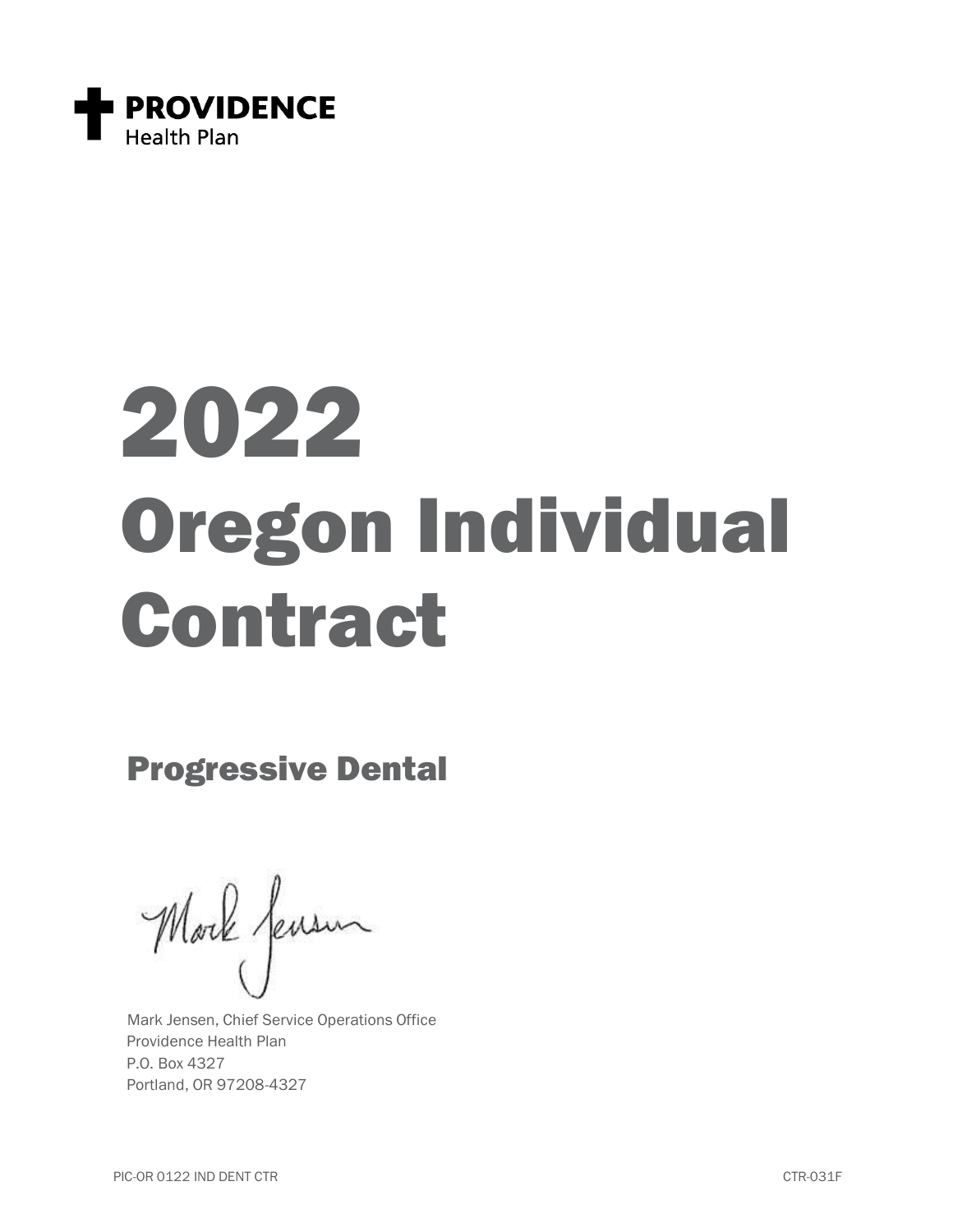# PROVIDENCE HEALTH PLAN QUICK REFERENCE GUIDE

Please see our Quick Reference Guide for customer service information.

#### Customer Service Quick Reference Guide:

General assistance with your Plan 503-574-7500 (local / Portland area) 800-878-4445 (toll-free) 711 (TTY) [ProvidenceHealthPlan.com](https://www.providencehealthplan.com/)

Predetermination requests 800-638-0449 (toll-free)

Provider Directory **[ProvidenceHealthPlan.com/findaprovider](https://phppd.providence.org/)** 

Monthly Premium Payment Options Pay online Pay online [Providence.org/PremiumPay](https://www.providence.org/premiumpay)

Pay by phone 888-821-2097 (toll-free)

503-574-6464 (fax)

Pay by mail **Providence Health Plan** P.O. Box 5728 Portland, OR 97228-5728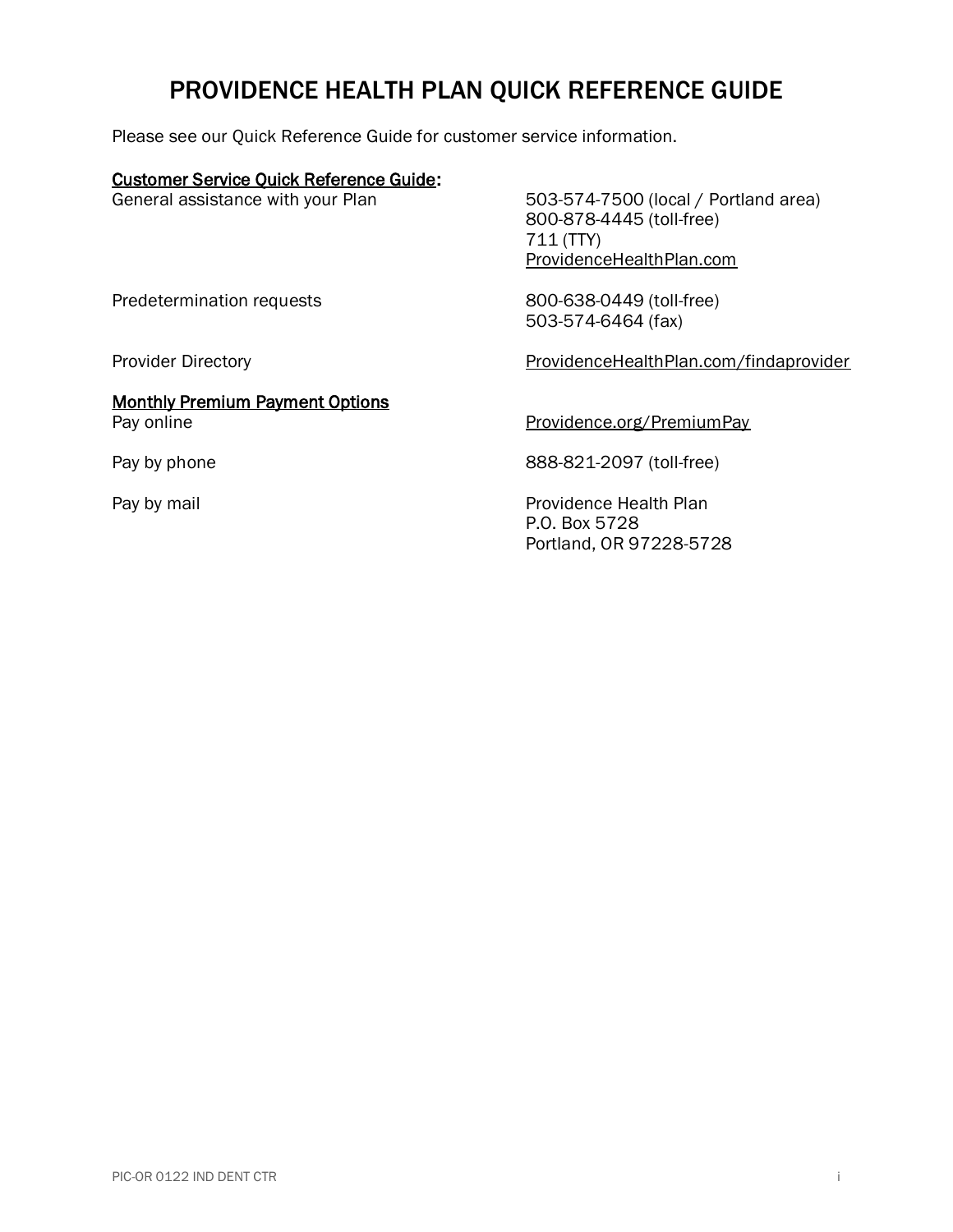# **TABLE OF CONTENTS**

| 2. WELCOME TO THE PROVIDENCE PROGRESSIVE DENTAL PLAN2 |                                                                               |     |  |  |
|-------------------------------------------------------|-------------------------------------------------------------------------------|-----|--|--|
| 2.1                                                   |                                                                               |     |  |  |
| 2.2                                                   |                                                                               |     |  |  |
| 2.3                                                   |                                                                               |     |  |  |
| 2.4                                                   |                                                                               |     |  |  |
| 2.5                                                   |                                                                               |     |  |  |
| 2.6                                                   |                                                                               |     |  |  |
|                                                       |                                                                               |     |  |  |
| 3.1                                                   |                                                                               |     |  |  |
|                                                       |                                                                               |     |  |  |
|                                                       |                                                                               |     |  |  |
|                                                       |                                                                               |     |  |  |
|                                                       |                                                                               |     |  |  |
| 3.2                                                   |                                                                               |     |  |  |
| 3.3                                                   |                                                                               |     |  |  |
| 3.4                                                   |                                                                               |     |  |  |
|                                                       | 3.4.1 Coverage of New Technology and New Application of Existing Technology 8 |     |  |  |
| 3.5                                                   |                                                                               |     |  |  |
|                                                       |                                                                               |     |  |  |
| 3.6                                                   |                                                                               |     |  |  |
| 3.7                                                   |                                                                               |     |  |  |
|                                                       |                                                                               |     |  |  |
|                                                       |                                                                               |     |  |  |
|                                                       |                                                                               |     |  |  |
| 4.1                                                   |                                                                               |     |  |  |
| 4.2                                                   |                                                                               |     |  |  |
| 4.3                                                   |                                                                               |     |  |  |
| 4.4                                                   |                                                                               |     |  |  |
| 4.5                                                   |                                                                               |     |  |  |
|                                                       |                                                                               |     |  |  |
| 5.1                                                   |                                                                               |     |  |  |
|                                                       |                                                                               |     |  |  |
|                                                       |                                                                               |     |  |  |
| 5.2                                                   |                                                                               |     |  |  |
|                                                       |                                                                               |     |  |  |
|                                                       |                                                                               |     |  |  |
|                                                       |                                                                               |     |  |  |
|                                                       |                                                                               |     |  |  |
|                                                       |                                                                               |     |  |  |
|                                                       |                                                                               |     |  |  |
| 5.3                                                   |                                                                               |     |  |  |
|                                                       | PIC-OR 0122 IND DENT CTR                                                      | -ii |  |  |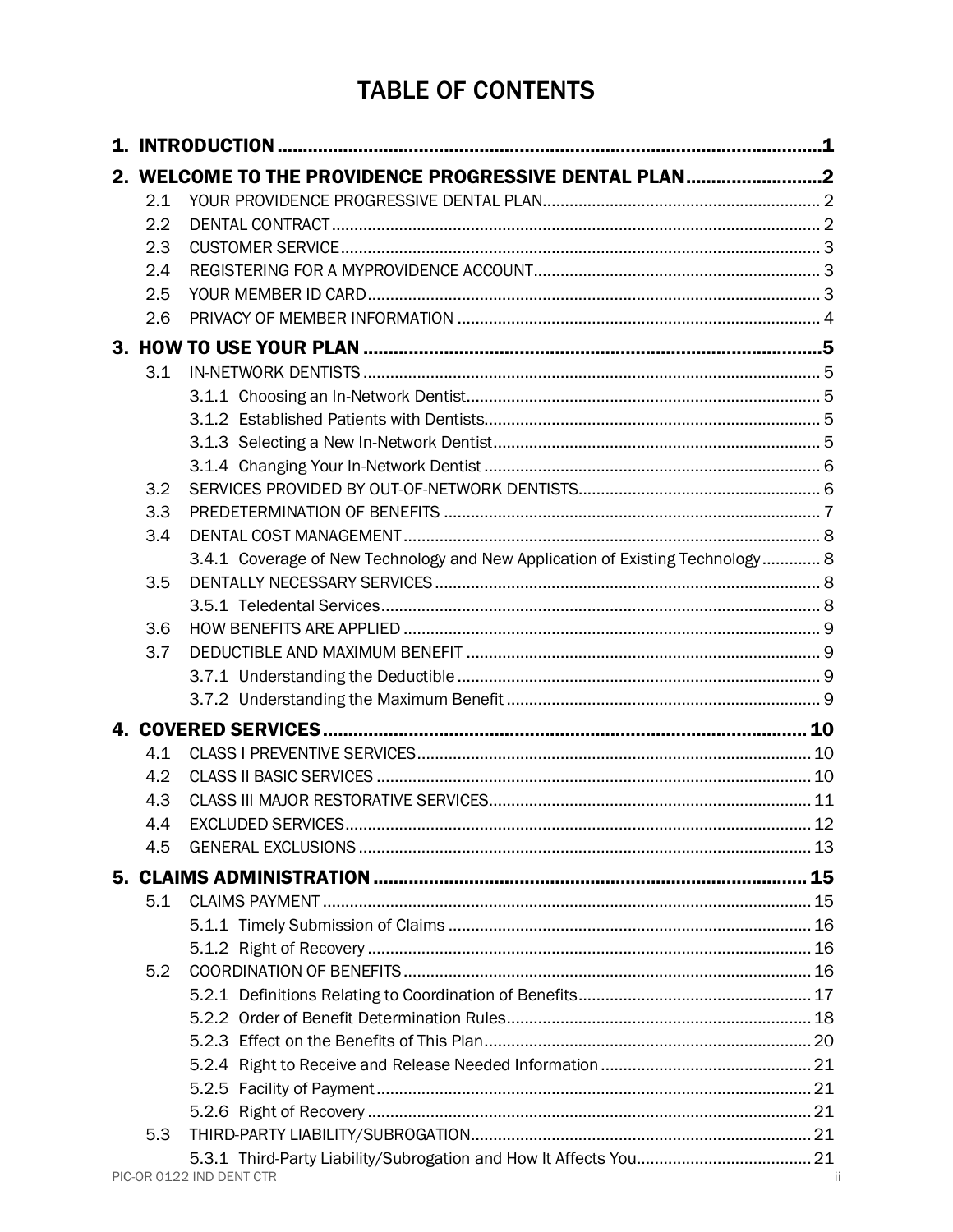|  | 6.1 |                                                                            |  |  |  |  |
|--|-----|----------------------------------------------------------------------------|--|--|--|--|
|  | 6.2 |                                                                            |  |  |  |  |
|  |     |                                                                            |  |  |  |  |
|  |     |                                                                            |  |  |  |  |
|  |     | 6.2.3 How to Submit Grievances or Appeals and Request Appeal Documents  27 |  |  |  |  |
|  |     |                                                                            |  |  |  |  |
|  |     |                                                                            |  |  |  |  |
|  | 7.1 |                                                                            |  |  |  |  |
|  |     |                                                                            |  |  |  |  |
|  |     |                                                                            |  |  |  |  |
|  | 7.2 |                                                                            |  |  |  |  |
|  |     |                                                                            |  |  |  |  |
|  |     | 7.2.2 Enrollment and Effective Date of Coverage when Applying During Open  |  |  |  |  |
|  |     |                                                                            |  |  |  |  |
|  | 7.3 | NEWBORN, NEWLY ADOPTED CHILDREN, AND NEWLY FOSTERED CHILDREN ELIGIBILITY   |  |  |  |  |
|  |     |                                                                            |  |  |  |  |
|  | 7.4 |                                                                            |  |  |  |  |
|  |     |                                                                            |  |  |  |  |
|  | 7.5 |                                                                            |  |  |  |  |
|  |     |                                                                            |  |  |  |  |
|  |     |                                                                            |  |  |  |  |
|  | 8.1 | 8. PREMIUMS, RENEWAL, REVISION, TERMINATION AND RESCISSION  33             |  |  |  |  |
|  |     |                                                                            |  |  |  |  |
|  |     |                                                                            |  |  |  |  |
|  |     |                                                                            |  |  |  |  |
|  | 8.2 |                                                                            |  |  |  |  |
|  | 8.3 |                                                                            |  |  |  |  |
|  |     |                                                                            |  |  |  |  |
|  |     |                                                                            |  |  |  |  |
|  |     | 8.3.3 Termination and Rescission of Coverage Due to Fraud or Abuse 35      |  |  |  |  |
|  |     |                                                                            |  |  |  |  |
|  |     |                                                                            |  |  |  |  |
|  |     |                                                                            |  |  |  |  |
|  | 9.1 | GENERAL MEMBER (PARTICIPANT) RIGHTS AND RESPONSIBILITIES 36                |  |  |  |  |
|  |     |                                                                            |  |  |  |  |
|  |     |                                                                            |  |  |  |  |
|  |     |                                                                            |  |  |  |  |
|  |     | 10.3 CIRCUMSTANCES BEYOND THE CONTROL OF PROVIDENCE HEALTH PLAN 38         |  |  |  |  |
|  |     |                                                                            |  |  |  |  |
|  |     |                                                                            |  |  |  |  |
|  |     |                                                                            |  |  |  |  |
|  |     |                                                                            |  |  |  |  |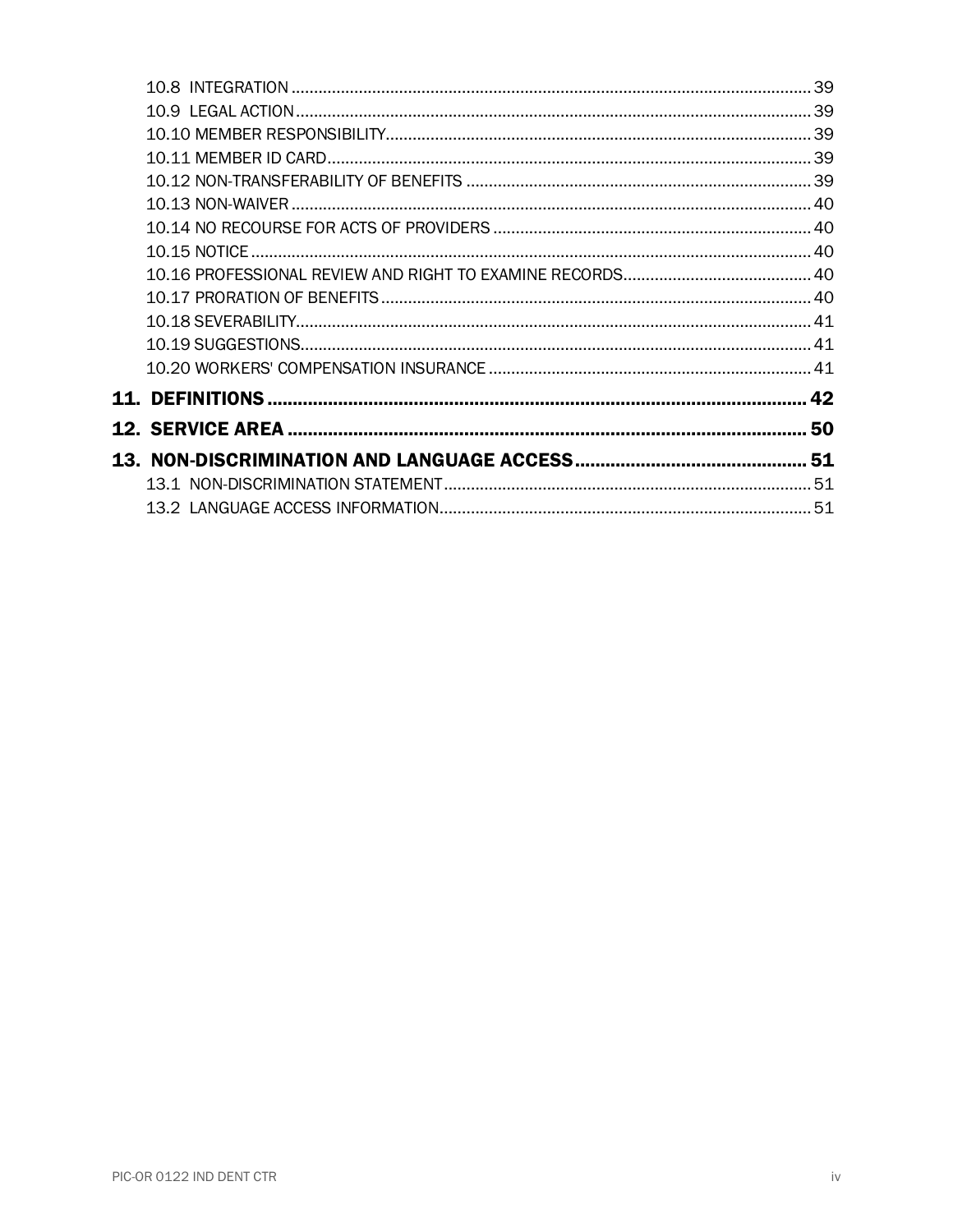# 1. INTRODUCTION

<span id="page-5-0"></span>Thank you for choosing Providence Health Plan. We look forward to meeting your dental needs. The following is a brief outline of several key aspects of your Providence Progressive Dental Plan.

- $\triangleright$  Some capitalized terms have special meanings. Please see section 11, Definitions.
- ➢ In this Contract, Providence Health Plan is referred to as "we," "us" or "our." Members enrolled under this Providence Progressive Dental Plan are referred to as "you" or "your."
- ➢ If after examining this Contract you are not satisfied with it for any reason, you may cancel this policy within 10 days of receipt. Your decision to cancel this policy must be provided to us in writing within the 10-day period, and we will provide a full refund of your premium and consider the policy void and never effective.
- ➢ Coverage under this Providence Progressive Dental Plan is provided through:
	- Our In-Network Dentists located in our Service Area.
- $\triangleright$  Covered Services must be obtained from In-Network Dentists, with the following exceptions:
	- Covered Services delivered by an Out-of-Network Dentist when those Services have been approved in advance through the Prior Authorization procedures specified in section 3.2.
- ➢ More extensive care (fillings, dentures, crowns, root canals, periodontal care, oral surgery, etc.) is covered at increasing levels the more years you are covered under this Plan, progressing through years one, two and three. After year three, the coverage level will remain the same.
- $\triangleright$  A printable directory of In-Network Dentists in our Service Area is available at [ProvidenceHealthPlan.com/findaprovider.](https://phppd.providence.org/) Members without Internet access or who would like a hard copy of our Provider Directory, may contact Customer Service for assistance.
- ➢ Covered Class II and Class III Services (except restorative fillings) require an approved Predetermination, as specified in section 3.3.
- $\triangleright$  Coverage limitations and exclusions apply to certain Services, as stated in sections 3, 4 and the Benefit Summary.
- $\triangleright$  All Covered Services are subject to the provisions, limitations and exclusions that are specified in this Providence Progressive Dental Plan. You should read the provisions, limitations and exclusions before seeking Covered Services because not all dental services are covered by this Plan.
- ➢ The Dental Contract for this Providence Progressive Dental Plan consists of this Dental Contract plus the Dental Benefit Summary, any Endorsements and amendments that accompany these documents, and those policies maintained by Providence Health Plan which clarify any of these documents. In the event of any conflict between these documents, they are to be interpreted in the following order of priority: (1) Endorsements and amendments, (2) Dental Contract, (3) Dental Benefit Summary and (4) applicable Providence Health Plan policies.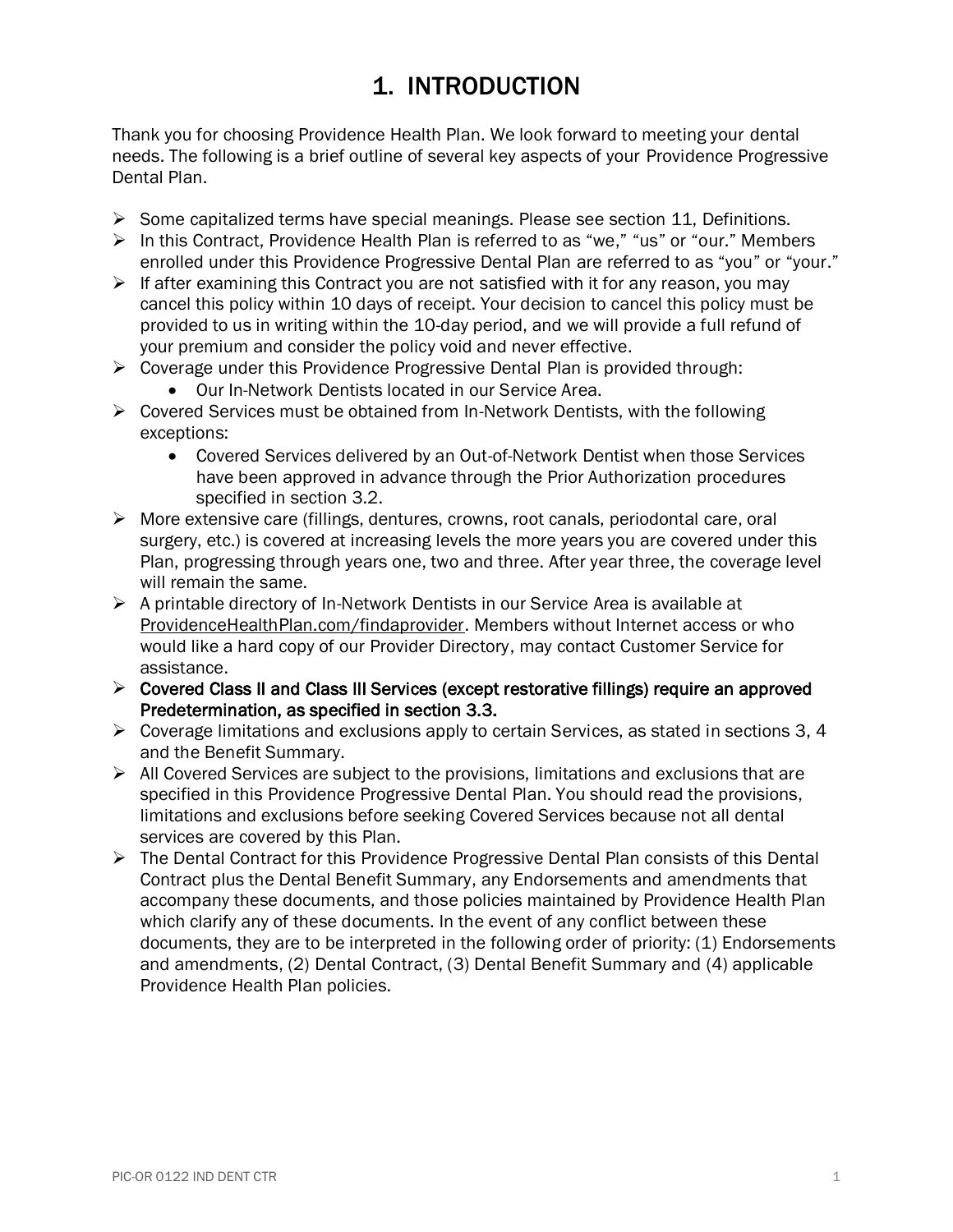# 2. WELCOME TO THE PROVIDENCE PROGRESSIVE DENTAL PLAN

<span id="page-6-0"></span>The Providence Progressive Dental Plan is offered by Providence Health Plan to Members who are covered under one of our Individual & Family Plan Contracts.

# <span id="page-6-1"></span>2.1 YOUR PROVIDENCE PROGRESSIVE DENTAL PLAN

Your Providence Progressive Dental Plan allows you to receive Covered Services from In-Network Dentists in our Service Area.

#### It is your responsibility to verify whether or not a dentist is an In-Network Dentist and whether or not the dental care is a Covered Service even if you have been directed or referred for care by an In-Network Dentist.

If you are unsure about a dentist's participation with Providence Health Plan, visit the Provider Directory, available online at [ProvidenceHealthPlan.com/findaprovider,](https://phppd.providence.org/) before you make an appointment. You can also call Customer Service to get information about a dentist's participation with Providence Health Plan and your benefits.

#### Whenever you visit a Dentist:

- Bring your Providence Health Plan Member ID Card with you.
- Be prepared to make a Copayment at the time of visit if the office visit is subject to a Copayment.
- If your dental Covered Services are subject to a Coinsurance (a percentage of the amount billed for Services), your dentists may ask you to pay an estimate of what you may owe at the time you receive services, and bill or credit you for the balance later. Some dentists may send you a bill for what you owe. Be sure to check with your dentist's office regarding payment policies prior to receiving services.

# <span id="page-6-2"></span>2.2 DENTAL CONTRACT

The Dental Contract contains important information about the dental plan coverage we offer. It is important to read this Dental Contract carefully as it explains your Providence Health Plan benefits and Member responsibilities. If you do not understand a term that is used, you may find it in Definitions, section 11. If you need additional help understanding anything in this Dental Contract, please call Customer Service at 503-574-7500 or 800-878- 4445. *See section 2.3 for additional information on how to reach Customer Service.*

#### This Dental Contract is not complete without your:

- Progressive Dental Benefit Summary and any other Benefit Summary documents. These documents are available at [ProvidenceHealthPlan.com](https://www.providencehealthplan.com/) when you register for a myProvidence account as explained in section 2.4. Benefit Summaries detail your Copayments and Coinsurance for Covered Services and also provide important information about your Benefits.
- Provider Directory which lists In-Network Dentists, available online at [ProvidenceHealthPlan.com/findaprovider.](https://phppd.providence.org/) If you do not have Internet access, please call Customer Service to obtain a hard copy of the directory.

If you need more detailed information for a specific problem or situation, contact Customer Service.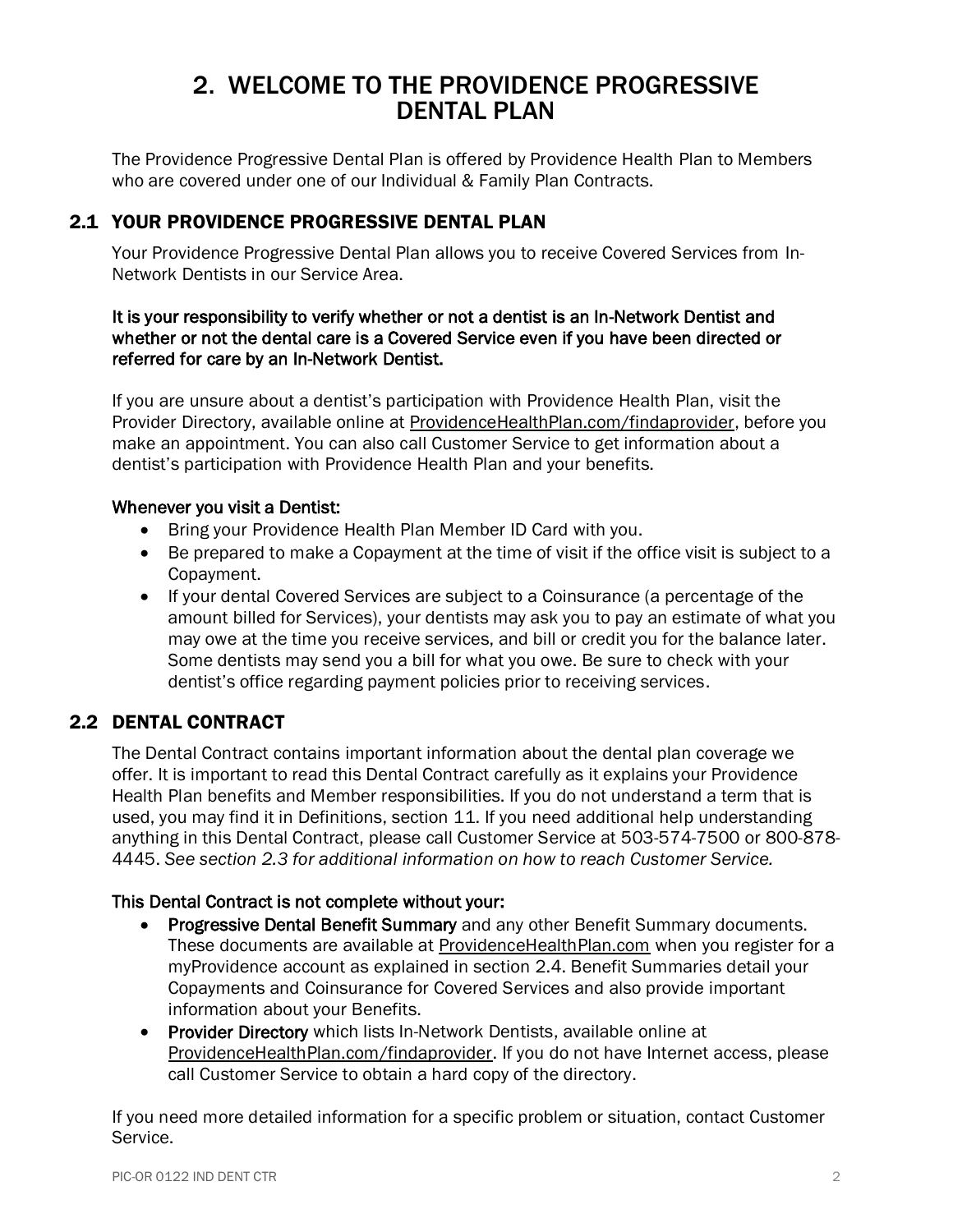# <span id="page-7-0"></span>2.3 CUSTOMER SERVICE

We want you to understand how to use your Providence Health Plan benefits and to be satisfied with your dental plan coverage. Customer Service is available to assist you in understanding your benefits and resolving any problems you may have, including:

- Specific benefit or claim questions.
- Address and name changes.
- Questions or concerns about adding or dropping a Dependent.
- Enrollment issues.
- Questions or concerns about your dental care or Service.

#### Contacting Providence Customer Service

Customer Service representatives are available by phone from 8 a.m. to 5 p.m., Monday through Friday, (excluding holidays). Please have your Member ID Card available when you call:

- Members in the Portland-metro area, please call 503-574-7500.
- Members in all other areas, please call toll-free 800-878-4445.
- Members with hearing impairment, please call the TTY line 711.

You may access claims and benefit information 24 hours a day, seven days a week online through your myProvidence account.

## <span id="page-7-1"></span>2.4 REGISTERING FOR A MYPROVIDENCE ACCOUNT

Members can create a myProvidence account online. A myProvidence account enables you to view your personal health plan information (including your Dental Contract and Benefit Summary), view claims history and benefit payment information, order a replacement Member ID Card, and access other health and wellness tools and services.

# <span id="page-7-2"></span>2.5 YOUR MEMBER ID CARD

Each Member of Providence Health Plan receives a Member ID Card. Your Member ID Card lists information about your health plan coverage, including:

- Your Member number
- Important phone numbers

The Member ID Card is issued by Providence Health Plan for Member identification purposes only. It does not confer any right to Services or other benefits under this Dental Contract.

When scheduling an appointment or receiving health services, identify yourself as a Providence Health Plan Member, present your Member ID Card and pay your Copayment or Coinsurance.

If you are unable to provide your card at your appointment your dentist can contact us for your member information.

#### Please keep your Member ID Card with you and use it when you:

- Visit your In-Network Dentist or facility.
- Register online for your myProvidence account.
- Call or correspond with Customer Service.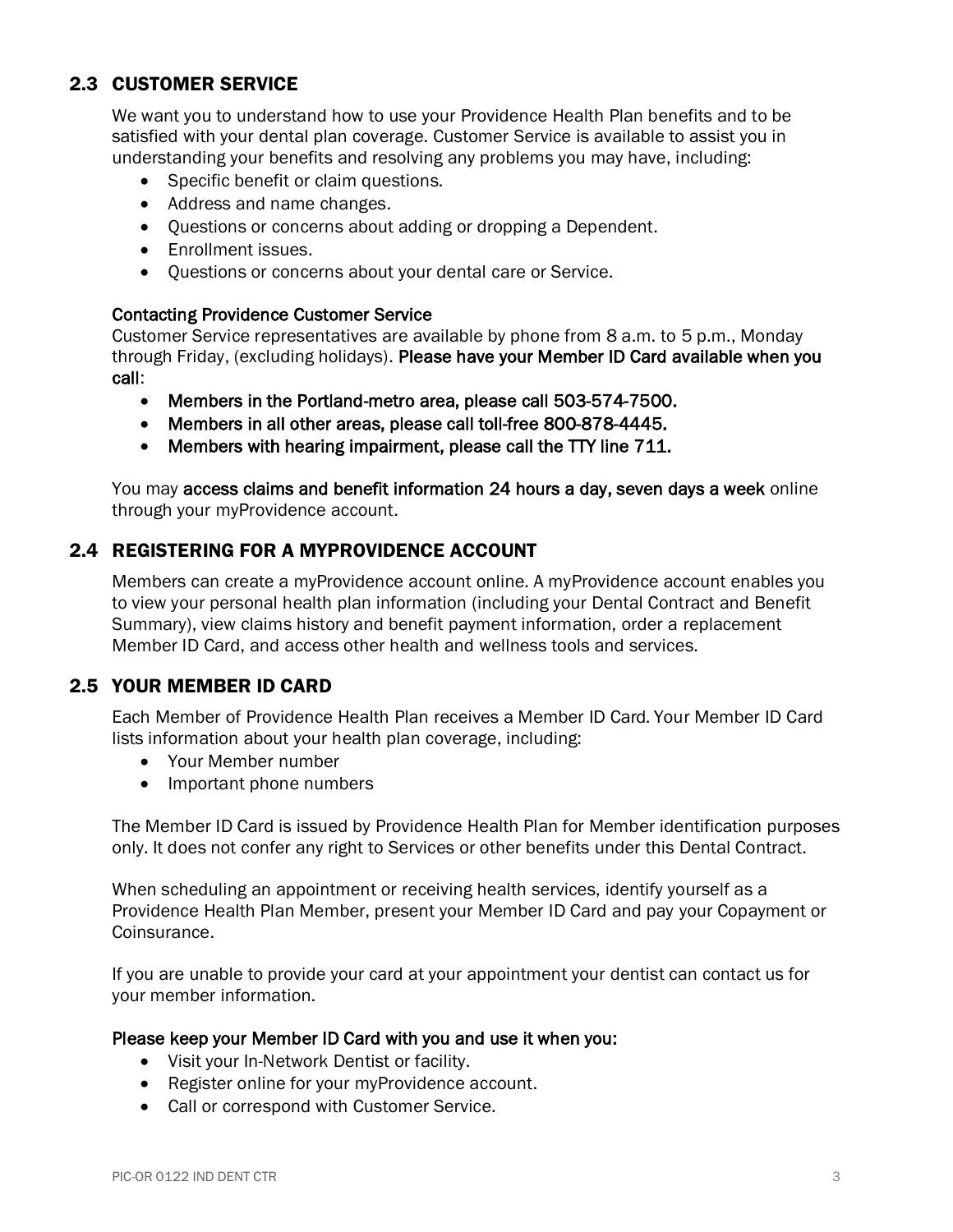# <span id="page-8-0"></span>2.6 PRIVACY OF MEMBER INFORMATION

At Providence Health Plan, we respect the privacy and confidentiality of your protected health information (PHI). We are required by law to maintain the privacy of your protected health information, (commonly called PHI or your personal information) including in electronic format. When we use the term "personal information" we mean information that identifies you as an individual such as your name and Social Security Number, as well as financial, health and other information about you that is nonpublic, and that we obtain so we can provide you with insurance coverage. Providence Health Plan maintains policies that protect the confidentiality of personal information, including Social Security numbers, obtained from its Members in the course of its regular business functions.

Members may request to see or obtain their dental records. Call your dentist's office to ask how to receive a copy.

For more information about uses and disclosures of Member information, including uses and disclosures required by law, please refer to our Notice of Privacy Practices. A copy is available at <https://healthplans.providence.org/members/rights-notices> or by calling Customer Service.

#### Appointment of Authorized Representative

You are entitled to appoint an individual to act as your Authorized Representative to pursue any claim you have for benefits. To ensure privacy and to address other issues, Providence's policy on Appointment of Authorized Member Representatives, and the form for doing so, may be accessed through our website at

[https://healthplans.providence.org/members/understanding-plans-benefits/benefit](https://healthplans.providence.org/members/understanding-plans-benefits/benefit-basics/forms/)[basics/forms/.](https://healthplans.providence.org/members/understanding-plans-benefits/benefit-basics/forms/) The policy does not apply to an attorney at law retained by you directly to represent your interests with respect to your benefits, but does apply to attorneys who represent a dentist whose services are a part of the claim in issue.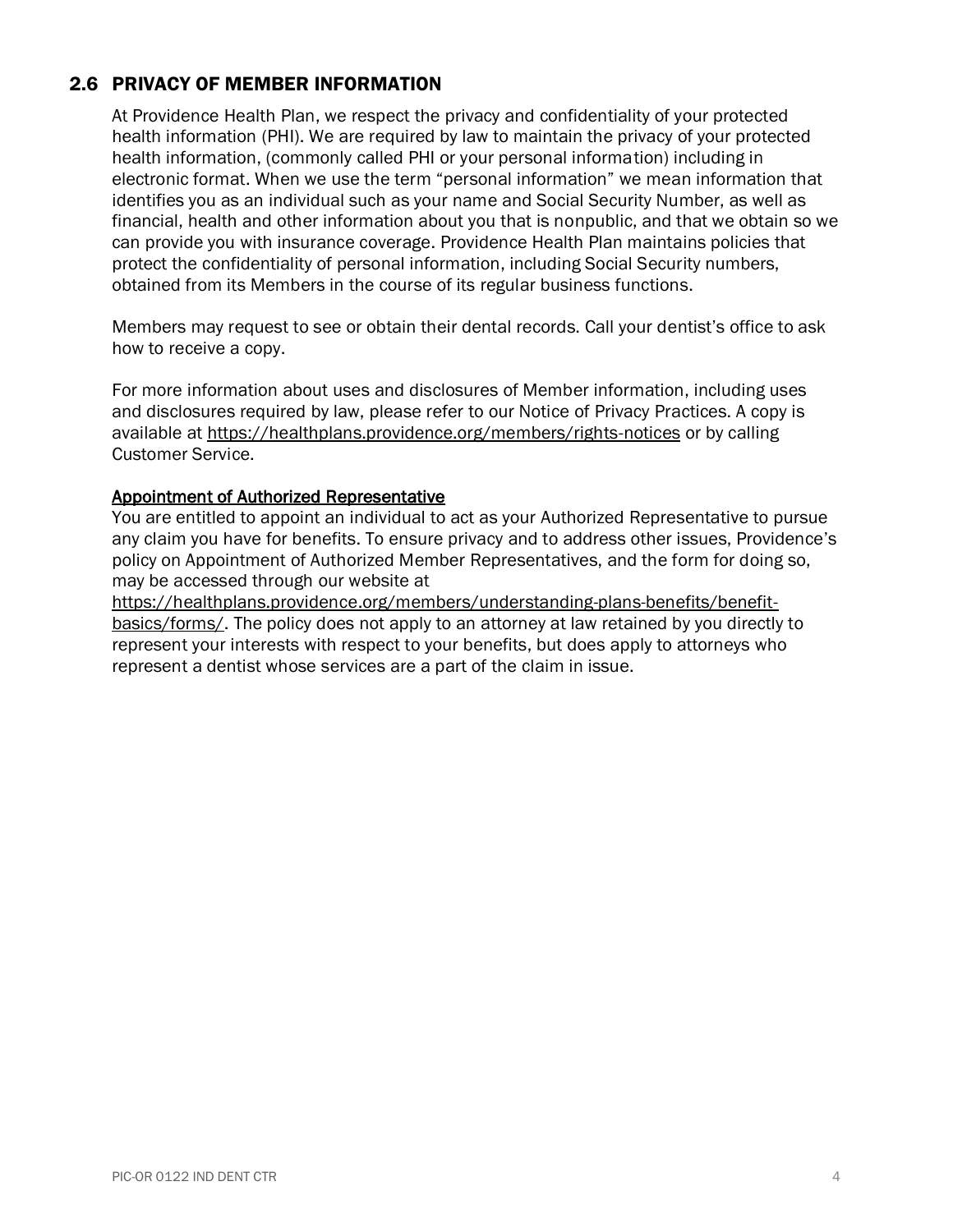# 3. HOW TO USE YOUR PLAN

<span id="page-9-0"></span>This section describes how to use this Plan and how benefits are applied. It is important to remember that your benefits are determined according to the plan option that you have elected and the kinds of Services and dentists that you have selected for your care. The level of benefits for Covered Services is shown in the Benefit Summary and described in section 4 of this Dental Contract.

## <span id="page-9-1"></span>3.1 IN-NETWORK DENTISTS

Providence Health Plan has contractual arrangements with certain dentists and facilities located in our Service Area. Our agreements with these "In-Network Dentists" enable you to receive quality dental care for a reasonable cost.

For Services to be covered, you must receive Services from In-Network Dentists. It is your responsibility to verify whether or not a dentist is an In-Network Dentist even if you have been directed or referred for care by an In-Network Dentist.

#### <span id="page-9-2"></span>3.1.1 Choosing an In-Network Dentist

To choose an In-Network Dentist, or to verify if a dentist is an In-Network Dentist, please refer to the Provider Directory, available online at [ProvidenceHealthPlan.com/findaprovider.](https://phppd.providence.org/) If you do not have access to our website, please call Customer Service to request In-Network Dentist Information.

#### Advantages of Using an In-Network Dentist

- Your In-Network Dentist will work with Providence Health Plan to arrange for any Predetermination requirements that may be necessary for certain Covered Services. For more information on Predetermination, see section 3.3.
- In most cases when you use an In-Network Dentist, higher benefit levels will apply and your out-of-pocket expenses will be reduced.
- You will have a wide variety of high quality In-Network Dentists to help you with your dental needs.

So remember, it is to your advantage to meet your dental needs by using an In-Network Dentist.

#### <span id="page-9-3"></span>3.1.2 Established Patients with Dentists

If you and your family already see a dentist, you may want to check the provider directory to see if your dentist is an In-Network Dentist with Providence Health Plan. If your dentist is participating with us, let his or her office know you are now a Providence Health Plan Member.

#### <span id="page-9-4"></span>3.1.3 Selecting a New In-Network Dentist

We recommend that you choose an In-Network Dentist from our Provider Directory, available online, for each covered Family Member. Call the dentist's office to make sure he or she is accepting new patients. It is a good idea to have your previous dentist transfer your dental records to your new In-Network Dentist as soon as possible. The first time you make an appointment with your In-Network Dentist, let him or her know you are now a Providence Health Plan Member. On your first visit, make a list of questions or information you would like to discuss with your new In-Network Dentist, including the following:

• What are the office hours?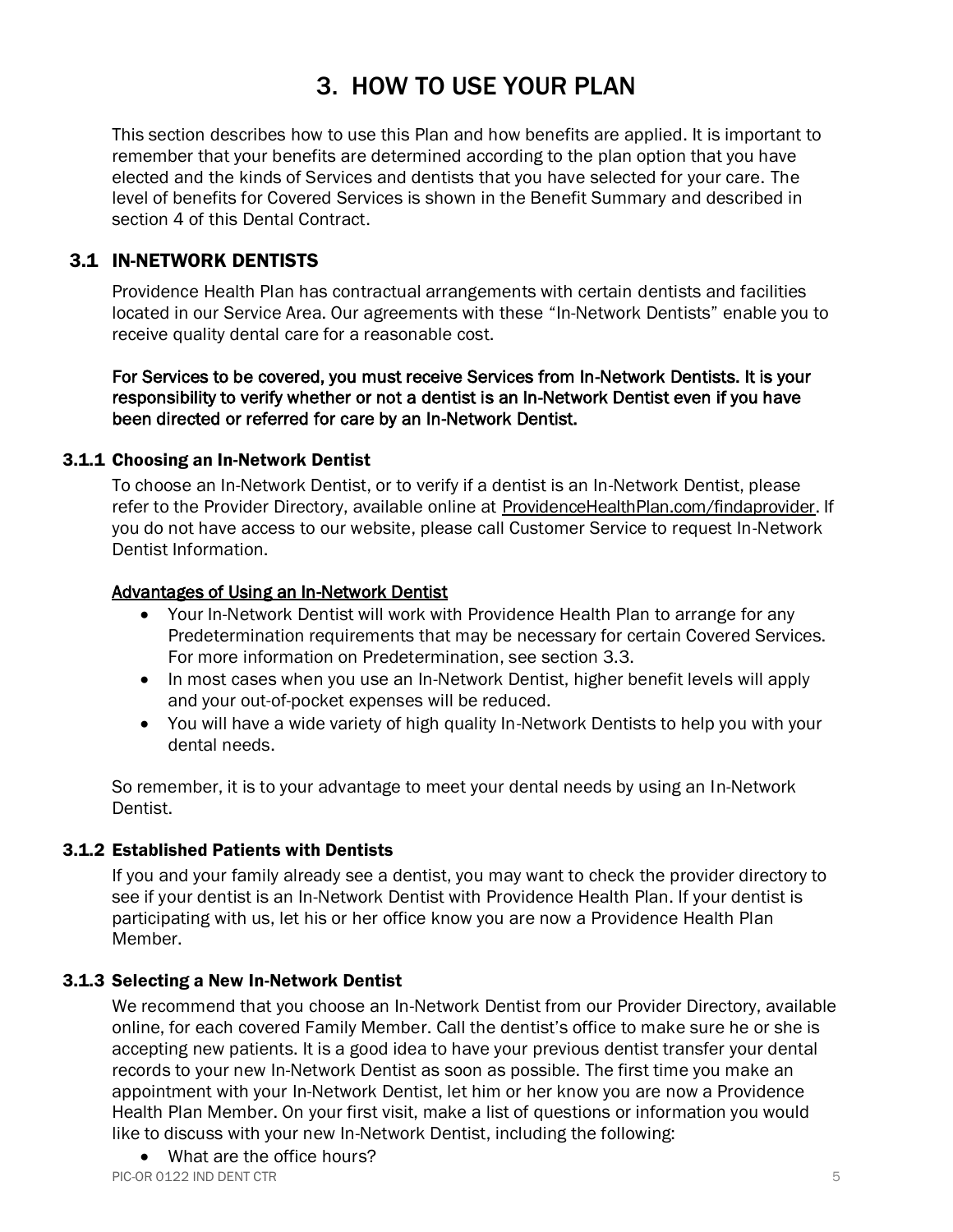- How can I get dental advice after hours?
- What do I do in a dental emergency?

#### <span id="page-10-0"></span>3.1.4 Changing Your In-Network Dentist

You are encouraged to establish an ongoing relationship with your In-Network Dentist. If you decide to change your In-Network Dentist, please remember to have your dental records transferred to your new In-Network Dentist.

#### <span id="page-10-1"></span>3.2 SERVICES PROVIDED BY OUT-OF-NETWORK DENTISTS

Providence Health Plan may approve and provide reimbursement for Out-of-Network Qualified Practitioners and Facilities. Benefits for Covered Services by an Out-of-Network Dentist will be provided, as shown in the Benefit Summary when we determine in advance, in writing, that the Out-of-Network Dentist possesses unique skills which are required to adequately care for you and are not available from In-Network Dentists.

#### Under no circumstances will we cover Services received from an Out-of-Network Dentist *unless* we have approved the Out-of-Network Dentist and the Services received.

IMPORTANT NOTE: Your Plan only pays for Covered Services received from approved, Prior Authorized Out-of-Network Dentists at the Usual, Customary, and Reasonable (UCR) charges (see Section 11, Definitions). If an Out-of-Network Dentist charges more than the UCR charges allowed under your Plan, that dentist may bill you directly for the additional amount that is not covered by your Plan. That amount is in addition to any Deductible, Copayment or Coinsurance for which you may be responsible.

If you choose to receive Covered Services from an approved, Prior Authorized Out-of-Network Dentist, those Services are still subject to the terms of this Dental Contract. Providence Health Plan will only pay for Dentally Necessary Covered Services. The treatments, supplies, and medications excluded by this Contract are not covered.

#### Payment for Out-of-Network Dentists (UCR)

If we have approved an Out-of-Network Dentist, and if the Services provided are Dentally Necessary Covered Services, we will provide payment to Out-of-Network Dentists according to the Usual, Customary and Reasonable (UCR) charges. UCR charges do not include sales taxes, handling fees and similar surcharges; such taxes, fees and surcharges are not covered expenses. Charges which exceed UCR are the Member's responsibility. See section 11 for the definition of UCR.

You will be responsible for costs that are not covered or allowed by your Out-of-Network benefits, as shown in the following example (amounts shown are only estimates of what may apply).

|                                           | Dentist's Status      |                         |  |
|-------------------------------------------|-----------------------|-------------------------|--|
| <u>Item</u>                               | In-Network            | Out-of-Network          |  |
| Dentist's standard charges                | \$100                 | \$100                   |  |
| Allowable charges under this Plan         | \$80 (contracted)     | \$80 (if that is UCR)   |  |
| Plan benefits (for this example only)     | \$64 (if 80% benefit) | \$56 (if 70% benefit)   |  |
| Balance you owe                           | \$16                  | \$24                    |  |
| Additional amount dentist may bill to you | $$ -0-$               | \$20 (\$100 minus \$80) |  |
| Total amount you would pay                | \$16                  | \$44 (\$24 plus \$20)   |  |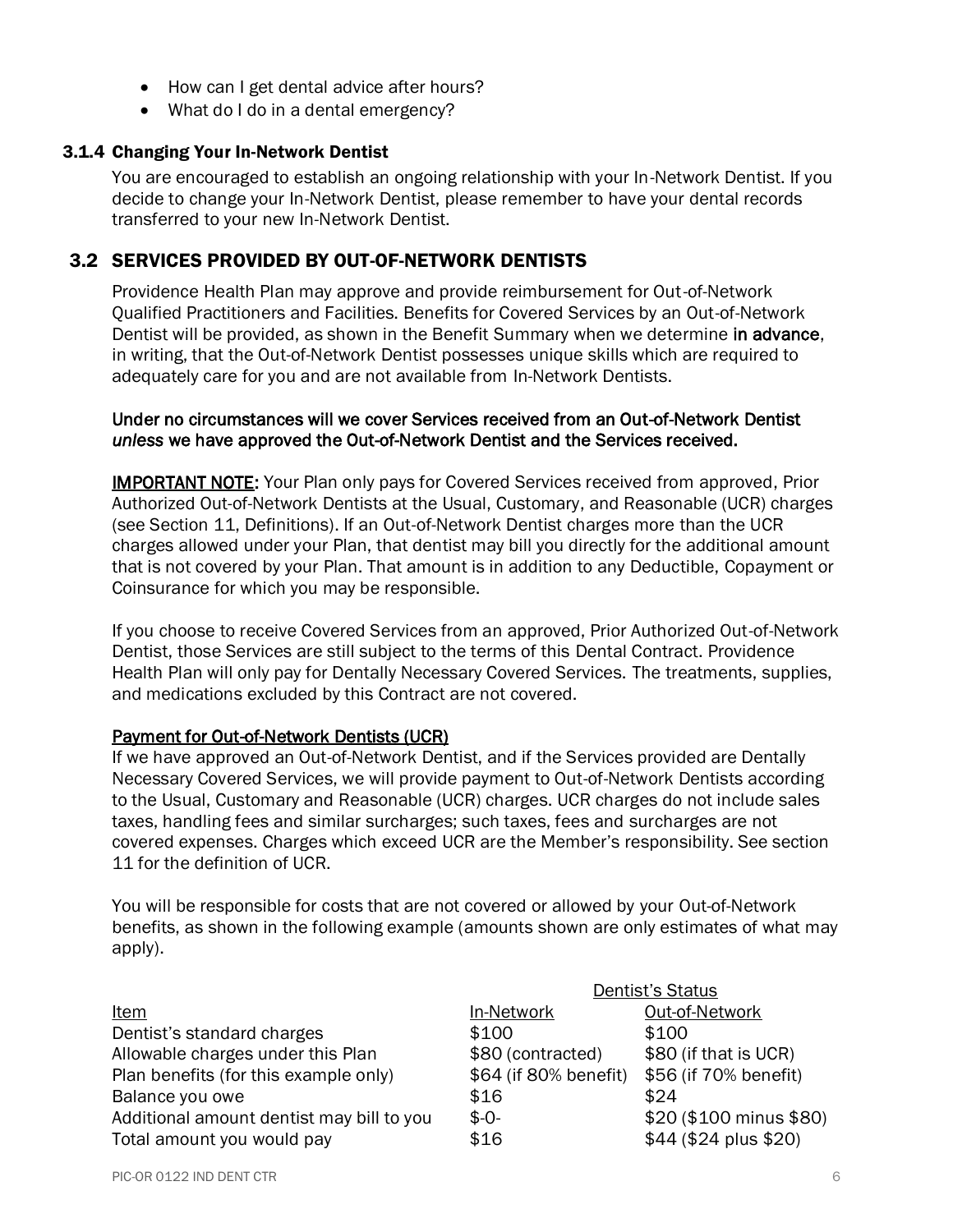Thus, you may incur significantly larger out-of-pocket costs, perhaps a multiple of what would have applied, if you use Out-of-Network Dentists.

## <span id="page-11-0"></span>3.3 PREDETERMINATION OF BENEFITS

If the charge is for Class II or Class III services, except restorative fillings, the Plan requires the Dentist to submit a treatment plan prior to initiating services. The Plan may request xrays, periodontal charting or other dental records to evaluate the Predetermination request. The proposed services will be reviewed, and a Predetermination will be issued to the Member or Dentist. The Predetermination is not a guarantee of coverage and does not supersede other specific provisions of this Plan regarding coverage, limitations, exclusions and Dental Necessity. Predetermination is considered valid for 180 days.

If a Dental Emergency exists which prevents you from obtaining Predetermination, we must be notified within 48 hours following the onset of treatment, or as soon as reasonably possible, to continue coverage of these Services.

#### Services received from In-Network Dentists:

When Services are received from an In-Network Dentist, the In-Network Dentist is responsible for obtaining Predetermination.

#### Services received from Out-of-Network Dentists:

When Services are received from an Out-of-Network Dentist, the Member is responsible for obtaining Predetermination. You or your Out-of-Network Dentist must contact us to obtain Predetermination. See section 3.2 for additional information about Out-of-Network Dentists.

#### Dental Emergency

Dental Emergency means the sudden and unexpected onset of a condition, or exacerbation of an existing condition, requiring Dentally Necessary care to control pain, swelling or bleeding in or around the teeth and gums. Such emergency care must be provided within 48 hours following the onset of the Dental Emergency and includes treatment for acute infection, pain, swelling, bleeding, or injury to natural teeth and oral structures. The emergency dental care does not include follow-up care such as, but not limited to, crowns, root canal therapy or prosthetics.

Providence Health Plan will provide a Predetermination form upon oral or written request. If you need information on how to obtain Predetermination, please call Customer Service at the number listed on your Member ID Card.

#### Predetermination Requests:

The Member or the Dentist must call us at 1-800-638-0449 to obtain Predetermination. Please have the following information ready when calling to request a Predetermination:

- The Member's name and date of birth.
- The Member's Providence Health Plan Member number (as listed on your Member ID card).
- The Dentist's name, address and telephone number.
- The scheduled date of admission or date Services are to begin.
- The Service(s) to be performed.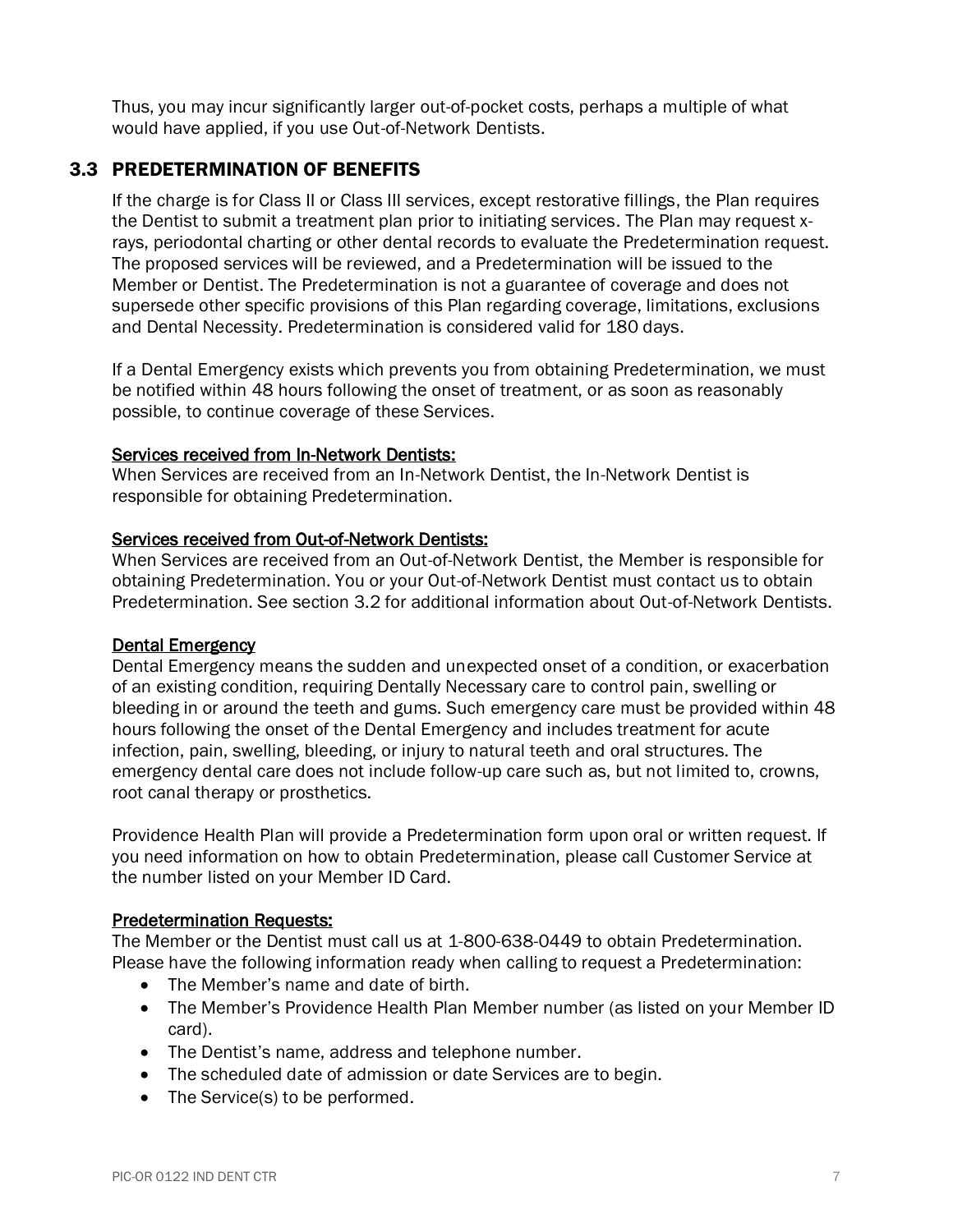# <span id="page-12-0"></span>3.4 DENTAL COST MANAGEMENT

Coverage under this Plan is subject to the dental cost management protocols established by us to ensure the quality and cost effectiveness of Covered Services. Such protocols may include Predetermination and concurrent review.

We reserve the right to deny payment for Services that are not Dentally Necessary in accordance with the criteria maintained by us.

#### Alternative Service:

If the Plan determines that a less expensive alternate procedure, service or course of treatment can be performed in place of the proposed treatment to correct a dental condition; and the alternate treatment will produce a professionally satisfactory result; then the maximum the Plan will allow will be the charge for the less expensive treatment.

## <span id="page-12-1"></span>3.4.1 Coverage of New Technology and New Application of Existing Technology

New technologies and new applications of existing technologies are evaluated and approved for coverage when they provide a demonstrable benefit for a particular illness or disease, are scientifically proven to be safe and most effective, and there is no equally effective or less costly alternative.

Emerging and innovative technologies are monitored by Providence Health Plan through review of trend reports from technology assessment bodies, government publications, dental journals, and information provided by dentists and professional societies.

A systematic process for evaluating a new technology or new application of an existing technology is proactively initiated when sufficient scientific information is available.

# <span id="page-12-2"></span>3.5 DENTALLY NECESSARY SERVICES

We believe you are entitled to comprehensive dental care within the standards of good dental practice. Our dental directors determine which Services are Dentally Necessary, as defined in section 11. Services that do not meet Dentally Necessary criteria will not be covered.

Although a dental treatment was prescribed or performed by a Dentist, it does not necessarily mean that it is Dentally Necessary under our guidelines. Obtaining confirmation of coverage from Providence Health Plan beforehand is always recommended.

#### <span id="page-12-3"></span>3.5.1 Teledental Services

Teledental services are covered at the applicable benefit level for the Covered Service, as shown in the Benefit Summary, had the service been received in person provided that the service:

- Is Medically Necessary;
- Is provided by a Qualified Dentist;
- Is determined to be safely and effectively provided using two-way interactive video conferencing or audio telephone technology, between a dentist and a patient for the purpose of diagnosis or consultation, according to generally accepted health care practices and standards; and
- The application and technology used to provide the teledental service meet all standards required by state and federal laws governing the privacy and security of protected health information.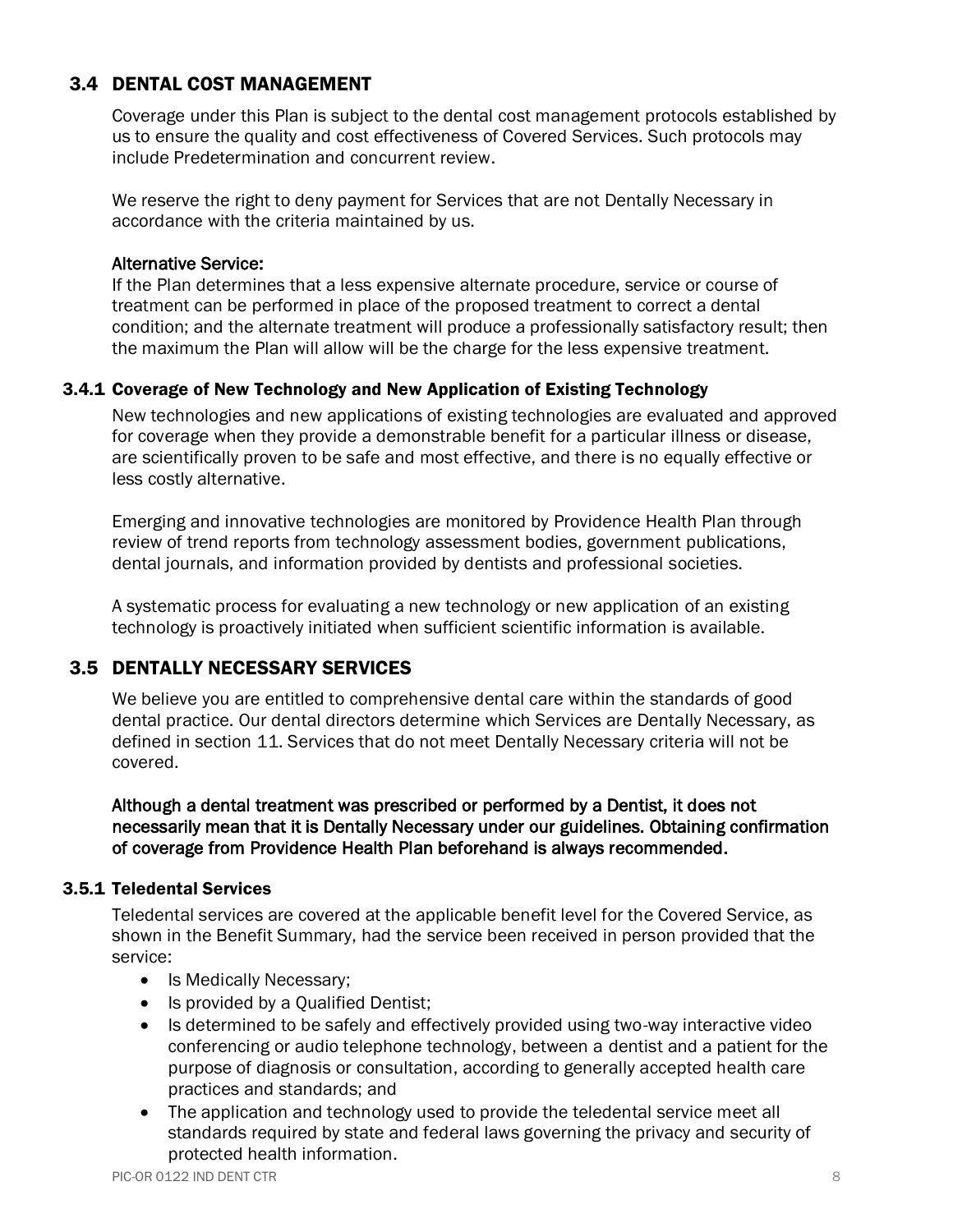## <span id="page-13-0"></span>3.6 HOW BENEFITS ARE APPLIED

Benefits are subject to the following provisions, if applicable, as specified in the Benefit Summary:

- The Deductible;
- The Copayment or Coinsurance amount; and
- The benefit limits and/or maximums.

## <span id="page-13-1"></span>3.7 DEDUCTIBLE AND MAXIMUM BENEFIT

Your Dental Plan has a Deductible and a Maximum Benefit, as stated in your Benefit Summary.

#### <span id="page-13-2"></span>3.7.1 Understanding the Deductible

Your Deductible is the dollar amount shown in the Benefit Summary that you are responsible to pay every Calendar Year when receiving most Covered Services before benefits are provided by the Plan for that Member. Deductible amounts are payable to your Dentist after we have processed your claim.

Certain Covered Services, such as most preventive care, are covered without a Deductible. Please see your Benefit Summary for information about these Services.

#### *Your Costs that Do Not Apply to Deductibles:* The following out-of-pocket costs do not apply towards Your Individual and Family Deductibles:

- Services not covered by this Plan;
- Services in excess of any benefit limit and/or maximum;
- Fees in excess of the Usual, Customary and Reasonable (UCR) charges;
- Any penalties you must pay if you do not follow Providence Health Plan's Predetermination requirements; and
- Copayments or Coinsurance specified as not applicable toward the Deductible in any Benefit Summary issued with this Plan.

#### <span id="page-13-3"></span>3.7.2 Understanding the Maximum Benefit

The Maximum Benefit is the total amount this Plan will pay per Member in any Calendar Year for Covered Services received by that Member. See your Benefit Summary.

#### *Your Costs that Do Not Apply to the Common Maximum Benefit:* The following out-of-pocket costs do not apply toward your Common Maximum Benefit:

- Class I Diagnostic and Preventive Services;
- Services not covered by this Plan;
- Services not covered because Predetermination was not obtained, as required in section 3.3;
- Services in excess of any benefit limit;
- Fees in excess of the Usual, Customary and Reasonable (UCR) charges; and
- Deductibles, Copayments or Coinsurance amounts paid by Members for Covered Services.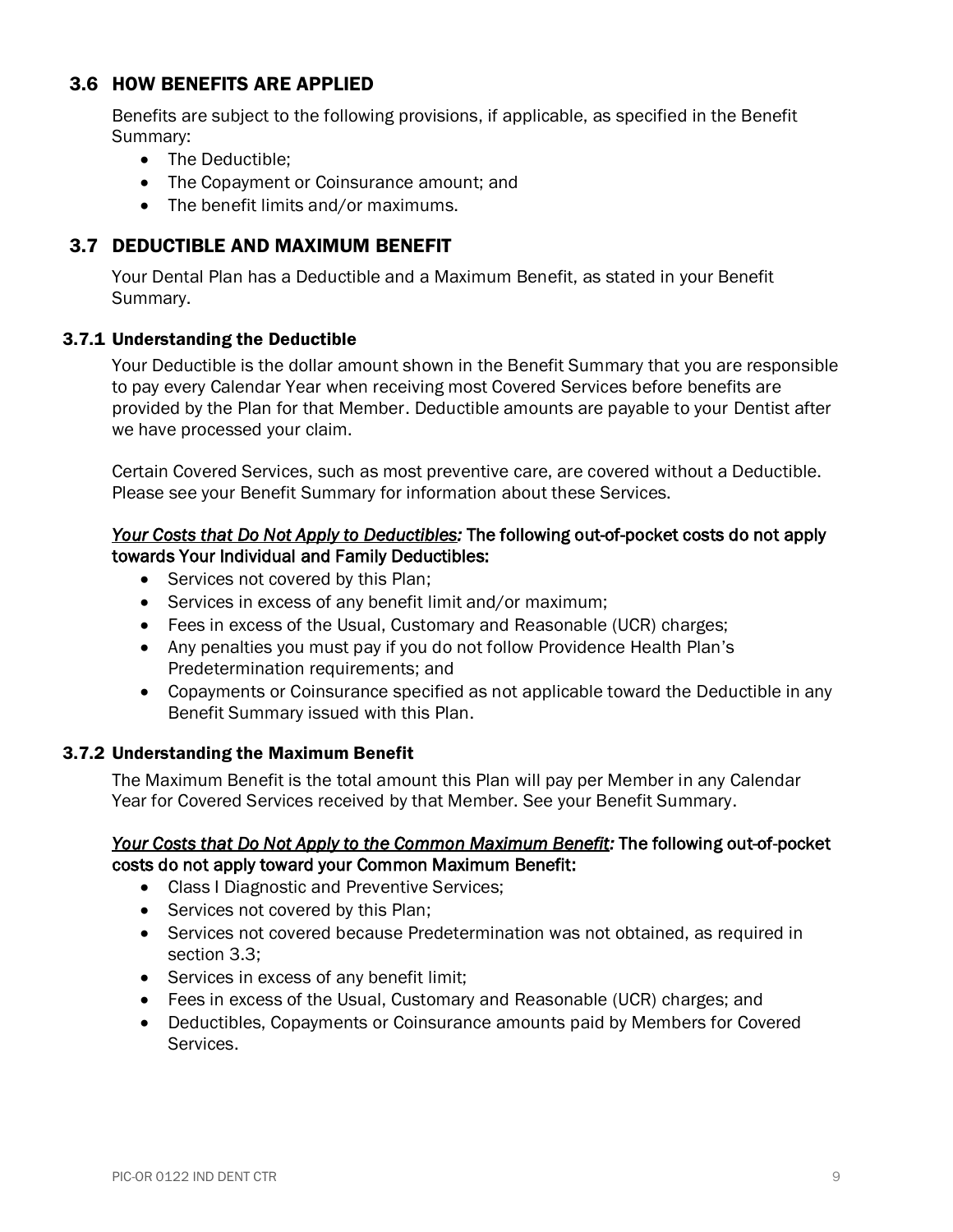# 4. COVERED SERVICES

<span id="page-14-0"></span>This section describes Services that, when Dentally Necessary and not otherwise excluded or limited, are covered under this Plan.

Benefits and Plan provisions such as Deductibles, Copayments, Coinsurances and Maximum Benefit are listed in your Benefit Summary. You can view your Member materials by registering for a myProvidence account on our website at [ProvidenceHealthPlan.com](https://www.providencehealthplan.com/) (see section 2.4). If Providence Health Plan is required by law to modify your benefits, you will be notified in writing of the changes.

Dental Benefits are provided for preventive care and for the treatment of dental conditions when such treatment is Dentally Necessary and provided by a Dentist, as described in this section and shown in the Benefit Summary.

# <span id="page-14-1"></span>4.1 CLASS I PREVENTIVE SERVICES

This Plan provides coverage for the preventive services listed below.

When those services are received from In-Network Dentists, coverage is provided in full. If you have coverage in full for these services under another Providence Health Plan medical or dental plan, this Plan will not duplicate that coverage.

If you receive these services from Out-of-Network Dentists, coverage is provided, as shown in your benefit Summary:

- Two evaluations in total per Calendar Year including a maximum of one comprehensive evaluation per 36 months and one limited oral evaluation per 12 months.
- Two prophylaxes (cleaning, scaling and polishing teeth) per Calendar Year.
- Bitewing x-rays, two per Calendar Year.
- One topical fluoride per Calendar year, age 16 and under.
- One sealant per tooth per lifetime, age 16 and under (limited to permanent first and second molars).
- One interim caries arresting medicament application per primary tooth is covered per lifetime.
- Space maintainers to preserve space between teeth for premature loss of a primary tooth (does not include use for orthodontic treatment).
- Emergency palliative treatment (only if no services other than exam and x-rays were performed on the same date of service).
- Teledentistry, synchronous (D9995) or asynchronous (D9996), must be accompanied by a covered procedure.

# <span id="page-14-2"></span>4.2 CLASS II BASIC SERVICES

Basic Services for all Members are listed below and covered, as shown in the Benefit Summary:

- Simple extraction of teeth.
- Amalgam and composite fillings excluding posterior composites (anterior restorations of mesiolingual, distolingual, mesiobuccal and distobuccal surfaces are considered single surface restorations), per tooth, per surface every 24 months.
- Pin retention of fillings (multiple pins on the same tooth are allowable as one pin).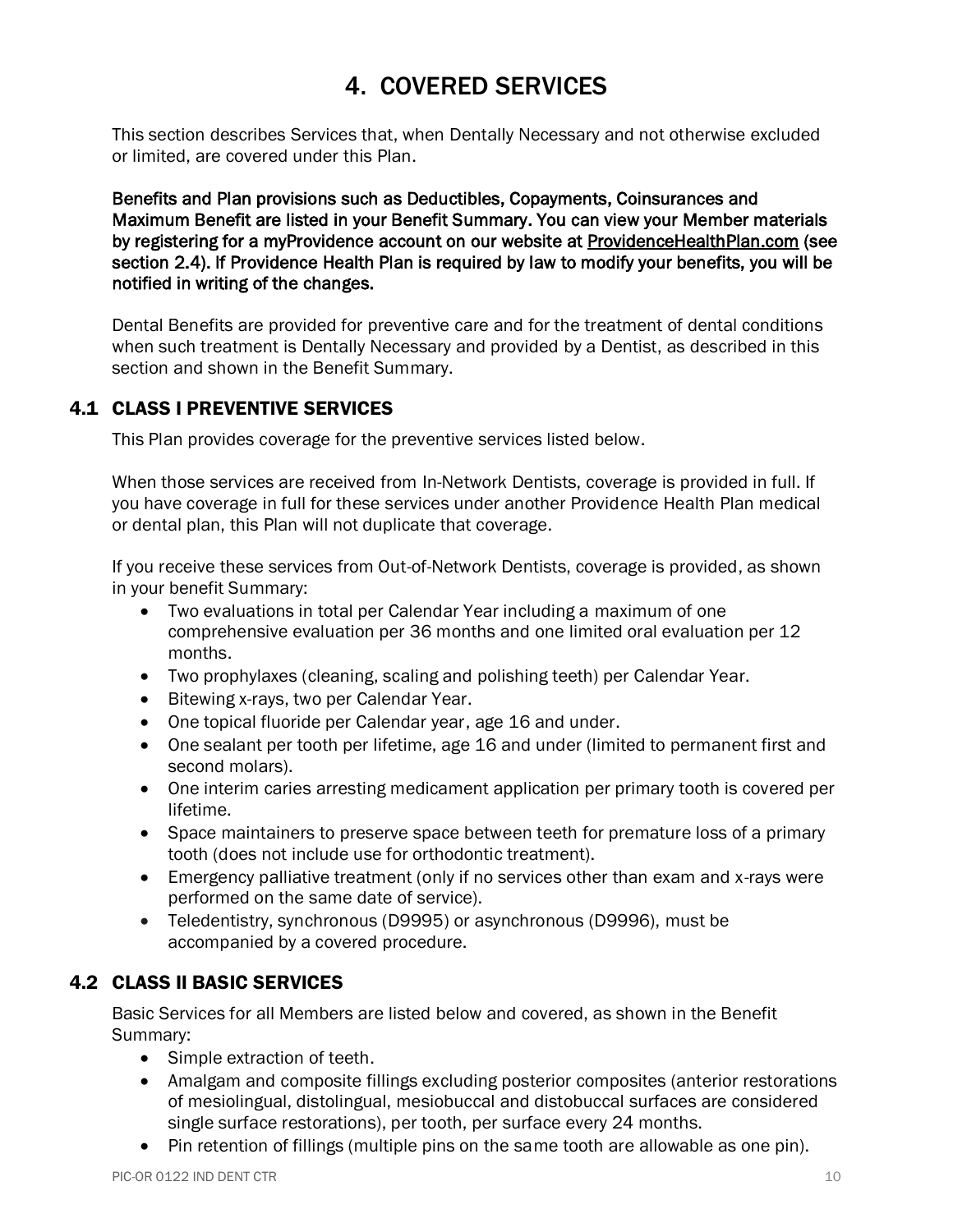- Antibiotic injections administered by a Dentist.
- Periapical x-rays.
- One full mouth or panoramic x-ray per 60 months.

# <span id="page-15-0"></span>4.3 CLASS III MAJOR RESTORATIVE SERVICES

Major Restorative Services for all Members are listed below and covered, as shown in the Benefit Summary:

- One study model per 36 months.
- Crown build-up for non-vital teeth.
- Recementing bridges, inlays, onlays and crowns after 12 months of insertion and per 12 months per tooth thereafter.
- One repair of dentures or fixed bridgework per 24 months.
- General anesthesia and analgesia, including intravenous sedation, in conjunction with covered oral surgery or periodontal surgery.
- Restoration services, limited to:
	- o Cast metal, stainless steel, porcelain/ceramic, all ceramic and resin-based composite inlay, onlay or crown for tooth with extensive caries or fracture that is unable to be restored with an amalgam or composite filling.
		- This Plan provides coverage for the least costly Dentally Necessary crown. If a Member chooses a more costly crown, the Member will be responsible for the difference in cost.
	- o Replacement of existing inlay, onlay, or crown, after seven years of the restoration initially placed or last replaced.
	- $\circ$  Post and core in addition to the crown when separate from the crown for endodontically treated teeth with a good prognosis endodontically and periodontally.
- Prosthetic services, limited to:
	- o Initial placement of removable dentures or fixed bridges.
	- $\circ$  Replacement of removable dentures or fixed bridges that cannot be repaired after seven years from the date of last placement.
	- o Addition of teeth to existing partial denture.
	- $\circ$  One relining or rebasing of existing removable dentures per 24 months (only after 24 months from date of last placement, unless an immediate prosthesis replacing at least three teeth).
- Oral surgery, including postoperative care for:
	- o Removal of teeth, including impacted teeth.
	- o Extraction of tooth root.
	- o Coronectomy, intentional partial tooth removal, one per lifetime.
	- o Alveolectomy, alveoplasty, and frenectomy.
	- o Excision of periocoronal gingiva, exostosis, or hyper plastic tissue, and excision of oral tissue for biopsy.
	- o Tooth reimplantation and/or stabilization: tooth transplantation.
	- $\circ$  Excision of a tumor or cyst and incision and drainage of an abscess or cyst.
- Endodontic treatment of disease of the tooth, pulp, root, and related tissue, limited
	- to:
		- $\circ$  Root canal therapy (not covered if pulp chamber was opened before effective date of coverage).
		- o Pulpotomy.
		- o Apicoectomy.
		- o Retrograde fillings, per root per lifetime.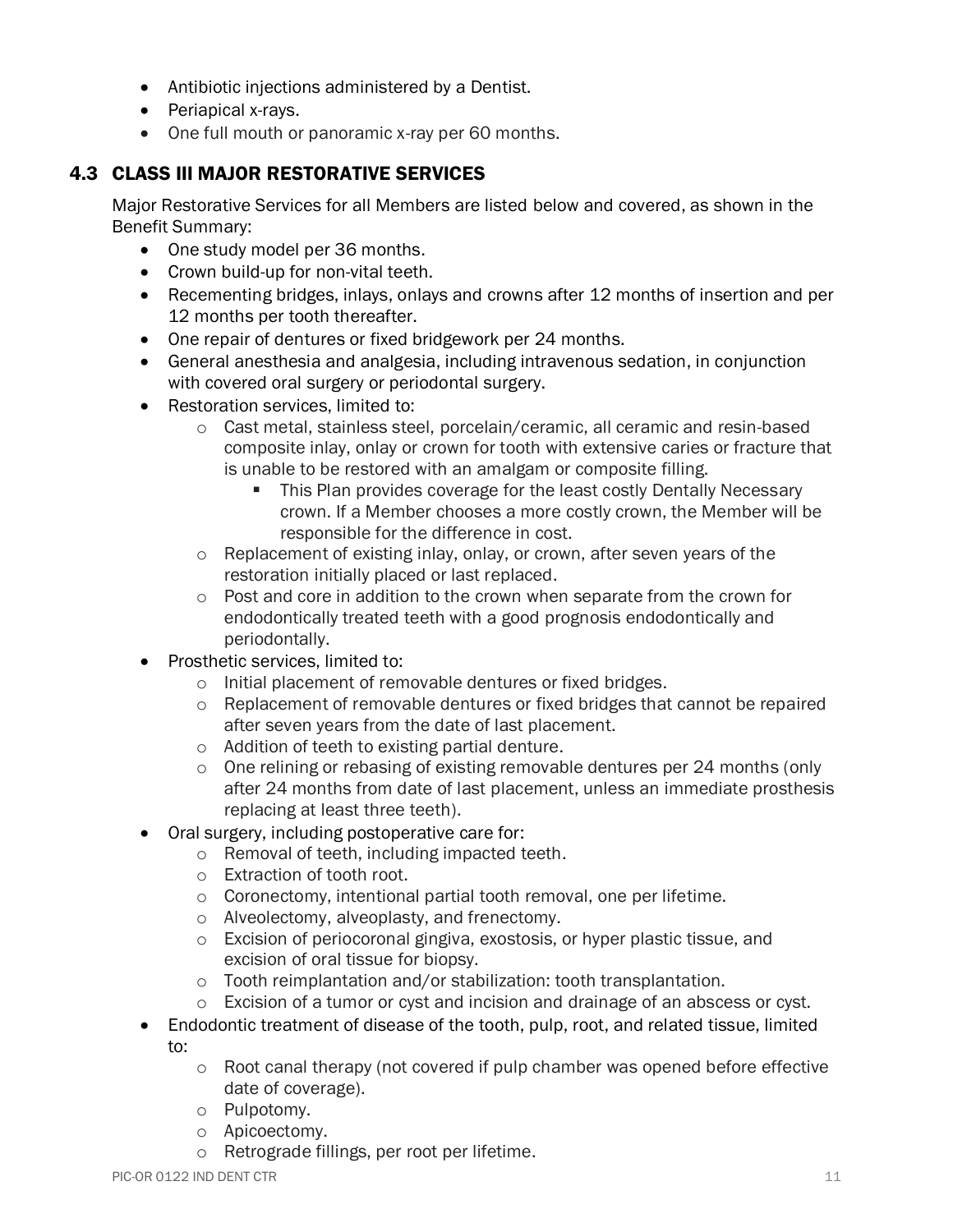- Periodontic services, limited to:
	- $\circ$  Two periodontal maintenance visits, following surgery per Calendar Year.
	- $\circ$  One scaling and root planing per quadrant (D4341 or D4342) per 24 months from age 21.
	- o Scaling in presence of generalized moderate or severe gingival inflammation full mouth, after oral evaluation and in lieu of a covered D1110/D1120, limited to once per two years.
	- o Occlusal adjustment performed with covered surgery.
	- o Gingivectomy.
	- o Osseous surgery including flap entry and closure.
	- o One pedicle or free soft tissue graft per site per lifetime.
	- $\circ$  One appliance (night guards) per five years within six months of osseous surgery.
	- o One full mouth debridement per lifetime.

# <span id="page-16-0"></span>4.4 EXCLUDED SERVICES

- Services which are covered under worker's compensation or employer's liability laws.
- Services which are not necessary for the Member's dental health.
- All Class IV Orthodontia services.
- Reconstructive, plastic, cosmetic, elective or aesthetic dentistry.
- Oral surgery requiring the setting of fractures and dislocations.
- Services with respect to malignancies, cysts or neoplasms, hereditary, congenital, mandibular prognathism or development malformations where such services should not be performed in a dental office.
- Dispensing of drugs.
- Hospitalization for any dental procedure.
- Implant removal or the replacement of dentures, bridges, inlays, onlays or crowns that can be repaired or restored to normal function.
- Diagnosis or treatment of Temporomandibular Disorder (TMD) and/or occlusal disharmony.
- Elective surgery including, but not limited to, extraction of non-pathologic, asymptomatic impacted teeth.
- Implants and related services.
- Replacement of lost, stolen or damaged prosthetic or orthodontic appliances.
- Athletic mouthguards; precision or semi-precision attachments; denture duplication;
- Periodontal splinting of teeth.
- Services for increasing vertical dimension, replacing tooth structure lost by attrition, and correcting developmental malformations and/or congenital conditions.
- Procedures that in the opinion of the Plan are experimental or investigative in nature because they do not meet professionally recognized standards of dental practice and/or have not been shown to be consistently effective for the diagnosis or treatment of the Member's condition.
- Treatment of cleft palate, malignancies or neoplasms.
- Any service or supply rendered to replace a tooth lost prior to the effective date of coverage. This exclusion expires after 36 months of Member's continuous coverage under the plan.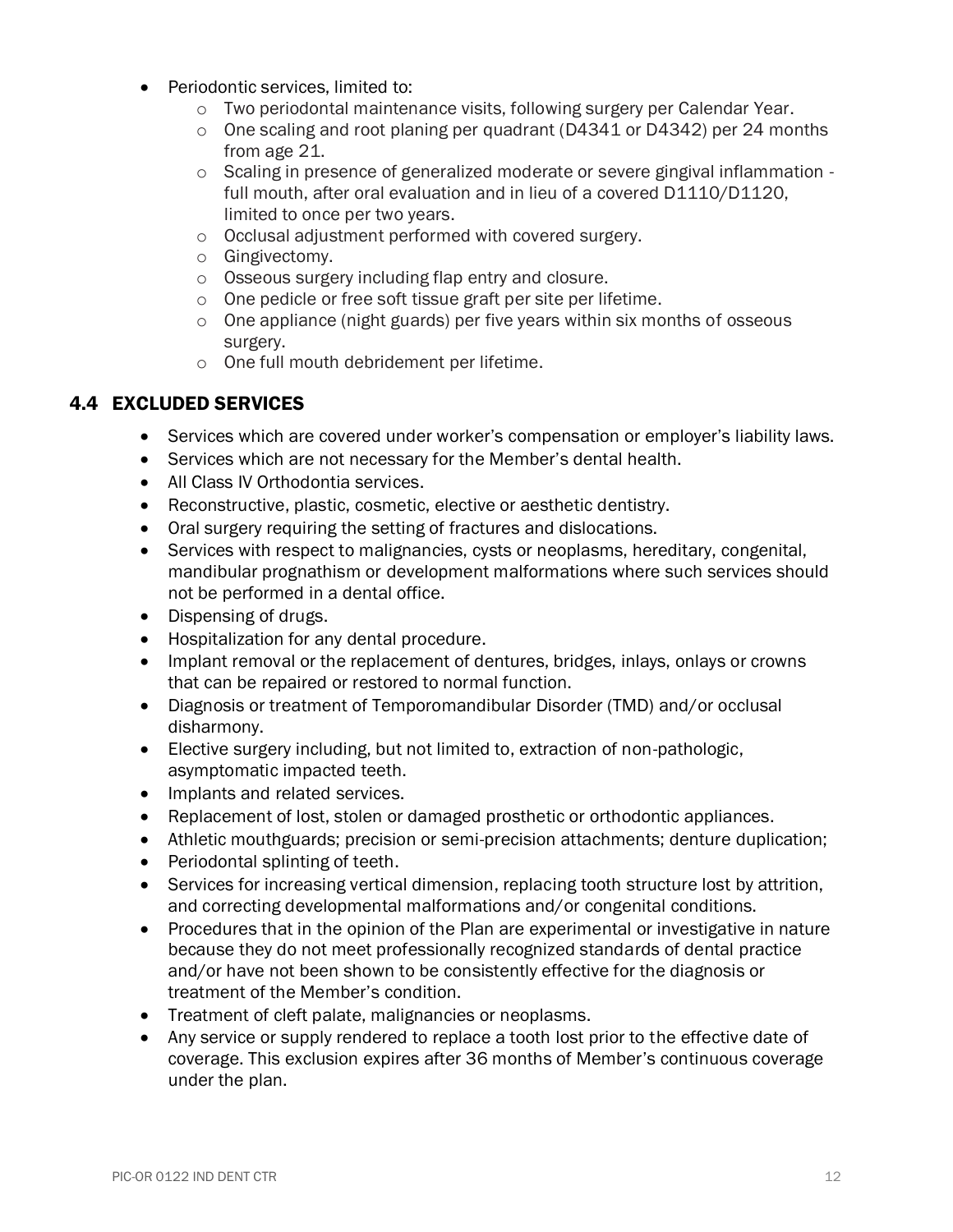# <span id="page-17-0"></span>4.5 GENERAL EXCLUSIONS

## General Exclusions:

## We do not cover Services and supplies which:

- Are not provided;
- Are provided without charge or for which you would not be required to pay if you did not have this coverage;
- Are received before the Effective Date of Coverage;
- Are not listed as a Covered Service or relate to complications resulting from a Non-Covered Service;
- Are not furnished by a Qualified Dentist;
- Are provided by or payable under any plan or program established by a domestic or foreign government or political subdivision, unless such exclusion is prohibited by law;
- Are provided while you are confined in a Hospital or institution owned or operated by the United States Government or any of its agencies, except to the extent provided by 38 U. S. C. § 1729 as it relates to non-military Services provided at a Veterans Administration Hospital or facility;
- Are provided while you are in the custody of any law enforcement authorities or while incarcerated;
- Are provided for convenience, educational or vocational purposes including, but not limited to, videos and books, educational programs to which drivers are referred by the judicial system, and volunteer mutual support groups;
- Are performed in association with a Service that is not covered under this Plan;
- Are provided for any injury or illness that is sustained by any Member that arises out of, or as the result of, any work for wage or profit when coverage under any Workers' Compensation Act or similar law is required for the Member. This exclusion also applies to injuries and illnesses that are the subject of a disputed claim settlement or claim disposition agreement under a Workers' Compensation Act or similar law. This exclusion does not apply to Members who are exempt under any Workers' Compensation Act or similar law;
- Are payable under any automobile medical, personal injury protection, automobile no-fault, homeowner, commercial premises coverage, or similar contract or insurance, when such contract or insurance makes benefits or Services available to you, whether or not you make application for such benefits or Services and whether or not you are refused payment for failure to satisfy any term of such coverage. If such coverage is required by law and you unlawfully fail to obtain it, benefits will be deemed to have been payable to the extent of that requirement. This exclusion also applies to charges applied to the deductible of such contract or insurance. Any benefits or Services provided under this Plan that are subject to this exclusion are provided solely to assist you and such assistance does not waive our right to reimbursement or subrogation as specified in section 5.3. This exclusion also applies to Services and supplies after you have received proceeds from a settlement as specified in section 5.3;
- Are provided for treatment or testing required by a third party or court of law which is not Dentally Necessary;
- Are Experimental/Investigational;
- Are determined by us not to be Dentally Necessary for diagnosis and treatment of a dental condition;
- Have not been Predetermined as required by this Plan;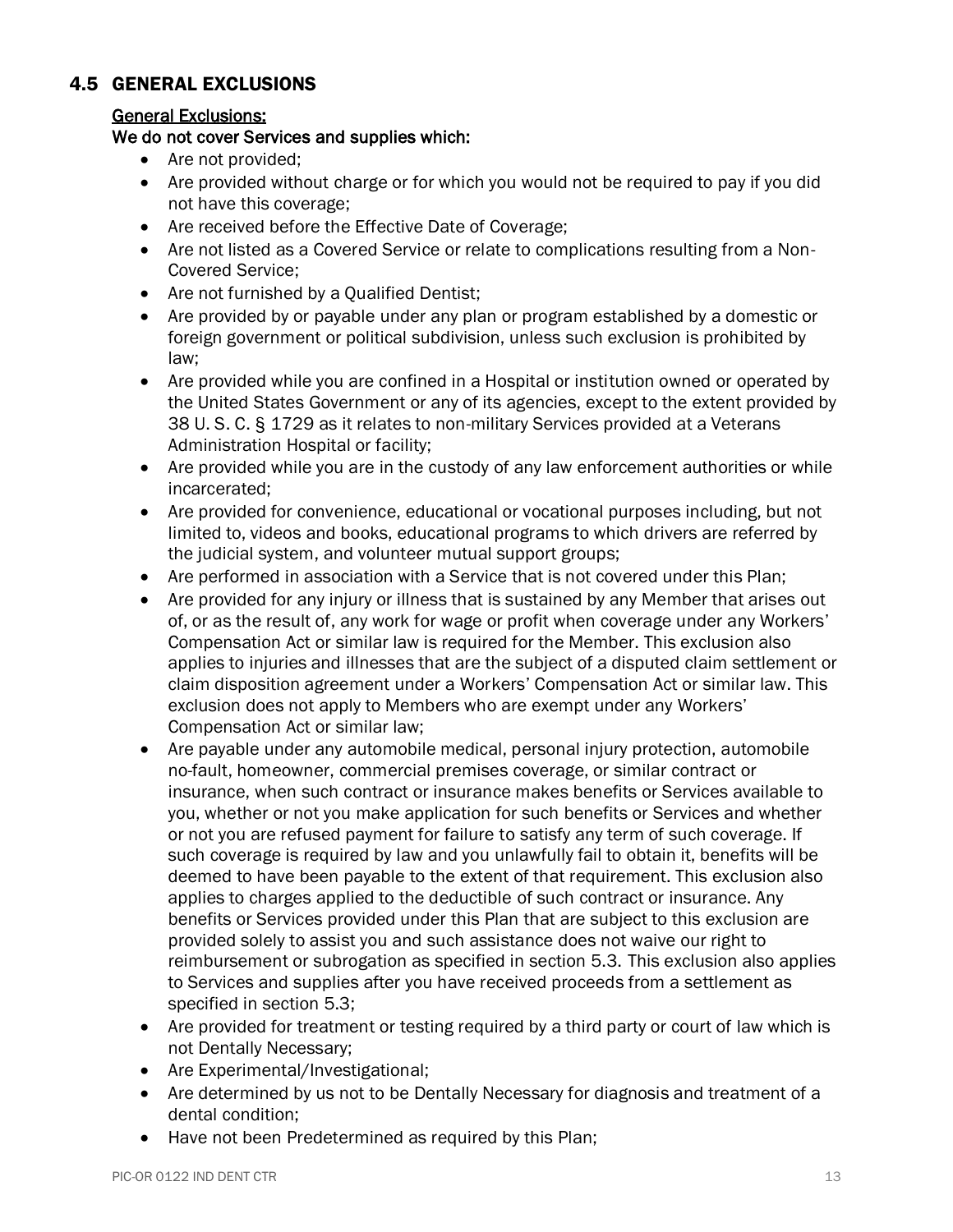• Relate to any condition sustained by a Member as a result of engagement in an illegal occupation or the commission or attempted commission of an assault or other illegal act by the Member, if such Member is convicted of a crime on account of such illegal engagement or act. For purposes of this exclusion, "illegal" means any engagement or act that would constitute a felony or misdemeanor punishable by up to a year's imprisonment under applicable law if such Member is convicted for the conduct. Nothing in this paragraph shall be construed to exclude Covered Services for a Member for injuries resulting from an act of domestic violence or a medical condition (i.e., a physical or mental health condition).

#### We do not cover:

- Charges that are in excess of the Usual, Customary and Reasonable (UCR) charges;
- "Get acquainted" visits without physical assessment or diagnostic or therapeutic intervention provided and online treatment sessions;
- Missed appointments;
- Transportation or travel time, food, lodging accommodations and communication expenses;
- Charges for health clubs or health spas, aerobic and strength conditioning, workhardening programs, and all related material and products for these programs;
- Any vitamins, dietary supplements, and other non-prescription supplements, except as required by federal or Oregon state law;
- Sales taxes, handling fees and similar surcharges, as explained in the definition of UCR.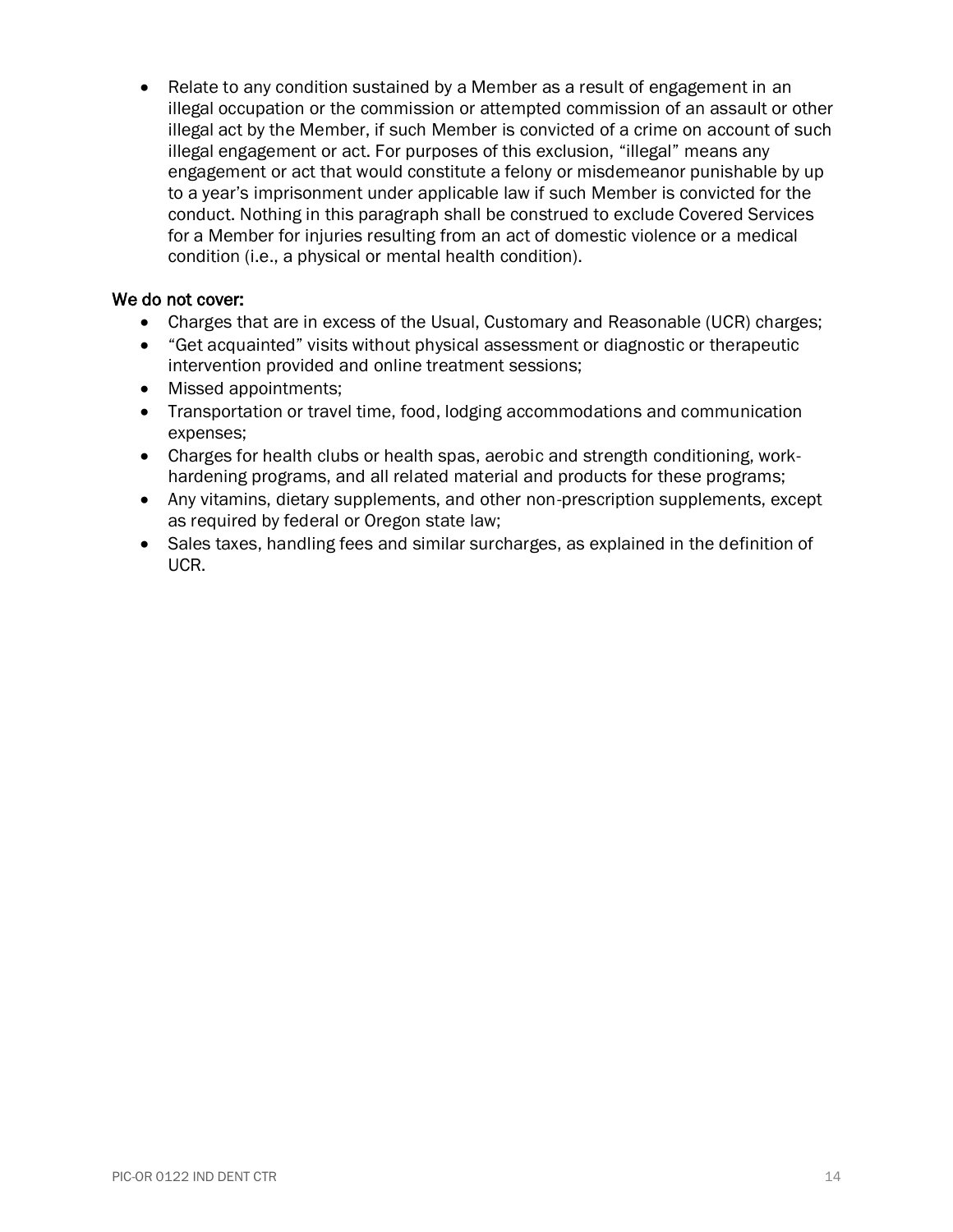# 5. CLAIMS ADMINISTRATION

<span id="page-19-0"></span>This section explains how we treat various matters having to do with administering your benefits and/or claims, including situations that may arise in which your health care expenses are the responsibility of a source other than us.

# <span id="page-19-1"></span>5.1 CLAIMS PAYMENT

Our payments for most Services are made directly to the dentists of Services. Except as otherwise specifically provided in this Plan, if you are billed directly and pay for benefits which are covered by this Plan, reimbursement from us will be made only upon your written notice to us of the payment. Payment will be made to the Subscriber, subject to written notice of claim, or, if deceased, to the Subscriber's estate, unless payment to other parties is authorized in writing by you.

#### Explanation of Benefits (EOB)

You will receive an EOB from Providence Health Plan after we have processed your claim. An EOB is not a bill. An EOB explains how Providence Health Plan processed your claim, and will assist you in paying the appropriate Member responsibility to your dentist. Copayment or Coinsurance amounts, Deductible amounts, services or amounts not covered and general information about our processing of your claim are explained on an EOB.

#### Time Frames for Processing Claims

If Providence Health Plan denies your claim, we will send an EOB to you with an explanation of the denial within 30 days after we receive your claim. If we need additional time to process your claim for reasons beyond our control, we will send a notice of delay to you explaining those reasons within 30 days after we receive your claim. We will then complete our processing and send an EOB to you within 45 days after we receive your claim. If we need additional information from you to complete our processing of your claim, we will send you a separate request for information and you will have 45 days to submit the additional information. Once we receive the additional information from you we will complete our processing of the claim within 30 days.

#### Claims Involving Predetermination (Pre-Service Claims)

- For Predetermination of services that do not involve urgent dental conditions: Providence Health Plan will notify your dentist or you of its decision within two business days after the Predetermination request is received. If additional information is needed to process the request, Providence Health Plan will provide written notice to the Member and the dentist within two business days of receiving the Prior Authorization request. The Member and the dentist will have 15 days to submit the additional information. Within two business days of receipt of the additional information, Providence Health Plan will complete its review and provide written notice of its decision to the Member and the dentist. If the additional information is not received within 15 days, the request will be denied.
- For Predetermination of services that involve urgent dental conditions: Providence Health Plan will notify your dentist or you of its decision within 72 hours after the Predetermination request is received. If Providence Health Plan needs additional information to complete its review, it will notify the requesting dentist or you within 24 hours after the request is received. The requesting dentist or you will then have 48 hours to submit the additional information. Providence Health Plan will complete its review and notify the requesting dentist or you of its decision by the earlier of (a)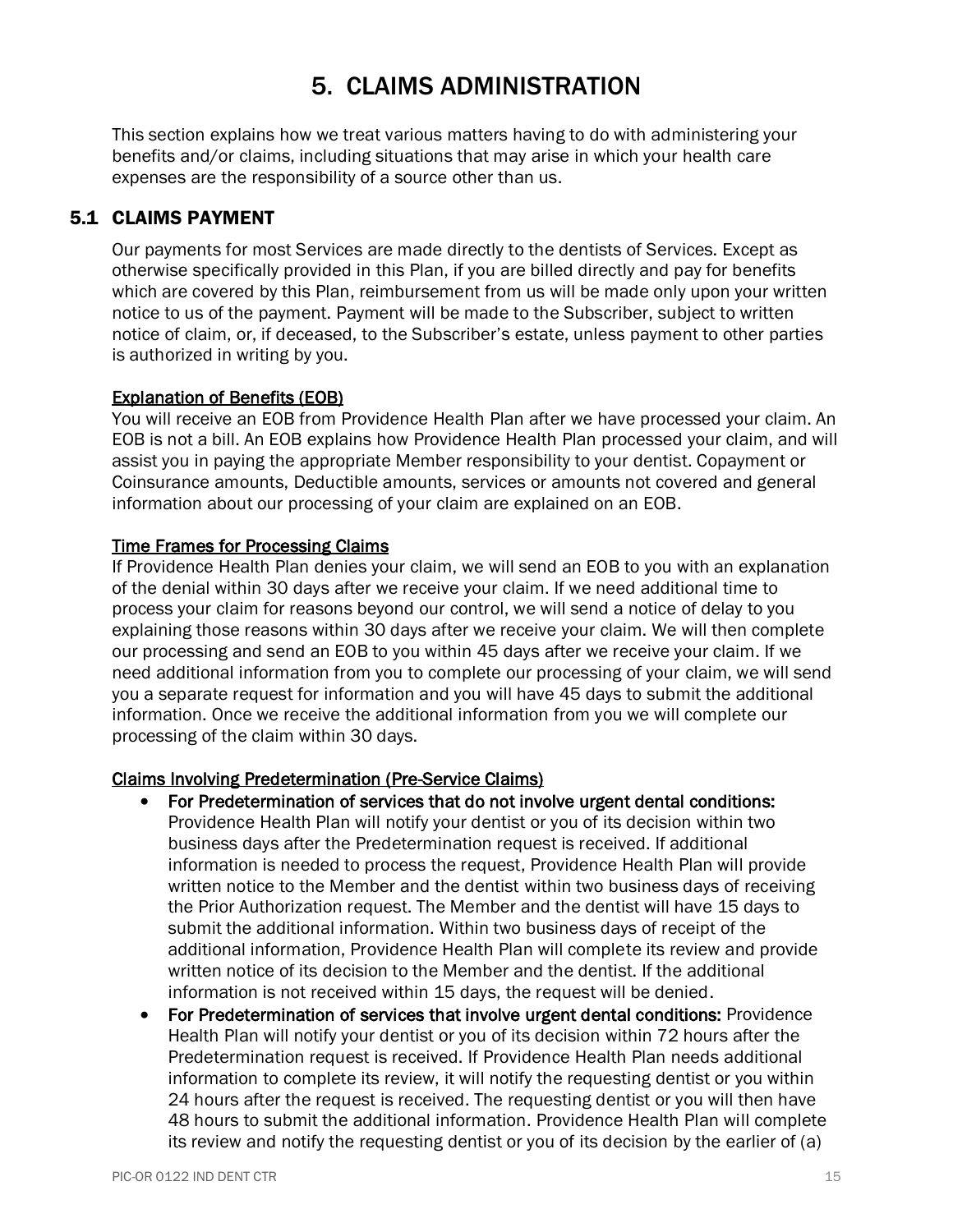48 hours after the additional information is received or, (b) if no additional information is provided, 48 hours after the additional information was due.

#### Claims Involving Concurrent Care Decisions

If an ongoing course of treatment for you has been approved by Providence Health Plan and it then determines through its dental cost management procedures to reduce or terminate that course of treatment, you will be provided with advance notice of that decision. You may request a reconsideration of that decision by submitting an oral or written request at least 24 hours before the course of treatment is scheduled to end. Providence Health Plan will then notify you of its reconsideration decision within 24 hours after your request is received.

#### <span id="page-20-0"></span>5.1.1 Timely Submission of Claims

We will make no payments for claims received more than 365 days after the date of Service. Exceptions will be made if we receive documentation that you lacked legal capacity during that period. Payment of claims submitted by the Oregon state Medicaid agency or a prepaid managed care health services organization described in ORS 414.651 (i.e., a Coordinated Care Organization) will be made in accordance with ORS 743B.470, which establishes payment requirements for claims submitted by the Oregon state Medicaid agency.

Payment of all claims will be made within the time limits required by OAR 836-080-0235, the Oregon Division of Financial Regulation's administrative rule setting standards for prompt payment.

Dental Benefit claims should be submitted to:

Dental Processing Center, Inc. P.O. Box 211424 Eagan, MN 55121

#### <span id="page-20-1"></span>5.1.2 Right of Recovery

We have the right, upon demand, to recover from a recipient the value of any benefit or claim payment that exceeded the benefits available under this Plan. Our right of recovery applies to any excess benefit, including, but not limited to, benefits obtained through fraud, error, or duplicate coverage relating to any Member. If timely repayment is not made, we have the right, in addition to any other lawful means of recovery, to deduct the value of the excess benefit from any future benefit that otherwise would have been available to the affected Member(s) from us under any contract.

#### <span id="page-20-2"></span>5.2 COORDINATION OF BENEFITS

This Coordination of Benefits (COB) section applies when a Member has health care coverage under more than one Plan. The term "Plan" is defined below for the purposes of this COB section. The order of benefit determination rules governs the order in which each Plan will pay a claim for benefits. The Plan that pays first is called the Primary plan. The Primary plan must pay benefits in accordance with its policy terms without regard to the possibility that another Plan may cover some expenses. The Plan that pays after the Primary plan is the Secondary plan. The Secondary plan may reduce the benefits it pays so that payments from all Plans do not exceed 100% of the total Allowable expense.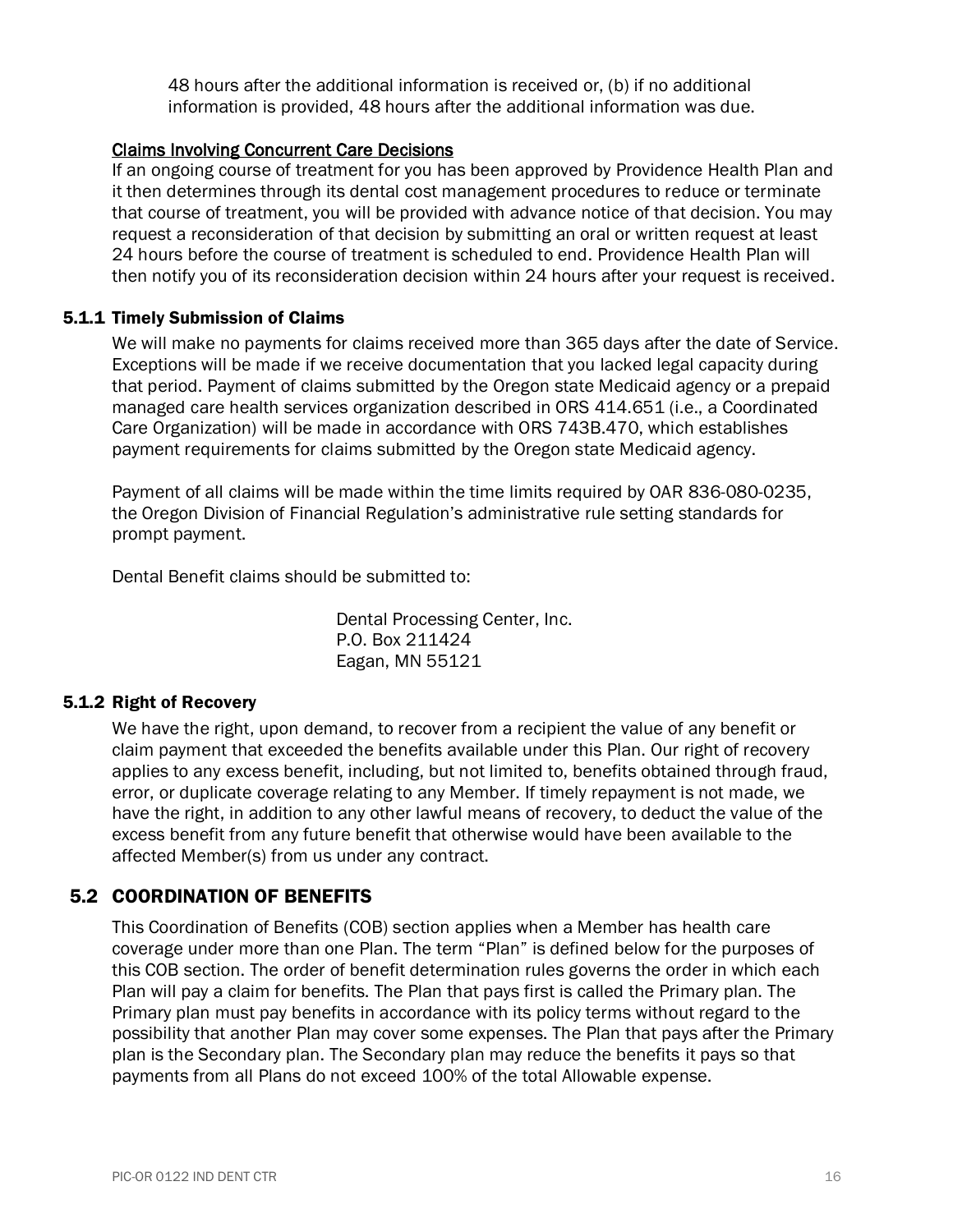#### <span id="page-21-0"></span>5.2.1 Definitions Relating to Coordination of Benefits

#### Plan

Plan means any of the following that provides benefits or Services for medical or dental care or treatment. If separate contracts are used to provide coordinated coverage for Members of a group, the separate contracts are considered parts of the same Plan and there is no COB among those separate contracts.

- 1. Plan includes: group and individual health insurance contracts, health maintenance organization (HMO) contracts, closed panel plans or other forms of group or grouptype coverage (whether insured or uninsured); medical care components of group long-term care contracts, such as skilled nursing care; and Medicare or any other federal governmental plan, as permitted by law; and group and individual insurance contracts and Subscriber contracts that pay or reimburse for the cost of dental care.
- 2. Plan does not include: hospital indemnity coverage or other fixed indemnity coverage; accident only coverage; specified disease or specified accident coverage; school accident type coverage; benefits for non-medical components of group long-term care policies; Medicare Supplement policies; Medicaid policies; or coverage under other federal governmental plans, unless permitted by law.

Each contract for coverage listed under  $(1)$  or  $(2)$  above is a separate Plan. If a Plan has two parts and COB rules apply only to one of the two, each of the parts is treated as a separate Plan.

#### This Plan

This Plan means, as used in this COB section, the part of this contract providing health care benefits to which this COB section applies and which may be reduced because of the benefits of other plans. Any other part of this contract providing health care benefits is separate from This Plan. A contract may apply one COB provision to certain benefits, such as dental benefits, coordinating only with similar benefits, and may apply another COB provision to coordinate other benefits.

The order of benefit determination rules listed in section 5.2.2 determine whether This Plan is a Primary plan or Secondary plan when a Member has health care coverage under more than one Plan.

When This Plan is primary, we determine payment for our benefits first before those of any other Plan without considering any other Plan's benefits. When This Plan is secondary, we determine our benefits after those of another Plan and may reduce the benefits we pay so that all Plan benefits do not exceed 100% of the total Allowable expense.

#### Allowable expense

Allowable expense means a health care expense, including Deductibles, Coinsurance and Copayments that is covered at least in part by any Plan covering a Member. When a Plan provides benefits in the form of Services, the reasonable cash value of each Service will be considered an Allowable expense and a benefit paid. An expense that is not covered by any Plan covering a Member is not an Allowable expense. In addition, any expense that a dentist by law or in accordance with a contractual agreement is prohibited from charging a Member is not an Allowable expense.

The following are examples of expenses that are NOT Allowable expenses: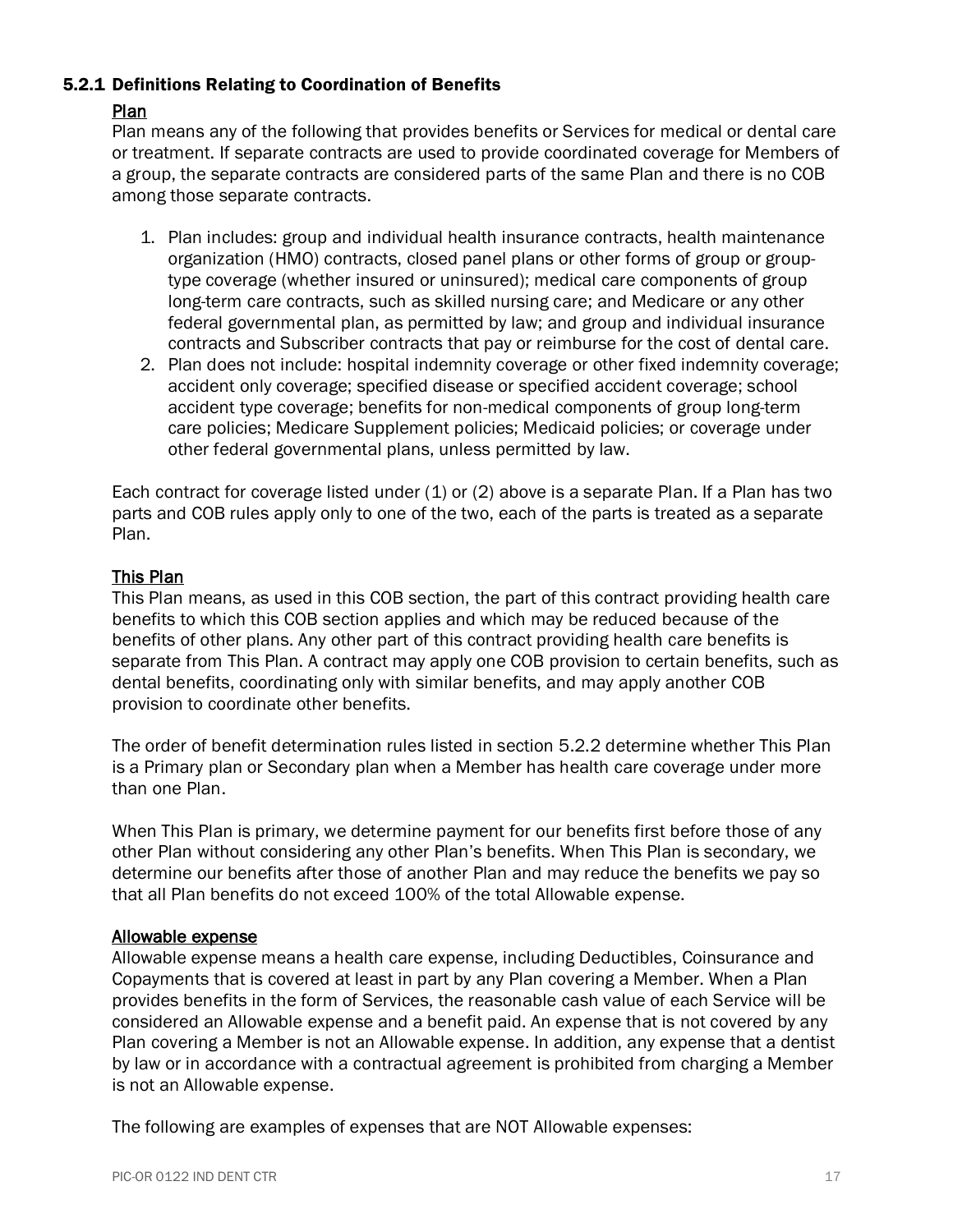- 1. The difference between the cost of a semi-private hospital room and a private hospital room is not an Allowable expense, unless one of the Plans provides coverage for private hospital room expenses.
- 2. If the Member is covered by two or more Plans that compute their benefit payments on the basis of usual and customary fees or relative value schedule reimbursement methodology or other similar reimbursement methodology, any amount in excess of the highest reimbursement amount for a specific benefit is not an Allowable expense.
- 3. If the Member is covered by two or more Plans that provide benefits or Services on the basis of negotiated fees, an amount in excess of the highest of the negotiated fees is not an Allowable expense.
- 4. If the Member is covered by one Plan that calculates its benefits or Services on the basis of usual and customary fees or relative value schedule reimbursement methodology or other similar reimbursement methodology and another Plan that provides its benefits or Services on the basis of negotiated fees, the Primary plan's payment arrangement shall be the Allowable expense for all Plans. However, if the dentist has contracted with the Secondary plan to provide the benefit or service for a specific negotiated fee or payment amount that is different than the Primary plan's payment arrangement and if the dentist's contract permits, the negotiated fee or payment shall be the Allowable expense used by the Secondary plan to determine its benefits.
- 5. The amount of any benefit reduction by the Primary plan because the Member has failed to comply with the Plan provisions is not an Allowable expense. Examples of these types of plan provisions include second surgical opinions, precertification of admissions, and preferred dentist arrangements.

#### Closed panel plan

A Closed panel plan is a Plan that provides health care benefits to Members primarily in the form of Services through a panel of dentists that has contracted with or is employed by the Plan, and that excludes coverage for services provided by other dentists, except in cases of emergency or referral by a panel member.

#### Custodial parent

A Custodial parent is the parent awarded custody by a court decree or, in the absence of a court decree, is the parent with whom the Dependent child resides more than one half of the Calendar Year excluding any temporary visitation.

#### <span id="page-22-0"></span>5.2.2 Order of Benefit Determination Rules

When a Member is covered by two or more Plans, the rules for determining the order of benefit payments are as follows:

- A. The Primary plan pays or provides its benefits according to its terms of coverage and without regard to the benefits of any other Plan.
	- 1. Except as provided in Paragraph (2) below, a Plan that does not contain a COB provision that is consistent with the State of Oregon's COB regulations is always primary unless the provisions of both Plans state that the complying Plan is primary.
	- 2. Coverage that is obtained by virtue of membership in a group that is designed to supplement a part of a basic package of benefits and provides that this supplementary coverage shall be excess to any other parts of the Plan provided by the contract holder. Examples of these types of situations are major medical coverages that are superimposed over base plan hospital and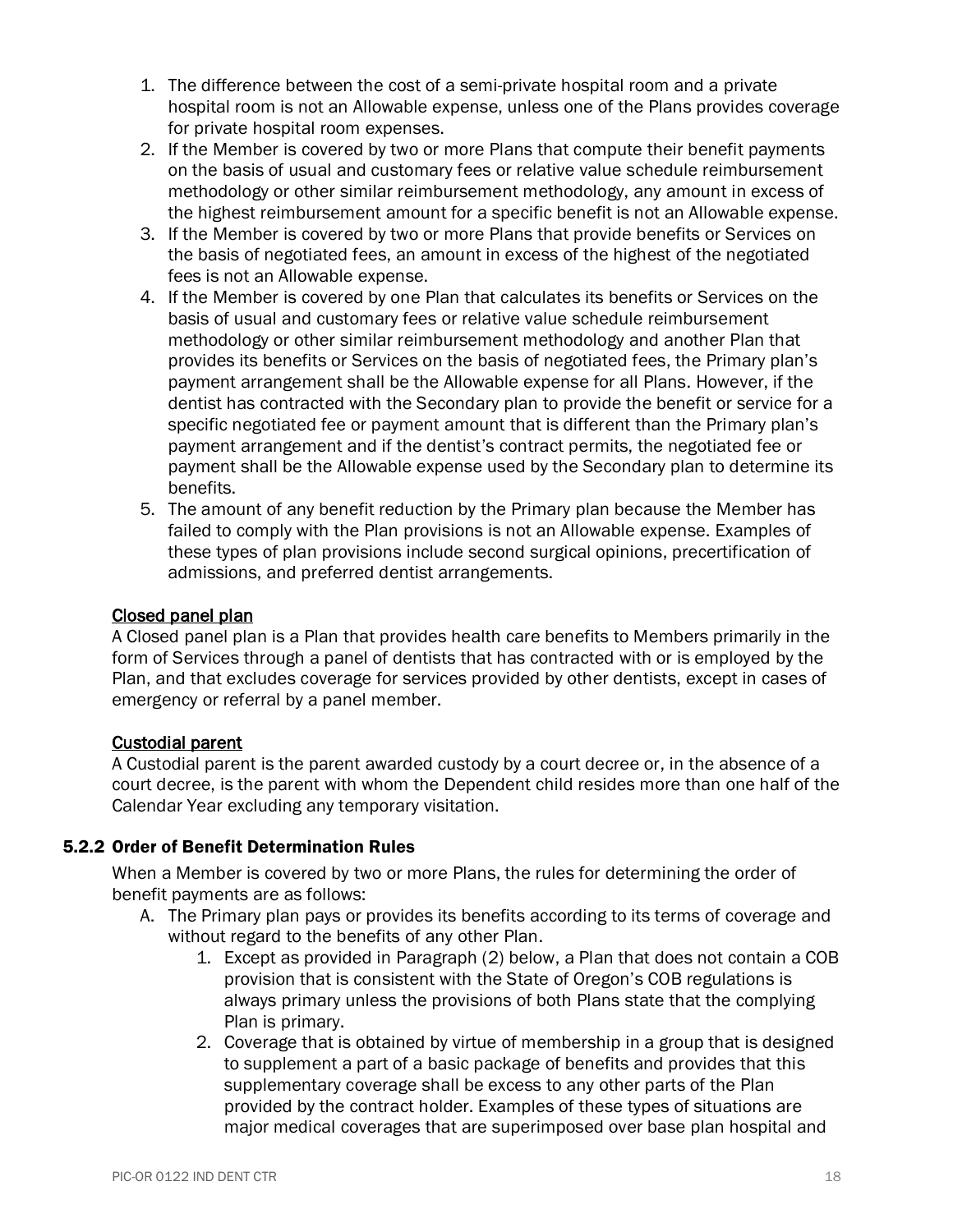surgical benefits, and insurance type coverages that are written in connection with a Closed panel plan to provide Out-of-Network benefits.

- B. A Plan may consider the benefits paid or provided by another Plan in calculating payment of its benefits only when it is secondary to that other Plan.
- C. Each Plan determines its order of benefits using the first of the following rules that apply:
	- 1. Non-Dependent or Dependent. The Plan that covers a Member other than as a Dependent, for example, as an employee, Subscriber or retiree is the Primary plan and the Plan that covers the Member as a Dependent is the Secondary plan. However, if the Member is a Medicare beneficiary and, as a result of federal law, Medicare is secondary to the Plan covering the Member as a Dependent; and primary to the Plan covering the Member as other than a Dependent (e.g., a retired employee); then the order of benefits between the two Plans is reversed so that the Plan covering the Member as an employee, Subscriber or retiree is the Secondary plan and the other Plan is the Primary plan.
	- 2. Dependent Child Covered Under More Than One Plan. Unless there is a court decree stating otherwise, when a Member is a Dependent child covered by more than one Plan the order of benefits is determined as follows:
		- a) For a Dependent child whose parents are married or are living together, whether or not they have ever been married:
			- i. The Plan of the parent whose birthday falls earlier in the Calendar Year is the Primary plan; or
			- ii. If both parents have the same birthday, the Plan that has covered the parent the longest is the Primary plan.
		- b) For a Dependent child whose parents are divorced or separated or not living together, whether or not they have ever been married:
			- i. If a court decree states that one of the parents is responsible for the Dependent child's health care expenses or health care coverage and the Plan of that parent has actual knowledge of those terms, that Plan is primary. This rule applies to plan years commencing after the Plan is given notice of the court decree;
			- ii. If a court decree states that both parents are responsible for the Dependent child's health care expenses or health care coverage, the provisions of Subparagraph (a) above shall determine the order of benefits;
			- iii. If a court decree states that the parents have joint custody without specifying that one parent has responsibility for the health care expenses or health care coverage of the Dependent child, the provisions of Subparagraph (a) above shall determine the order of benefits; or
			- iv. If there is no court decree allocating responsibility for the Dependent child's health care expenses or health care coverage, the order of benefits for the Dependent child are as follows:
				- The Plan covering the Custodial parent, first;
				- The Plan covering the Spouse of the Custodial parent, second;
				- The Plan covering the non-custodial parent, third; and then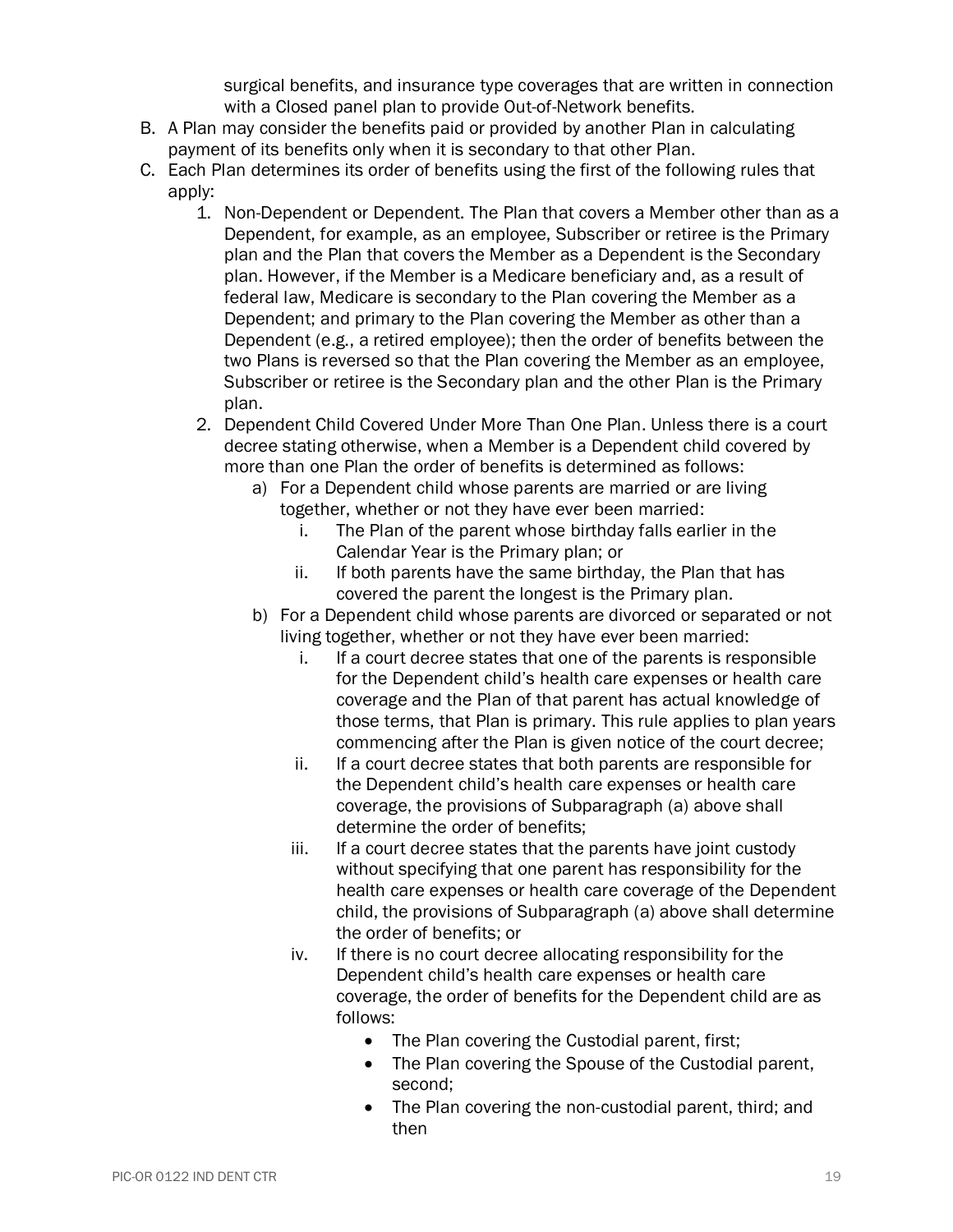- The Plan covering the Dependent Spouse of the noncustodial parent, last.
- c) For a Dependent child covered under more than one Plan of individuals who are not the parents of the Dependent child, the provisions of Subparagraph (a) or (b) above shall determine the order of benefits as if those individuals were the parents of the Dependent child.
- d) For a Dependent child:
	- i. Who has coverage under either or both parents' plans and also has coverage as a Dependent under a spouse's plan, the rule in paragraph (5) applies.
	- ii. In the event the Dependent child's coverage under the spouse's plan began on the same date as the Dependent child's coverage under either or both parents' plans, the order of benefits shall be determined by applying the birthday rule in Subparagraph (a) to the Dependent child's parent(s) and the Dependent's spouse.
- 3. Active Employee or Retired or Laid-off Employee. The Plan that covers a Member as an active employee, that is, an employee who is neither laid off nor retired, is the Primary plan. The Plan covering that same Member as a retired or laid-off employee is the Secondary plan. The same would hold true if a Member is a Dependent of an active employee and that same Member is a Dependent of a retired or laid-off employee. If the other Plan does not have this rule, and as a result, the Plans do not agree on the order of benefits, this rule is ignored. This rule does not apply if the rule labeled  $D(1)$  can determine the order of benefits.
- 4. COBRA or State Continuation Coverage. If a Member whose coverage is provided pursuant to COBRA or under a right of continuation provided by state or other federal law is covered under another Plan, the Plan covering the Member as an employee, Subscriber or retiree or covering the Member as a Dependent of an employee, Subscriber or retiree is the Primary plan and the COBRA or state or other federal continuation coverage is the Secondary plan. If the other Plan does not have this rule, and as a result, the Plans do not agree on the order of benefits, this rule is ignored. This rule does not apply if the rule labeled D(1) can determine the order of benefits.
- 5. Longer or Shorter Length of Coverage. The Plan that covered the Member the longer period of time is the Primary plan and the Plan that covered the Member the shorter period of time is the Secondary plan.
- 6. If the preceding rules do not determine the order of benefits, the Allowable expenses shall be shared equally between the Plans meeting the definition of Plan. In addition, this Plan will not pay more than we would have paid had we been the Primary plan.

#### <span id="page-24-0"></span>5.2.3 Effect on the Benefits of This Plan

When This Plan is secondary, we may reduce our benefits so that the total benefits paid or provided by all Plans during a plan year are not more than the total Allowable expenses. In determining the amount to be paid for any claim, the Secondary plan will calculate the benefits it would have paid in the absence of other health care coverage and apply that calculated amount to any Allowable expense under its Plan that is unpaid by the Primary plan. The Secondary plan may then reduce its payment by the amount so that, when combined with the amount paid by the Primary plan, the total benefits paid or provided by all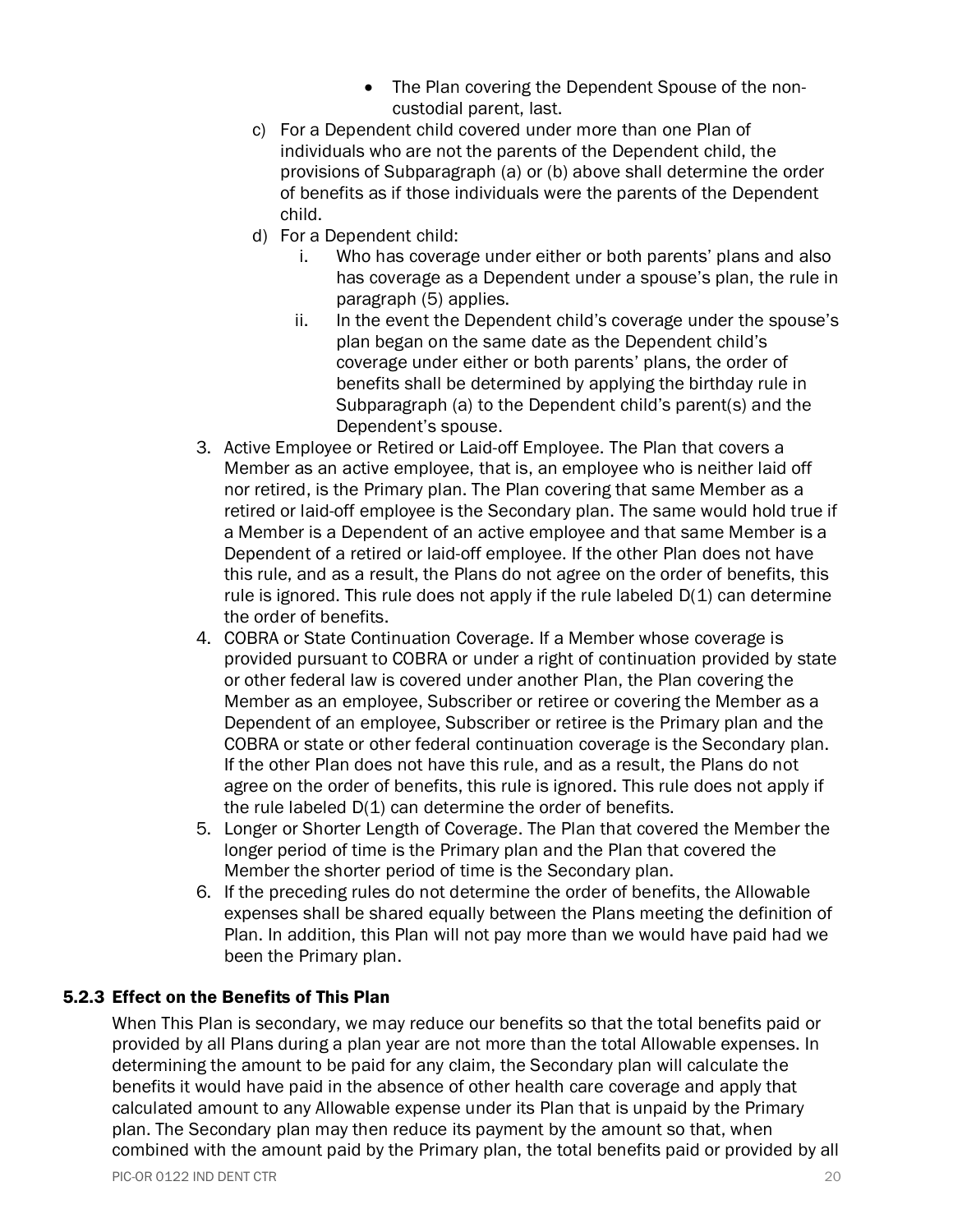Plans for the claim do not exceed the total Allowable expense for that claim. In addition, the Secondary plan shall credit to its plan Deductible any amounts it would have credited to its Deductible in the absence of other health care coverage.

If a Member is enrolled in two or more Closed panel plans and if, for any reason, including the provision of services by a non-panel dentist, benefits are not payable by one Closed panel plan, COB shall not apply between that Plan and other Closed panel plans.

#### <span id="page-25-0"></span>5.2.4 Right to Receive and Release Needed Information

Certain facts about health care coverage and Services are needed to apply this COB section and to determine benefits payable under This Plan and other Plans. We may get the facts we need from, or give them to, other organizations or persons for the purpose of applying this section and determining benefits payable under This Plan and other Plans covering a Member claiming benefits. We need not tell, or get the consent of, any person to do this. Each Member claiming benefits under This Plan must give us any facts we need to apply this section and determine benefits payable.

#### <span id="page-25-1"></span>5.2.5 Facility of Payment

A payment made under another Plan may include an amount that should have been paid under This Plan. If it does, we may pay that amount to the organization that made that payment. That amount will then be treated as though it were a benefit paid under This Plan. We will not have to pay that amount again. The term "payment made" includes providing benefits in the form of Services, in which case "payment made" means the reasonable cash value of the benefits provided in the form of Services.

#### <span id="page-25-2"></span>5.2.6 Right of Recovery

If the amount of the payments made by us is more than we should have paid under this COB section, we may recover the excess from one or more of the persons we have paid or for whom we have paid; or any other person or organization that may be responsible for the benefits or services provided for the Member. The "amount of the payments made" includes the reasonable cash value of any benefits provided in the form of services.

#### <span id="page-25-3"></span>5.3 THIRD-PARTY LIABILITY/SUBROGATION

The following provisions will apply when you or any other Member has received Services for a condition for which one or more third parties may be responsible. "Third party" means any person other than the Member (the first party to the provisions of this Plan), and Providence Health Plan (the second party), and includes any insurance carrier providing liability or other coverage potentially available to the Member. For example, uninsured or underinsured motorist coverage, no-fault medical payments (auto, homeowners or otherwise), or other group insurance (including student plans) whether under the Member's policy or not, are subject to recovery by us as a third-party recovery. Failure by the Member to comply with the terms of this section will be a basis for us to deny any claims for benefits arising from the condition or to terminate the Member's coverage under this Plan as specified in section 8.3. In addition, you or the Member must execute and deliver to us and to other parties any document requested by us which may be appropriate to confirm or secure the rights and obligations of the Member and Providence Health Plan under these provisions.

#### <span id="page-25-4"></span>5.3.1 Third-Party Liability/Subrogation and How It Affects You

Third-party liability refers to claims that are in whole or part the responsibility of someone besides Providence Health Plan or the Member. Examples of third-party liability are motor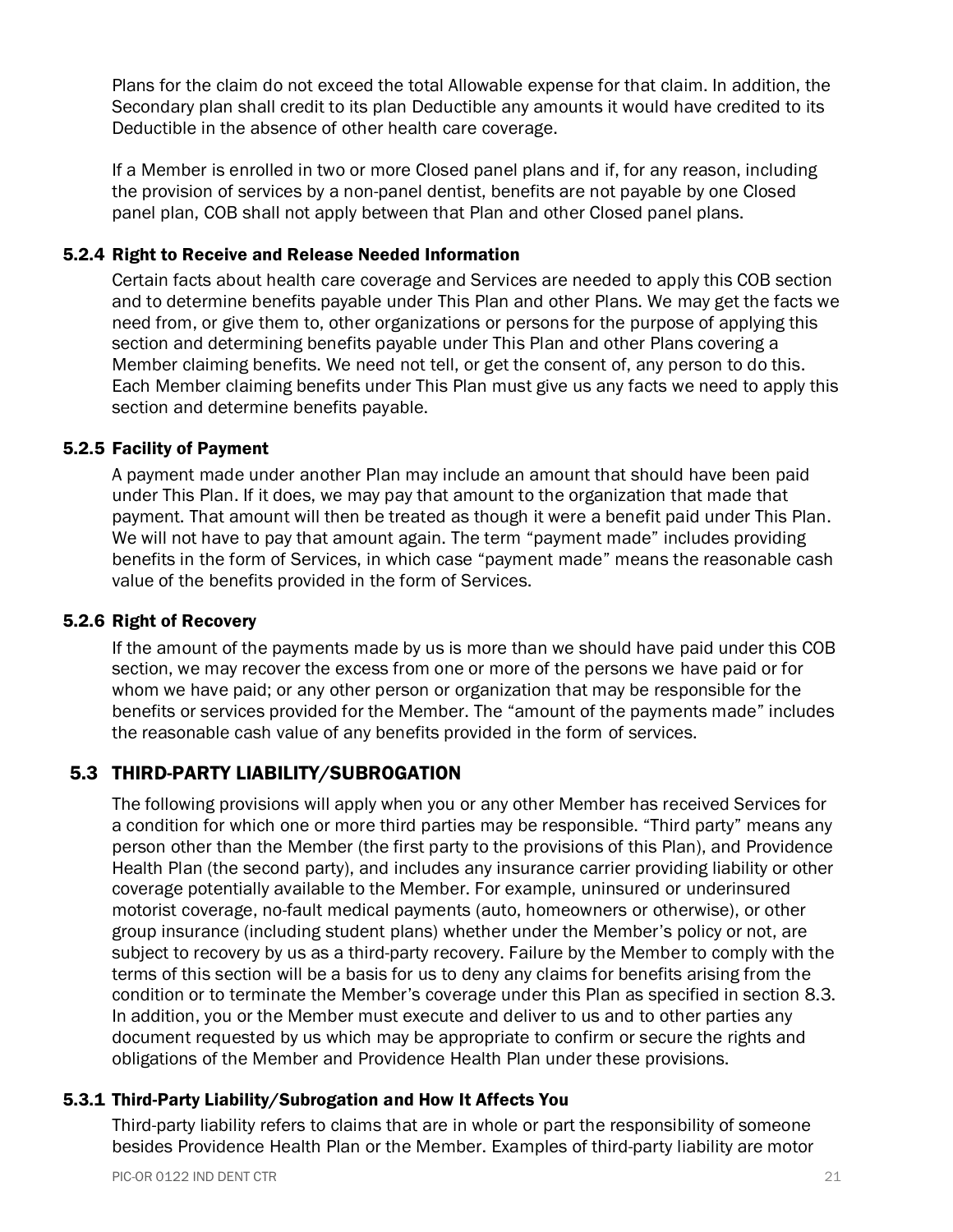vehicle accidents, workplace injury or illness, and any other situation involving injury or illness, including wrongful death, in which the Member or the Member's heirs, beneficiaries or relatives have a basis to bring a lawsuit or to make a claim for compensation against any person or for which the Member or the Member's heirs, beneficiaries or relatives may receive a settlement. Once it has been established that the third party is responsible to pay and is capable of paying for the expenses for the Services caused by that third party, we will not provide benefits for the Services arising from the condition caused by that third party. Such benefits are specifically excluded from coverage under this Plan.

If we make claim payments on any Member's behalf for any condition for which a third party is responsible, we are entitled to be repaid promptly for those payments, directly out of any recovery from the third party, including any settlement, award, verdict, payment or other monetary recovery.

"Subrogation" means that we may collect directly from the third party to the extent we have paid for third-party liabilities. Because we have paid for the Member's injuries, we, rather than the Member, are entitled to recover those expenses. Prior to accepting any settlement of the Member's claim against a third party, the Member must notify us in writing of any terms or conditions offered in settlement and must notify the third party of our interest in the settlement established by this provision.

To the maximum extent permitted by law, we are subrogated to the Member's rights against any third party who is responsible for the condition, have the right to sue any such third party in the Member's name, and have a security interest in and lien upon any recovery to the extent of the amount of benefits paid by us and for our expenses in obtaining a recovery. If the Member should either decline to pursue a claim against a third party that we believe is warranted or refuse to cooperate with us in any third party claim that the Member does pursue, we have the right to pursue such claim directly, including commencing a legal action against such third party or intervening in any action that the Member may have commenced.

To accomplish this process, we need detailed information from you or from the Member. A questionnaire will be sent to the Member for this information. It should be completed and returned to our office as soon as possible to minimize any claim review delay. If you or the Member has any questions or concerns regarding the questionnaire, please contact our office. A Providence Health Plan employee who specializes in third-party liability/subrogation can discuss our procedures and what you or the Member needs to do.

#### <span id="page-26-0"></span>5.3.2 Proceeds of Settlement or Recovery

Subject to paragraph 5.3.4 below, if for any reason we are not paid directly by the third party, we are entitled to reimbursement from the Member or the Member's heirs, legal representatives, beneficiaries or relatives, and we may request refunds from the In-Network Dentists who treated the Member, in which case those dentists will bill the Member for their Services. To the fullest extent permitted by law, we are entitled to the proceeds of any settlement, award, verdict, or other payment that results in a monetary recovery from a third party, whether or not responsibility is accepted or denied by the third party for the condition, whether or not such monetary recovery is described by any person as something other than a recovery of dental expenses incurred by us, and whether or not the Member is alleged to have any fault, under principles of comparative negligence or otherwise. With respect to any workers' compensation recovery, we are entitled to the proceeds whether or not the loss is deemed to be compensable under the workers' compensation laws. We are entitled to recover up to the full value of the benefits provided by us for the condition, calculated using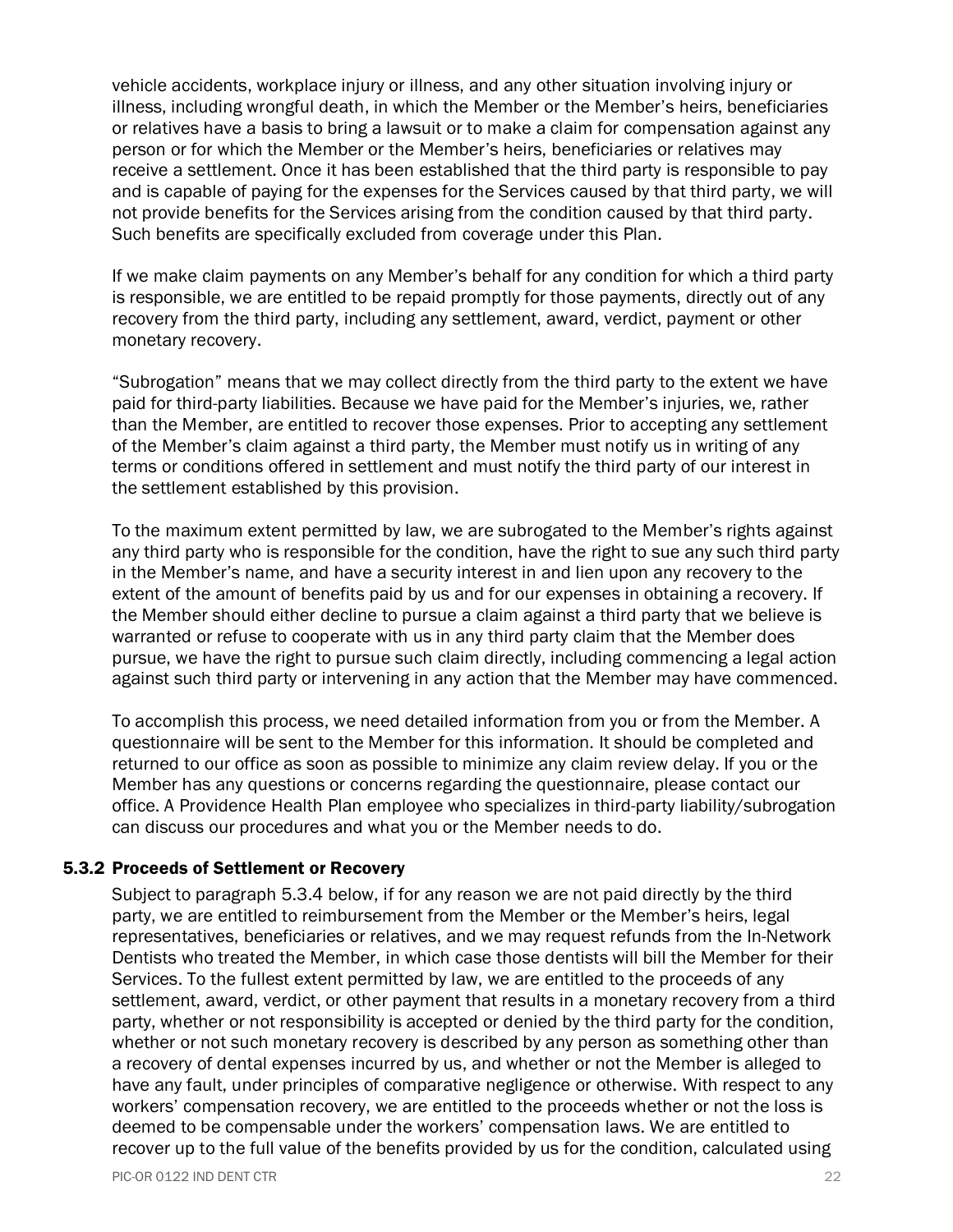the UCR charges for such Services, less our pro rata share of the Member's out-of-pocket expenses and attorney fees incurred in making the recovery. We are entitled to such recovery regardless of whether the Member has been fully compensated or "made whole" for the loss caused by the third party, and regardless of whether the Member has been partially compensated for such loss. We are entitled to first priority in repayment, over the Member and over any other person, for such charges.

By accepting benefits under this Plan, the Member acknowledges our first priority to this repayment and assigns to us any benefits the Member may have from other sources. The Member must cooperate fully with us in recovering amounts paid by us. If any Member seeks damages against the third party for the condition and retains an attorney or other agent for representation in the matter, that Member agrees to require the Member's attorney or agent to reimburse us directly from the settlement or recovery in the amount provided by this section.

The Member must complete our trust agreement, by which the Member and any Member's attorney (or other agent) must confirm the obligation to reimburse us directly from any settlement or recovery. We may withhold benefits for the Member's condition until a signed copy of this agreement is delivered to us. The agreement must remain in effect and we may withhold payment of benefits if, at any time, the Member's confirmation of the obligations under this section should be revoked. While this document is not necessary for us to exercise our rights under this section, it serves as a reminder to the Member and directly obligates any Member's attorney to act in accord with our rights.

#### <span id="page-27-0"></span>5.3.3 Suspension of Benefits and Reimbursement

Subject to paragraph 5.3.4 below, after the Member has received proceeds of a settlement or recovery from the third party, the Member is responsible for payment of all dental expenses for the continuing treatment of the illness or injury that Providence Health Plan would otherwise be required to pay under this Plan until all proceeds from the settlement or recovery have been exhausted. If the Member has failed to reimburse us as required by this section, we are entitled to offset future benefits otherwise payable under this Plan, or under any future contract or plan with us, to the extent of the value of the benefits advanced under this section.

If the Member continues to receive dental treatment for the condition after obtaining a settlement or recovery from one or more third parties, we are not required to provide coverage for continuing treatment until the Member proves to our satisfaction that the total cost of the treatment is more than the amount received in settlement or recovered from the third party, after deducting the cost of obtaining the settlement or recovery. We will only cover the amount by which the total cost of benefits that would otherwise be covered under this Plan, calculated using the UCR charges for such Services, exceeds the amount received in settlement or recovery from the third party. We are entitled to suspend such benefits even if the total amount of such settlement or recovery does not fully compensate the Member for other damages, particularly including lost wages or pain and suffering.

Any settlement arising out of an injury or illness covered by this Plan will be deemed first to compensate you for your dental expenses, regardless of any allocation of proceeds in any settlement document that we have not approved in advance. In no event shall the amount reimbursed to us be less than the maximum permitted by law.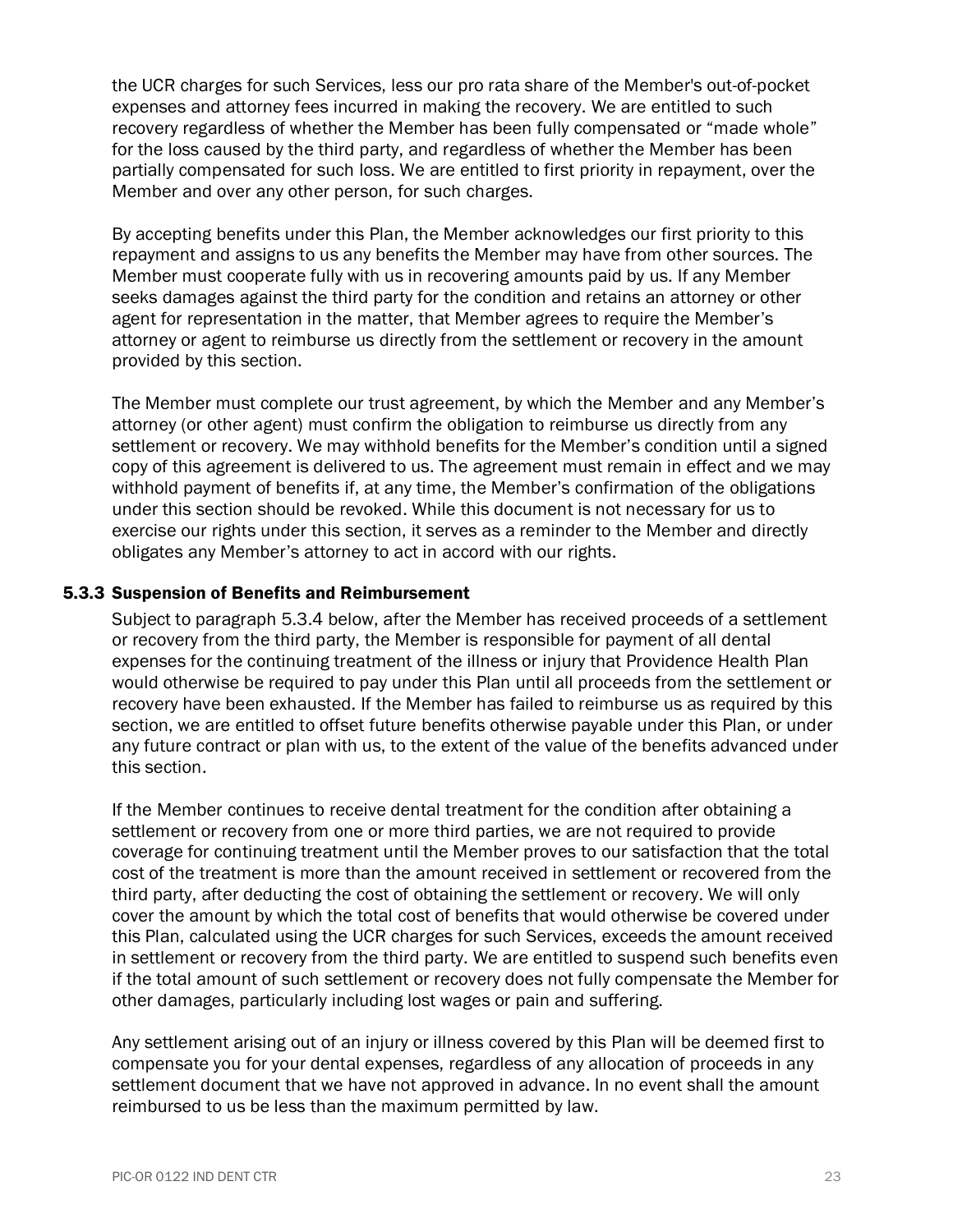#### <span id="page-28-0"></span>5.3.4 Special Rules for Motor Vehicle Accident Cases

If the third party recovery is payable to you or any enrolled family member as the result of a motor vehicle accident or by a motor vehicle liability or underinsured insurer, the rules in paragraphs 5.3.2 and 5.3.3 above are modified as provided below.

Before the Plan will be entitled to recover under from a settlement or recovery, you or your enrolled Family Member must first have received full compensation for your injuries. The Plan's entitlement to recover will be payable only from the total amount of the recovery in excess of the amount that fully compensates for the injured person's injuries.

The Plan will not deny or refuse to provide benefits otherwise available to you or your enrolled Family Member because of the potential that a third party recovery may potentially be available against the person who caused the accident or out of motor vehicle liability or underinsurance coverage.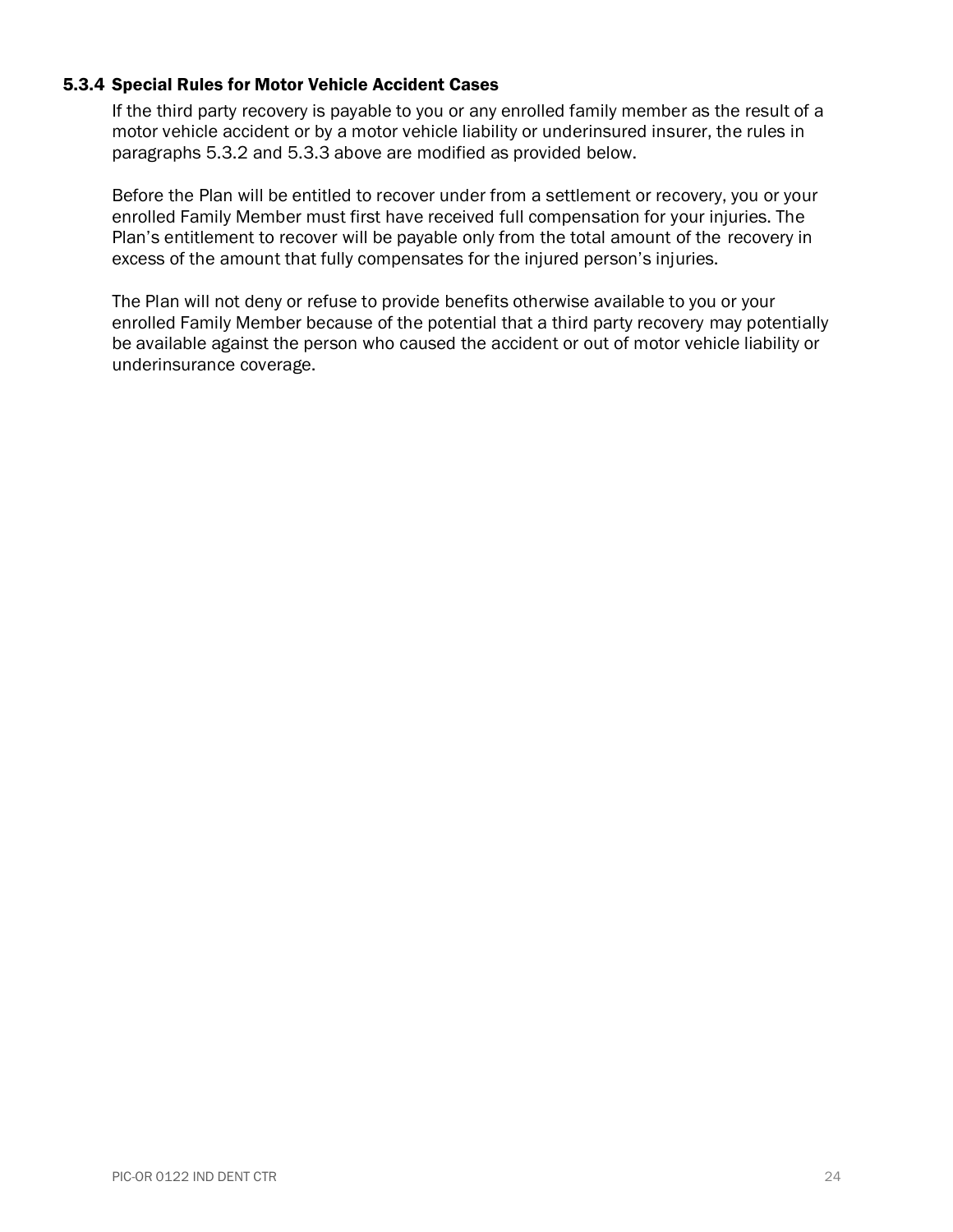# 6. PROBLEM RESOLUTION

## <span id="page-29-1"></span><span id="page-29-0"></span>6.1 INFORMAL PROBLEM RESOLUTION

All employees of Providence Health Plan share responsibility for assuring Member satisfaction. If you have a problem or concern about your coverage, including benefits or Services by In-Network Dentists or payment for Services by Out-of-Network Dentists, please ask for our help. Your Customer Service representative is available to provide information and assistance. You may call us or meet with us at the phone number and address listed on your Member ID card. If you have special needs, such as a hearing impairment, we will make efforts to accommodate your requirements. Please contact us so we may help you with whatever special needs you may have.

## <span id="page-29-2"></span>6.2 MEMBER GRIEVANCE AND APPEAL

#### Definitions:

#### Adverse Benefit Determination

An Adverse Benefit Determination means a:

- Denial of eligibility for or termination of enrollment in this Plan;
- Rescission or cancellation of coverage under this Plan;
- Source-of injury exclusion, network exclusion, Annual benefit limit or other limitation on otherwise Covered Services;
- Determination that a health care item or service is Experimental/Investigational or not Dentally Necessary; or
- Determination that a course or plan of treatment that a Member is undergoing is an active course of treatment for purposes of continuity of care.

#### Appeal

A type of Grievance that is a written request from a Member or an Authorized Representative of the Member requesting further consideration of an Adverse Benefit Determination.

#### Authorized Representative

An individual who by law or by the authorization of a Member may act on behalf of the Member.

#### Concurrent Care

An approved ongoing course of treatment to be provided over a period of time or for a specified number of treatments.

#### **Grievance**

A communication from a Member or an Authorized Representative of a Member expressing dissatisfaction with an Adverse Benefit Determination, without specifically declining any right to Appeal or review, that is:

- In writing, for an internal Appeal or an external review; or in writing or orally, for an expedited response or an expedited external review; or
- A written complaint submitted by a Member or an Authorized Representative of a Member regarding the:
	- o Availability, delivery or quality of a health care service;
	- o Claims payment, handling or reimbursement for health care services and, unless the Member has not submitted a request for an internal Appeal, the complaint is not disputing an Adverse Benefit Determination; or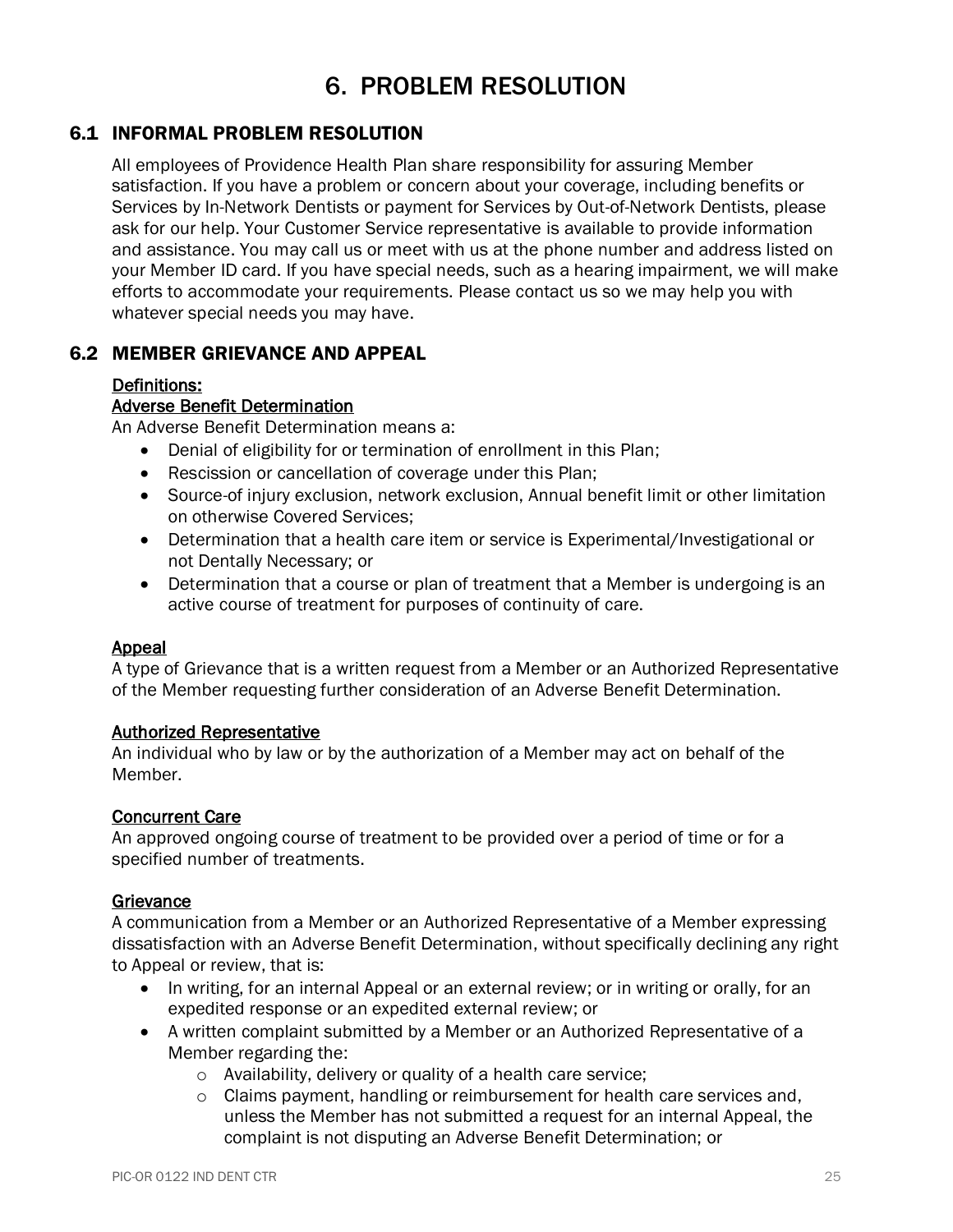$\circ$  Matters pertaining to the contractual relationship between a Member and Providence Health Plan.

#### <span id="page-30-0"></span>6.2.1 Your Grievance and Appeal Rights

If you disagree with our decision about your dental bills or health care services, you have the right to an internal review. You may request a review if you have received an Adverse Benefit Determination. You may also file a quality of care or general complaint or Grievance with us. You may appoint an Authorized Representative to act on your behalf during your Grievance or Appeal. Please include as much information as possible including the date of the incident, the names of individuals involved, and the specific circumstances. In filing a Grievance or Appeal:

- You can submit written comments, documents, records and other information relating to your Grievance or Appeal and we will consider that information in our review process.
- You can, upon request and free of charge, have reasonable access to and copies of the documents, records and other information relevant to our decision, including the specific internal rule, guideline, protocol, or other similar criterion relied upon to make an Adverse Benefit Determination.
- You can be represented by anyone of your choice at all levels of Appeal.

Filing a Grievance or Appeal does not affect your right to receive benefits for Covered Services as otherwise provided under this Plan.

If you received the services that were denied in our Adverse Benefit Determination, and if the Adverse Benefit Determination is upheld by internal or external review, you will be financially responsible for any benefits paid by the Plan for such services pursuant to Oregon state law.

To the extent possible, Customer Service will resolve complaints filed by telephone at the point of service. We will acknowledge all non-urgent pre-service and post-service Grievances and Appeals within seven days of receipt and resolve within 30 days or sooner depending on the clinical urgency. Urgent dental conditions and concurrent care have different resolution timelines as noted below.

Urgent Dental Conditions*:* If you believe your health would be seriously harmed by waiting for our decision on your Grievance or Appeal of a denied Predetermination or Concurrent Care request, you may request an expedited review by calling a Customer Service representative at 503-574-7500 or 800-878-4445 outside the Portland area. If your Appeal is urgent and qualifies for external review, you may request to have both your internal and external Appeal expedited at the same time. We will let you know by phone and letter if your case qualifies for an expedited review. If it does, we will notify you of our decision within 72 hours of receiving your request.

Grievances and Appeals Involving Concurrent Care Decisions: If we have approved an ongoing course of treatment for you and determine through our dental management procedures to reduce or terminate that course of treatment, we will provide advance notice to you of that decision. You may request reconsideration of our decision by submitting an oral or written request at least 24 hours before the course of treatment is scheduled to end. We will then notify you of our reconsideration decision within 24 hours of receiving your request.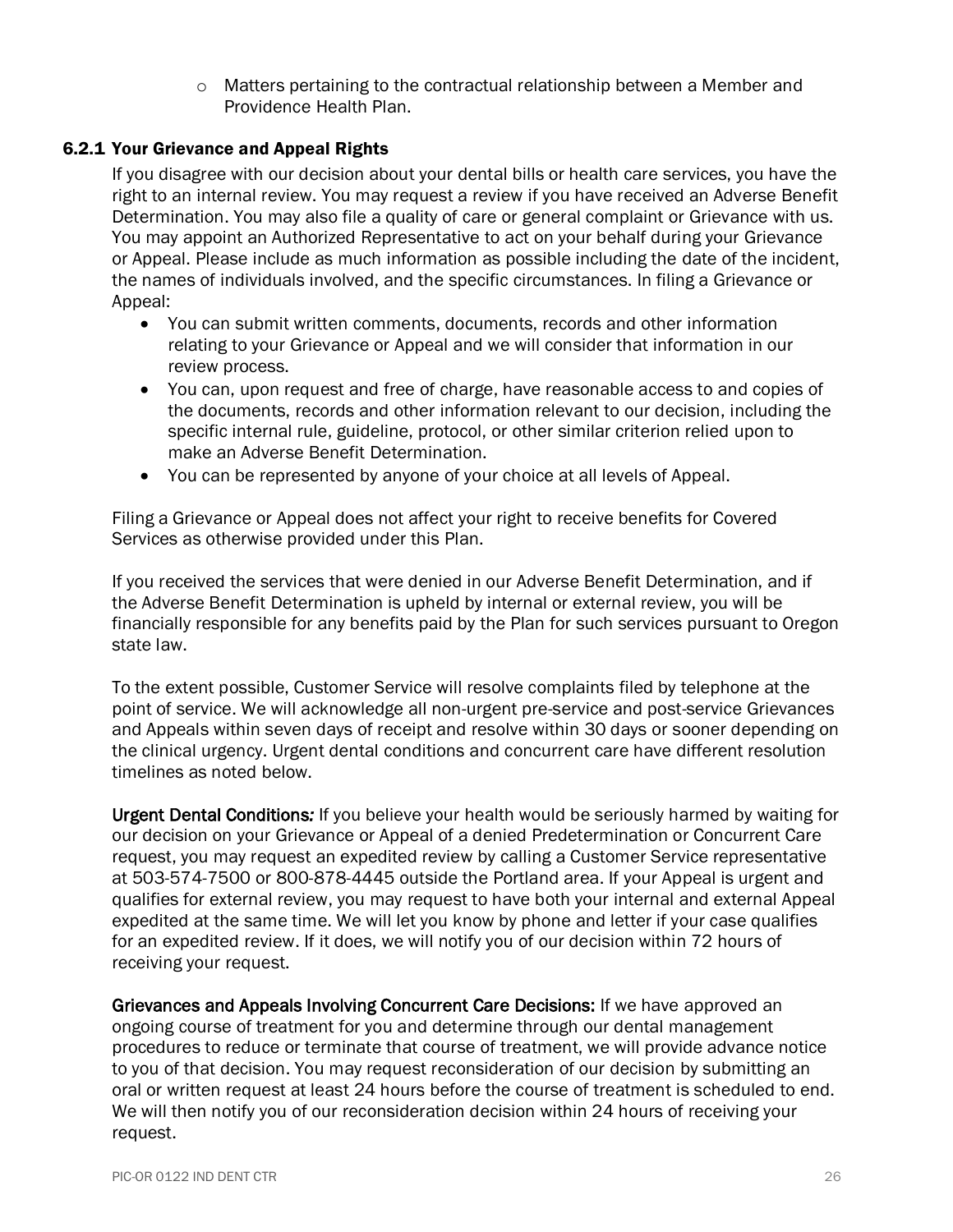#### <span id="page-31-0"></span>6.2.2 Internal Grievance or Appeal

You must file your internal Grievance or Appeal within 180 days of the date on our notice of the initial Adverse Benefit Determination, or that initial Determination will become final. Please advise us of any additional information that you want considered in the review process. If you are seeing an Out-of-Network Dentist, you should contact the dentist's office and arrange for the necessary records to be forwarded to Providence Health Plan for the review process. Your Grievance or Appeal will be reviewed by Providence Health Plan staff not involved in the initial determination. You may present your case in writing. Once a final determination is made, you will be sent a written explanation of the decision.

#### <span id="page-31-1"></span>6.2.3 How to Submit Grievances or Appeals and Request Appeal Documents

To submit your Grievance or Appeal, or to request our Annual reports, you may contact Customer Service at 503-574-7500 or 800-878-4445. If you are hearing impaired and use a Teletype (TTY) Device, please call our TTY line at 711. Written Grievances or Appeals should be sent to:

> Providence Health Plan Appeals and Grievance Department P.O. Box 4158 Portland, OR 97208-4158

You may fax your Grievance or Appeal to 503-574-8757 or 800-396-4778, or you may hand deliver it (*if mailing, use only the post office box address listed above*) to the following address:

> Providence Health Plan 3601 SW Murray Blvd., Ste. 10 Beaverton, OR 97005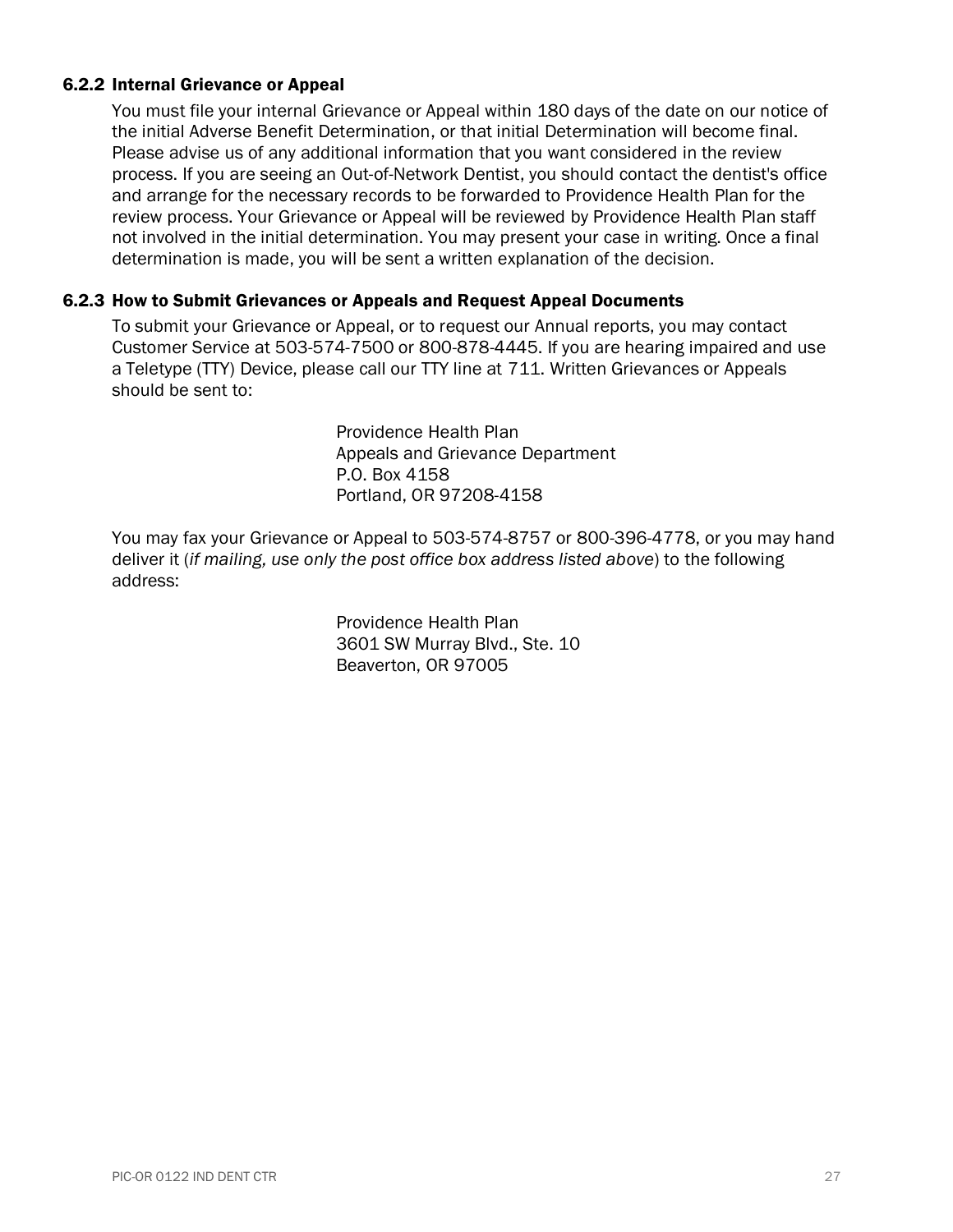# <span id="page-32-0"></span>6.2.4 Assistance with your Grievance or Appeal

You may, at any time during the Grievance and Appeal process, seek assistance from the Oregon Division of Financial Regulation with your concerns regarding our decisions and benefits. You may contact the Oregon Division of Financial Regulation at:

> Oregon Division of Financial Regulation Consumer Protection Unit P.O. Box 14480 Salem, OR 97309-0405

503-947-7984 (phone) 888-877-4894 (toll-free) 503-378-4351 (fax)

[DFR.InsuranceHelp@oregon.gov](mailto:DFR.InsuranceHelp@oregon.gov) (e-mail) [https://dfr.oregon.gov](https://dfr.oregon.gov/) (website)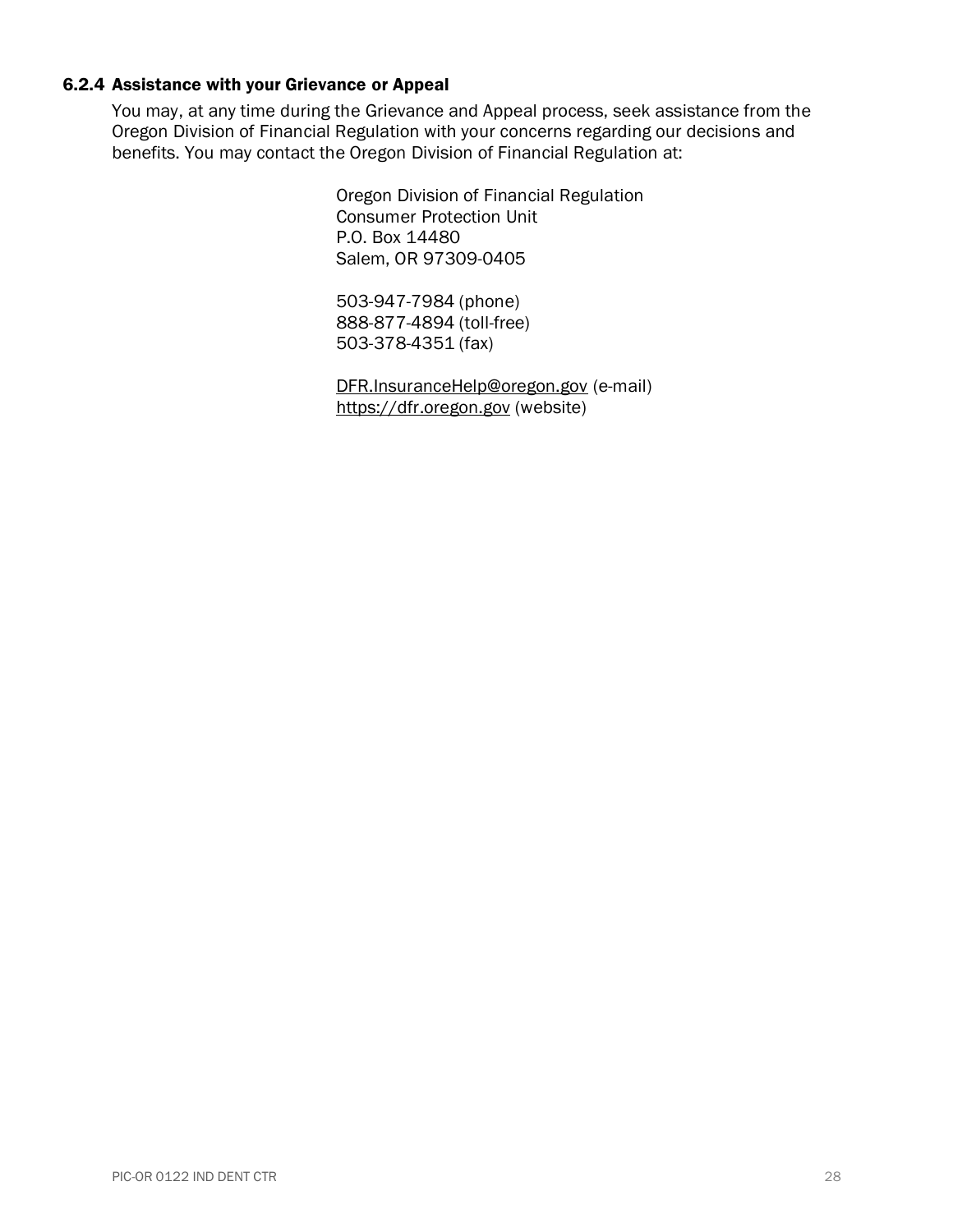# 7. ELIGIBILITY AND ENROLLMENT

<span id="page-33-0"></span>This section outlines who is eligible for coverage, and how and when to enroll yourself and your Eligible Family Dependents. No benefits shall be available to anyone not enrolled under this Plan. You must provide Providence Health Plan with evidence of eligibility as requested.

## <span id="page-33-1"></span>7.1 POLICYHOLDER ELIGIBILITY AND ENROLLMENT

#### <span id="page-33-2"></span>7.1.1 Eligibility Requirements

An individual is eligible for coverage as a Policyholder when:

- 1. The individual has applied for medical and dental coverage by completing our Individual Application;
- 2. The individual resides in our Service Area, as stated in section 12; and
- 3. The individual has been approved by Providence Health Plan for enrollment.

#### <span id="page-33-3"></span>7.1.2 Open Enrollment and Effective Date of Coverage

This plan has an Annual Open Enrollment period.

To request coverage, an Eligible Individual must apply with Providence Health Plan during Open Enrollment. The Open Enrollment period is November 1<sup>st</sup> through December 31<sup>st</sup>, with coverage effective January 1st of the following calendar year. You may also apply from January  $1^{st}$  through January  $15^{th}$  for a February  $1^{st}$  effective date.

To be eligible for an offer of coverage, Providence Health Plan must receive your completed Individual Application by the last day of the Open Enrollment Period.

In order for coverage to become effective, Providence Health Plan must receive your initial month's Premium in full by the first day of the Plan Year, or the date specified in our written confirmation of your acceptance for coverage and notice of initial premium, whichever is later.

If your initial month's Premium is not received by the beginning of your Plan Year, or the date specified in our written confirmation of your acceptance for coverage and notice of initial premium, whichever is later, your application and our offer of coverage are void.

For enrollment outside of Open Enrollment, see section 7.4 Special Enrollment.

# <span id="page-33-4"></span>7.2 DEPENDENT ELIGIBILITY AND ENROLLMENT

#### <span id="page-33-5"></span>7.2.1 Eligibility Requirements

Each Dependent is eligible for coverage as an Eligible Family Dependent when:

- 1. The Dependent has applied for medical and dental coverage by completing and submitting to Providence Health Plan our Individual Application;
- 2. The Dependent resides in our Service Area, as stated in section 12 (this requirement applies only to Spouses and to individuals enrolling in Child-only coverage); and
- 3. The Dependent has been approved by Providence Health Plan for enrollment.

See section 7.3 for eligibility requirements for newborn, newly adopted children, and newly fostered children of existing Members.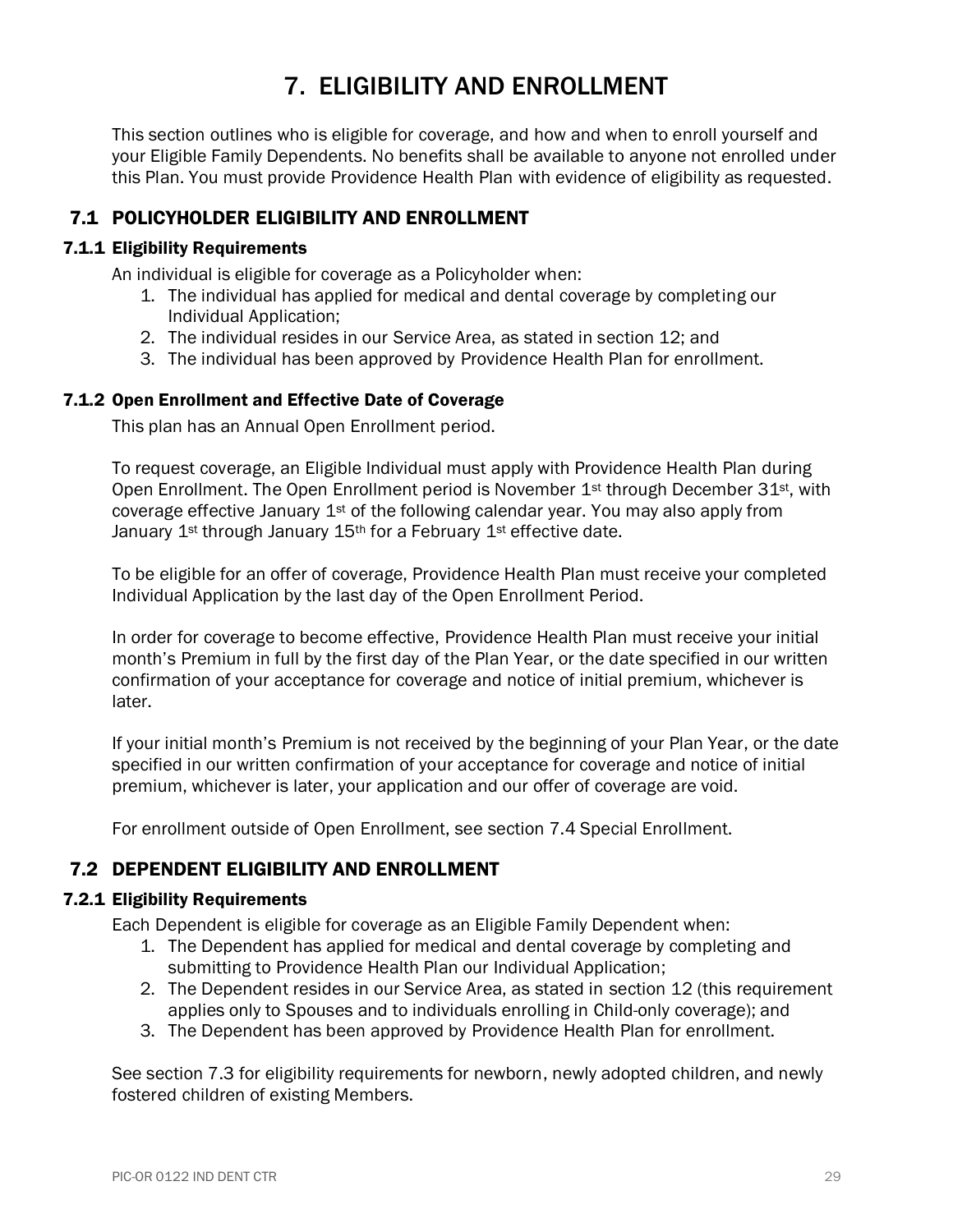#### <span id="page-34-0"></span>7.2.2 Enrollment and Effective Date of Coverage when Applying During Open Enrollment

To obtain coverage, an Eligible Family Dependent must enroll with Providence Health Plan by completing our Individual Application during Open Enrollment. The Open Enrollment period is November  $1^{st}$  through December  $31^{st}$ , with coverage effective January  $1^{st}$  of the following calendar year. You may also apply from January 1<sup>st</sup> through January 15<sup>th</sup> for a February 1<sup>st</sup> effective date.

To be eligible for an offer of coverage, Providence Health Plan must receive the Dependent's completed application by the last day of the Open Enrollment period.

In order for coverage to become effective, Providence Health Plan must receive your initial month's Premium in full by the first day of the Plan Year, or the date specified in our written confirmation of your acceptance for coverage and notice of initial premium, whichever is later.

If your initial month's Premium is not received by the beginning of your Plan Year, or the date specified in our written confirmation of your acceptance for coverage and notice of initial premium, whichever is later, your application and our offer of coverage are void.

See section 7.3 for Enrollment and Effective Date of Coverage requirements for newborn, newly adopted children, and newly fostered children of existing Members.

## <span id="page-34-1"></span>7.3 NEWBORN, NEWLY ADOPTED CHILDREN, AND NEWLY FOSTERED CHILDREN ELIGIBILITY AND ENROLLMENT

A newborn, newly adopted child, or newly fostered child of an existing Member who meets the definition of an Eligible Family Dependent is eligible for coverage from the date of birth or placement for the purpose of adoption or foster care if the newborn, newly adopted child, or newly fostered child is enrolled and the additional Premium is paid to us within 60 days of the date of birth, placement for adoption or foster care. If the enrollment and payment of the additional Premium due is not accomplished within this time period, no dental Services will be covered for the child. Enrollment after this period is subject to the requirements stated in sections 7.2.

# <span id="page-34-2"></span>7.4 SPECIAL ENROLLMENT

Providence Health Plan will accept applications for coverage outside of Open Enrollment if the applicant has experienced a Qualifying Event. After experiencing a Qualifying Event, the applicant must apply for a Providence Individual & Family Plan in order to be eligible to apply for a Providence Progressive Dental Plan.

#### Qualifying Events:

- a) The person loses minimum essential coverage:
	- The person was covered under a COBRA Continuation or State Continuation provision and the coverage under such a provision was exhausted, except when the person failed to pay timely premium, or if coverage terminated for cause (such as making a fraudulent claim or an intentional misrepresentation of a material fact); or
	- The person was covered under a group health plan, individual health plan, or had other health coverage and the coverage was terminated as a result of:
		- 1. The individual's loss of eligibility for the coverage; including as a result of legal separation, divorce, death, termination of employment, or a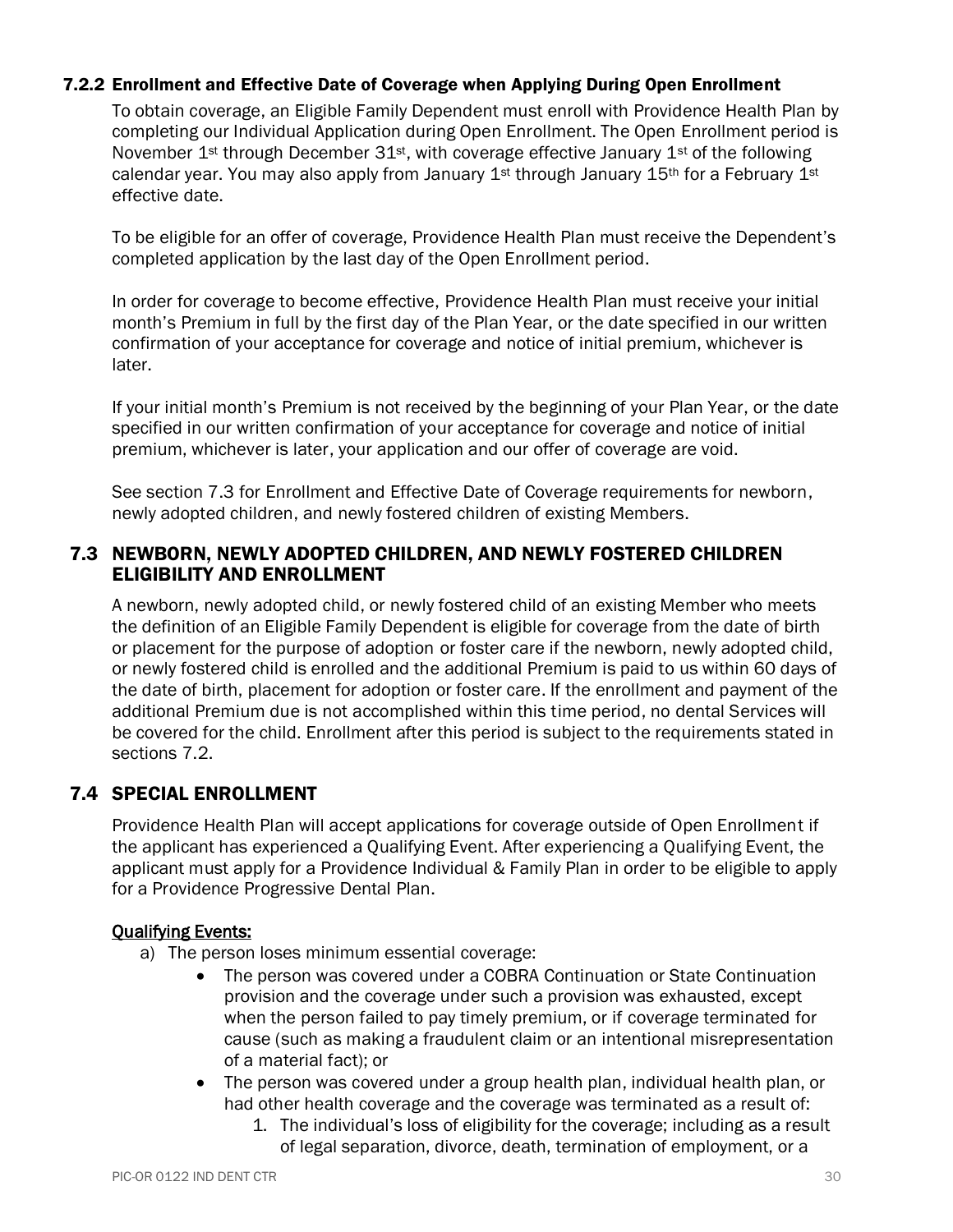reduction in the number of hours of employment; except when the person failed to pay timely premium or if coverage terminated for cause (such as making a fraudulent claim or an intentional misrepresentation of a material fact); or

- 2. The individual's loss of eligibility for coverage under the Children's Health Insurance Program (CHIP), Medicaid, Medicare, TRICARE, Indian Health Service or domestic or foreign publicly sponsored or subsidized health plan; including, but not limited to, the Oregon Health Plan (OHP) or Qualified Health Plan coverage through the Oregon Health Insurance Marketplace or through the Federal Exchange; or
- 3. The termination of contributions toward such coverage by the current or former Employer; or
- 4. The individual incurring a claim that exceeds the lifetime limit on benefits.
- b) The person previously resided outside of our Service Area and has moved into our Service Area and was covered under another group health plan, individual health plan or other health coverage for at least one day in the previous 60 days.
	- Exceptions to 60-day requirement:
		- 1. The person moves from out of country back to United States of America;
		- 2. The person gains status as a lawfully present individual or United States citizen;
		- 3. The person is released from incarceration.
- c) The person gains a Dependent or becomes a Dependent through marriage, birth, adoption, placement for adoption or foster care.
- d) The person becomes eligible for coverage under a state-sponsored or federalsponsored premium assistance program.
- e) The person is subject to a Qualified Medical Child Support Order or other court order requiring medical coverage.
- f) The person is a survivor of domestic abuse/violence or spousal abandonment and wants to enroll in a health plan separate from the abuser or abandoner.
- g) The person newly gains access to an individual coverage HRA (ICHRA) or is newly provided a qualified small employer health reimbursement arrangement (QSEHRA).

Providence Health Plan may modify Special Enrollment provisions consistent with federal or state guidance.

#### <span id="page-35-0"></span>7.4.1 Enrollment and Effective Date of Coverage

To obtain coverage due to a Special Enrollment Qualifying Event through Providence Health Plan your application for coverage must be received within 60 days of the Qualifying Event. The Effective Date of Coverage is determined by the Qualifying Event, the date your completed application is received, as well as Providence Health Plan's timely receipt of your initial Premium:

- When the Qualifying Event is birth, adoption, placement for adoption or foster care of a child or court order, coverage will be effective from date of birth, placement or court order, provided your completed application and initial Premium payment are received within 60 days of birth, placement or court order.
- For all other Qualifying Events:
	- $\circ$  If the application is received the 1<sup>st</sup> of the month through the 15<sup>th</sup> of the month, coverage will be effective the first day of the following month, provided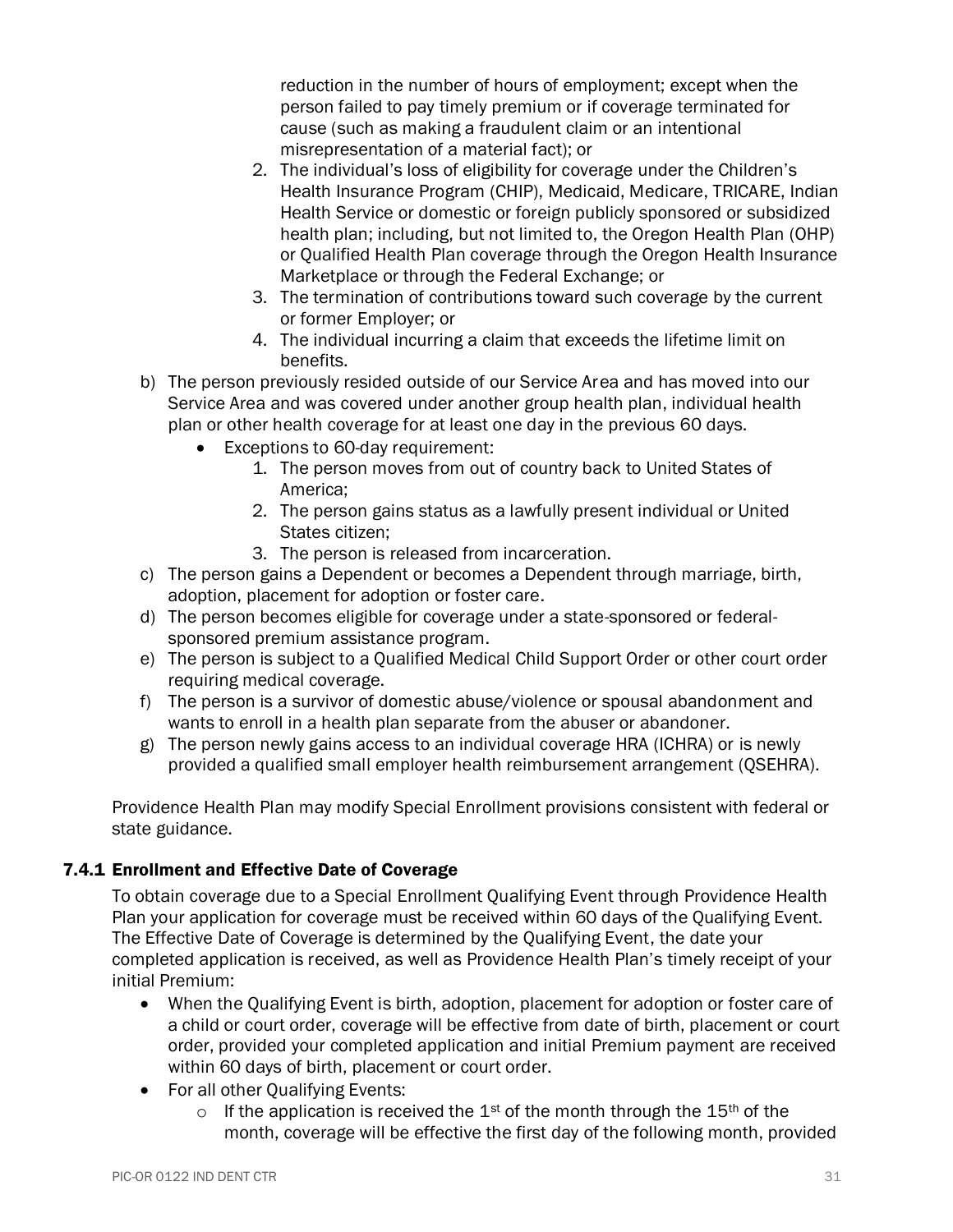Providence Health Plan receives your initial Premium payment by the first day of the effective month.

 $\circ$  If the application is received the 16<sup>th</sup> of the month through the end of the month, coverage will be effective the first day of the second following month, provided Providence Health Plan receives your initial Premium payment by the first day of the effective month.

See section 7.3 for Enrollment and Effective Date of Coverage requirements for newborn, newly adopted children, and newly fostered children of existing Members.

## <span id="page-36-0"></span>7.5 CHANGE IN RESIDENT ADDRESS

Your eligibility for coverage is determined by your residence address (where you live). Providence Health Plan will only issue coverage to Policyholders, Spouses, and Members enrolled on Child-only plans who reside within our Service Area. The Service Area for this Plan is listed in section 11.

If a Policyholder, Spouse, or Member enrolled on a Child-only plan moves outside of the Service Area, that individual will no longer be eligible for coverage under this Plan. Providence Health Plan offers coverage throughout the state of Oregon and in certain counties in Washington. Should a Policyholder, Spouse, or Member enrolled on a Child-only plan move outside of the Service Area for this Plan, that individual may be eligible for coverage under a different plan offered by Providence Health Plan. Customer Service can assist someone who has experienced a move in determining eligibility.

Policyholders enrolled through Providence Health Plan are responsible for communicating changes in residence address for themselves and all enrolled Family Members to Providence Health Plan in a timely manner. Failure to do so may result in termination of coverage, as discussed in section 8.3.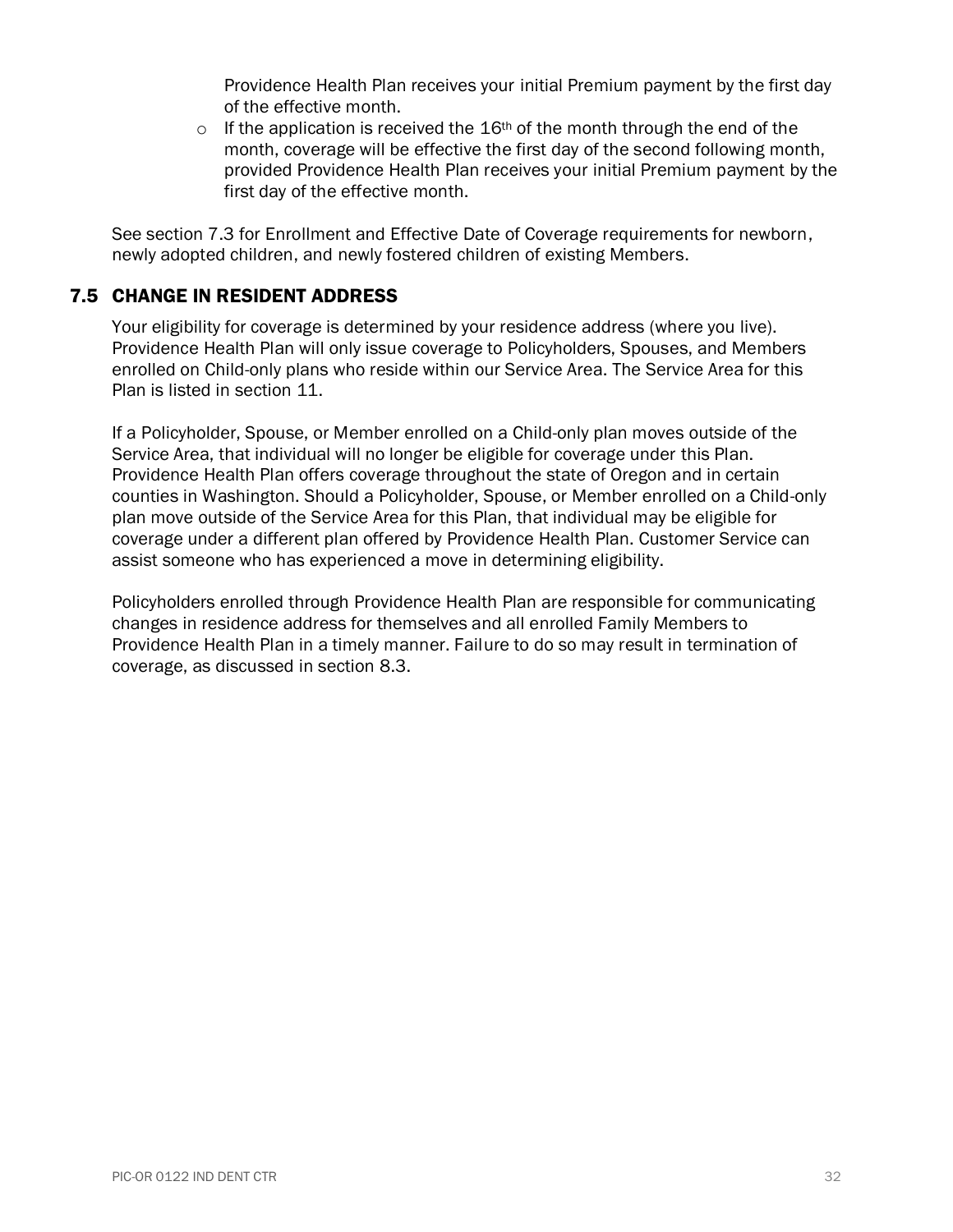# <span id="page-37-0"></span>8. PREMIUMS, RENEWAL, REVISION, TERMINATION AND **RESCISSION**

## <span id="page-37-1"></span>8.1 PREMIUMS

#### <span id="page-37-2"></span>8.1.1 Premium Billing Information

Providence Health Plan will provide a Premium billing statement on a monthly basis to the Policyholder listing the amount of Premium due. If you choose to set up recurring monthly premium payments using the Providence Electronic Payment System, you will receive a monthly notice of the amount charged to your account.

#### <span id="page-37-3"></span>8.1.2 Changes in Premium Charges

The Premium may be changed only in accordance with the following provisions:

- 1. The Premium is subject to change upon renewal of this Contract for another Plan Year.
- 2. If at any time during a Plan Year any federal or state law or any order or regulation of a federal or state agency mandates a modification of benefits under this Contract, we may change the Premium and/or Covered Services accordingly and you will be notified of this change in writing. The change in Premium shall be effective on the effective date of the modification of benefits, as stated in the notice.
- 3. If at any time during a Contract Year any federal or state law enacts a tax or assessment associated with this Individual & Family Plan, Providence Health Plan may revise the Premium as necessary. The change in Premium shall be effective on the effective date of the tax or assessment, as stated in the notice.
- 4. The Premium may be adjusted to reflect changes in your family composition. The change in Premium shall be effective, as described in sections 7.3 and 7.4.

#### <span id="page-37-4"></span>8.1.3 Premium Payment Due Date

The Premium is due on the first of the month. If the Policyholder does not pay the Premium on the first day of the month, we will mail a single Premium delinquency notice to the Policyholder*.* If the Policyholder does not pay the Premium by the last day of the grace period specified in the notice, coverage will be terminated, with no further notice to the Policyholder*,* on the last day of the monthly period through which Premium was paid. Failure to pay the Premium includes making a partial payment of the amount due as Premium. If we fail to send the Premium delinquency notice specified above, we will continue the Contract in effect, without payment of Premium, until we provide such notice.

#### <span id="page-37-5"></span>8.2 RENEWAL AND REVISION

We may revise this Dental Contract upon renewal with prior approval from the Division of Financial Regulation and written notice to you at least 30 days prior to the start of a new Plan Year.

We may revise this Dental Contract outside of renewal if required by federal or state mandate. To the extent permissible by such mandate, we will provide you with at least 30 days' advance written notice of such revision.

Your payment of premium constitutes acceptance of any revisions to the provisions of this Dental Contract that may occur at renewal or outside of renewal as permissible by applicable federal or state law.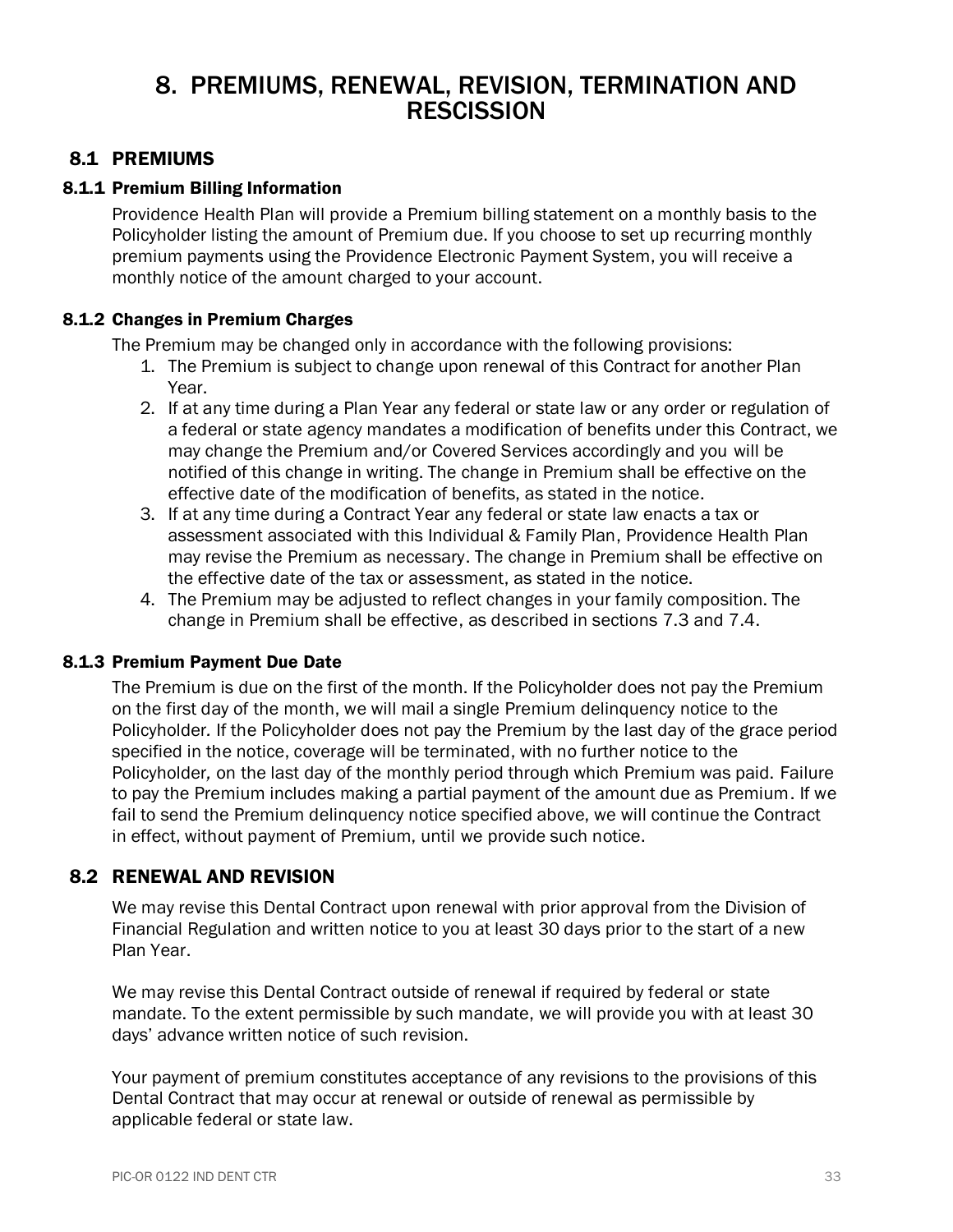# <span id="page-38-0"></span>8.3 TERMINATION

This Dental Contract may be terminated for any of the following reasons:

- 1. When the Policyholder fails to pay the Premium by the due date as specified in section 8.1.3.
- 2. When the Policyholder makes a written request for termination of this Contract. The termination of coverage will be effective on the last day of the monthly period through which Premium was paid.
- 3. When a Policyholder, enrolled Spouse, or a Member enrolled in Child-only coverage ceases to reside in our Service Area, as described in section 12. The termination of coverage will be effective on the last day of the month in which the Member resides in our Service Area.
- 4. When a Family Member no longer qualifies as an Eligible Family Dependent. The termination of coverage will be effective on the last day of the month in which the individual ceased to qualify as an Eligible Family Dependent.
- 5. Upon our discovery of fraud or intentional misrepresentation on the part of the Policyholder or Member.
- 6. When we cease to offer or elect not to renew all Individual Dental Plans in this state. The termination will be effective on the date specified in the notice from us. This date shall not be earlier than 180 days from the date of the notice.
- 7. When we cease to offer or elect not to renew an Individual Dental Plan for all individuals in this state. We will send written notice to all Policyholders covered by the affected Plan at least 90 days prior to discontinuation. In addition, we will offer replacement coverage to all affected Policyholders in one of our ongoing Individual & Family Plans.
- 8. When we cease to offer or elect not to renew an Individual Dental Plan to individuals in a specified Service Area because of an inability to reach an agreement with the dentists or organization of dentists to provide Services under this Contract within that specified Service Area, we will send written notice to all Policyholders covered by this Contract at least 90 days prior to discontinuation. In addition, we will offer to all affected Policyholders all other Individual Dental Plans that we offer in our Service Area, for which the affected Policyholders are eligible.
- 9. When we are ordered by the Director to discontinue coverage in accordance with procedures specified or approved by the Director upon finding that the continuation of the coverage would not be in the best interests of the Members or impair our ability to meet contractual obligations.
- 10.In the case of a plan that delivers Covered Services through a network of In-Network Dentists, when we no longer have any Members living or residing in our Service Area.

# <span id="page-38-1"></span>8.3.1 Termination Date

Termination of Member coverage under this Dental Contract will occur on the earliest of the following dates:

- 1. The date this Dental Contract terminates as specified in this section 8;
- 2. The last day of the month through which the Premium was paid when the Policyholder requests termination of coverage;
- 3. For a Policyholder, the last day of the month in which the enrolled Policyholder ceases to reside in our Service Area, as stated in section 12;
- 4. For the enrolled Spouse of a Policyholder, the last day of the month in which the enrolled Spouse ceases to resides in our Service Area, as stated in section 12;
- 5. For a Dependent child enrolled on a Child-only Plan, the last day of the month in which the child ceases to resides in our Service Area, as specified in section 12;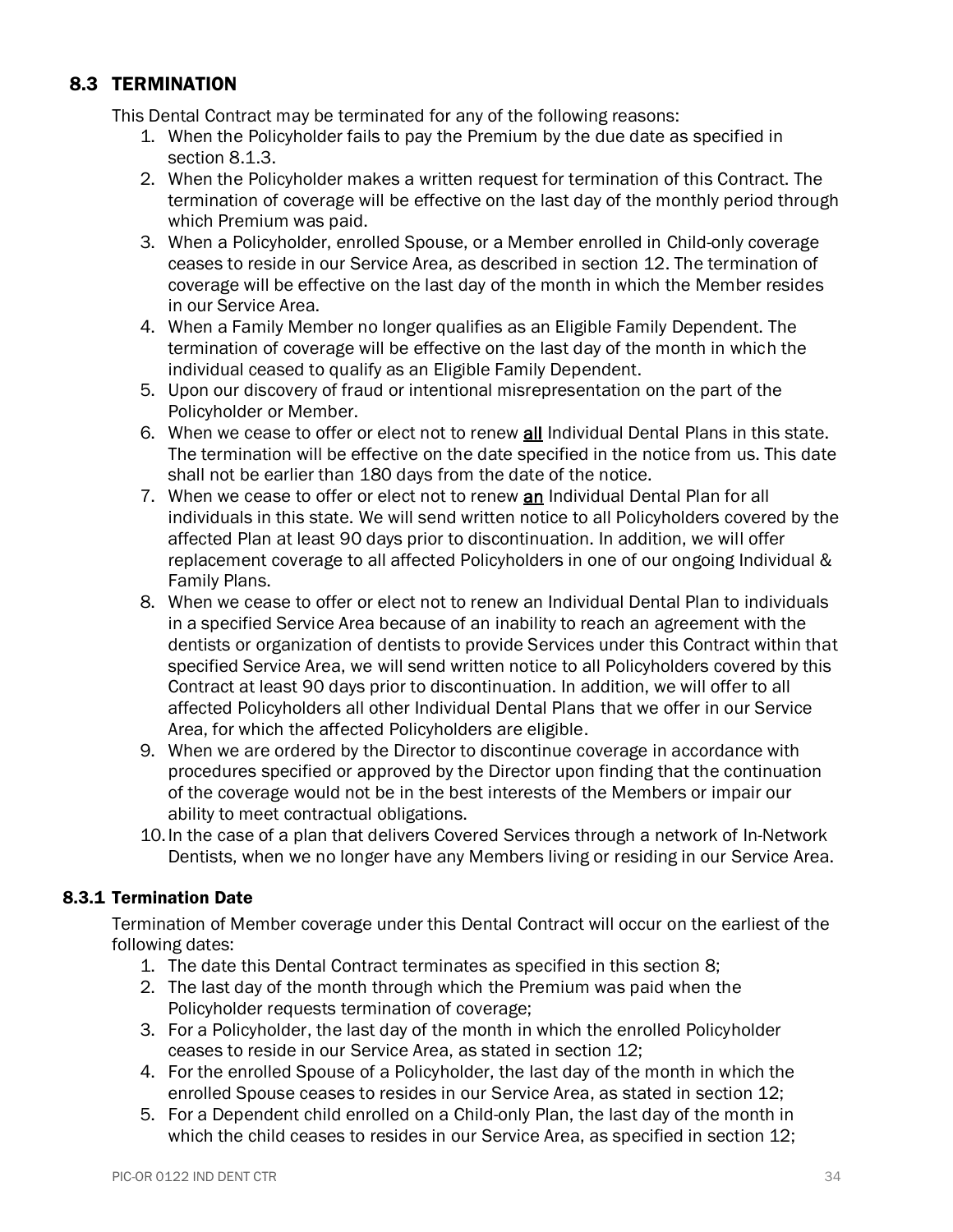- 6. For a Member, the date of disenrollment from this Contract, as described in section 8.3.2;
- 7. For a deceased Member after documentation has been submitted, the date of death; and
- 8. For a Family Member*,* the last day of the month in which the individual no longer qualifies as an Eligible Family Dependent.

Enrolled Family Members who no longer meet the definition of Eligible Family Dependent, as specified in section 11, may be eligible to maintain enrollment under a separate policy with no lapse in coverage provided that a completed application and the associated initial Premium payment is received by us no later than 30 days from the last date of coverage under this Dental Contract.

You are responsible for advising us of any changes in eligibility including the lack of eligibility of a Family Member. Coverage will not continue beyond the last date of eligibility, regardless of the lack of notice to us.

#### <span id="page-39-0"></span>8.3.2 Disenrollment from this Dental Contract

"Disenrollment" means that your coverage under this Dental Contract is terminated by us because you have engaged in fraudulent or dishonest behavior, such as:

- You have filed false claims with us;
- You have allowed a non-Member to use your Member ID card to obtain Services; or
- You provided false information on your application for coverage, or on any subsequent form requesting a change to your coverage.

#### <span id="page-39-1"></span>8.3.3 Termination and Rescission of Coverage Due to Fraud or Abuse

Coverage under this Dental Contract, either for you or for your covered Dependent(s) may be rescinded (meaning your coverage is retroactively canceled) or terminated in case of a fraud or intentional misrepresentation of material fact by you or by your covered Dependent in obtaining, or attempting to obtain, benefits under this Providence Progressive Dental Plan.

If coverage is rescinded, Providence Health Plan will retain any money you paid for coverage as liquidated damages and will have the right to recover from you or from your covered dependents the benefits paid as a result of such wrongful activity. We will provide all affected Plan participants with a 30-day notice before rescinding your coverage.

#### <span id="page-39-2"></span>8.3.4 Non-Liability After Termination

Upon termination of this Dental Contract, we shall have no further liability beyond the effective date of the termination unless the Member continues, without lapse of membership, under another plan with Providence Health Plan.

#### <span id="page-39-3"></span>8.3.5 Notice of Creditable Coverage

We will provide upon request written certification of the Member's period of Creditable Coverage when:

- A Member ceases to be covered under this Dental Contract; and
- A Member requests a Notice of Creditable Coverage within 24 months of the termination of coverage.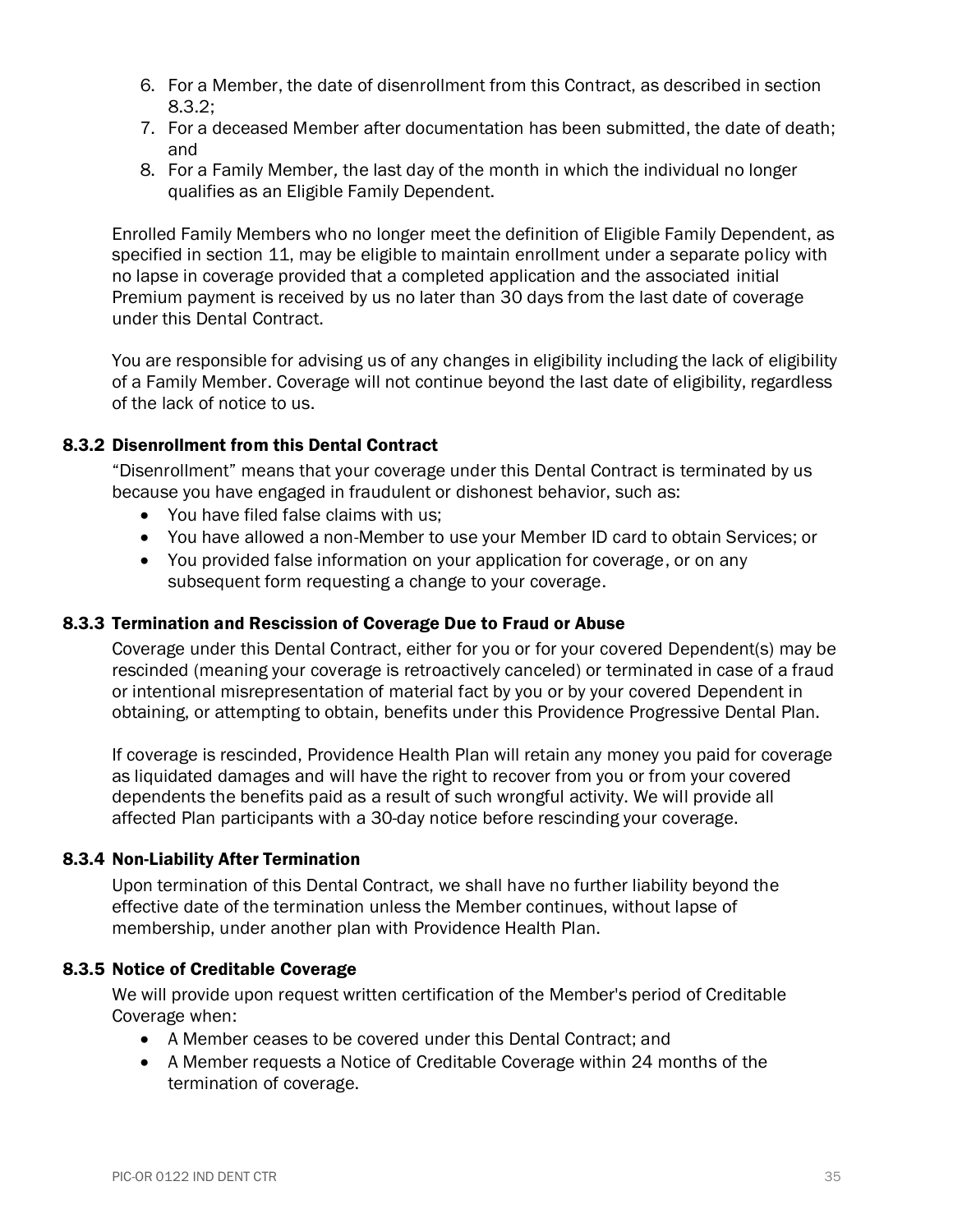# 9. MEMBER RIGHTS AND RESPONSIBILITIES

# <span id="page-40-1"></span><span id="page-40-0"></span>9.1 GENERAL MEMBER (PARTICIPANT) RIGHTS AND RESPONSIBILITIES

As a Member of Providence Health Plan, you should know what to expect from us, as well as what we ask from you. Nobody knows more about your health than you and your doctor. We take responsibility for providing the very best health care services and benefits possible; your responsibility is to know how to use them well. Please take time to read and understand your benefits. We want you to have a positive experience with Providence Health Plan, and we are ready to help in any way.

#### Members have the right to:

- Be cared for by people who respect your privacy and dignity.
- Be informed about Providence Health Plan, our providers, and the benefits and Services you have available to you as a Member.
- Receive information that helps you select a Qualified Practitioner whom you trust and with whom you feel comfortable.
- A candid discussion of appropriate or Dentally Necessary treatment options for your conditions, regardless of cost or benefit coverage.
- Receive information and clinical guidelines from your health care provider or your health plan that will enable you to make thoughtful decisions about your health care.
- Actively participate in decisions that relate to your health and your dental care through discussions with your health care provider or through written advance directives.
- Have access to dental Services that are appropriate for your needs.
- Express a concern or an Appeal and receive a timely response from Providence Health Plan.
- Have your claims paid accurately and promptly.
- Request a review of any service not approved, and to receive prompt information regarding the outcome.
- Be informed about and make recommendations regarding Providence Health Plan's member rights and responsibilities policy.
- Refuse care from specific providers.

#### Members have the responsibility to:

- Read and understand the information in and the terms of your Plan. We will have no liability whatsoever for your misunderstanding, misinterpretation or ignorance of the terms, provisions and benefits of this Plan. If you have any questions or are unclear about any provision concerning this Plan, please contact us. We will assist you in understanding and complying with the terms of the Plan.
- Talk openly with your provider, understand your health problem and work toward a relationship built on mutual trust and cooperation.
- Develop mutually agreed upon treatment goals with your Qualified Practitioner, to the degree possible, and follow treatment plans and instructions.
- Supply, to the extent possible, information that Providence Health Plan and your physicians or providers need to provide care.
- Do your part to prevent disease and injury. Try to make positive, healthful choices. If you do become ill or injured, seek appropriate dental care promptly.
- Treat your dentists courteously.
- Make your required Copayment at the time of Service.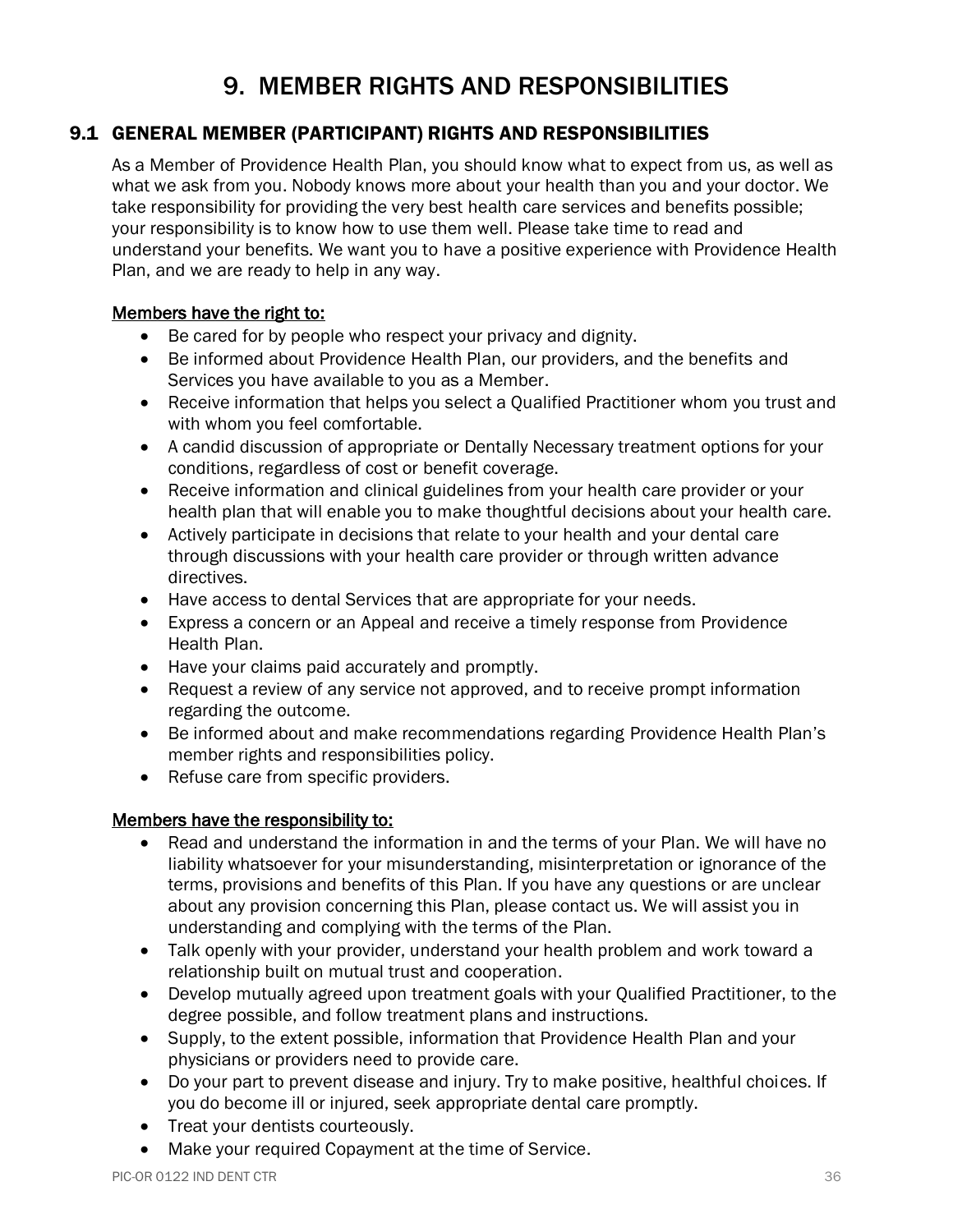- Show your Member identification card whenever you receive dental Services.
- Let us know if you have concerns or if you feel that any of your rights are being compromised, so that we can act on your behalf.
- Call or write within 180 days of Service if you wish to request a review of Services provided or Appeal a Providence Health Plan decision.
- Notify Customer Service if your address changes.

#### Providence Health Plan has the responsibility to:

- Respect and honor your rights.
- Ensure timely access to appropriate health care Services.
- Enable you to see physicians or providers who meet your needs.
- Develop a variety of benefits to serve you well.
- Assure the ongoing quality of our dentists and Services.
- Contract with dentists who are capable, competent, and committed to excellence.
- Make it easy and convenient for you to Appeal any policy or decision that you believe prevents you from receiving appropriate care.
- Provide you with accurate up-to-date information about Providence Health Plan and In-Network Dentists.
- Provide you with information and services designed to help you maintain good health and receive the greatest benefit from the services we offer.
- Ensure privacy and confidentiality of your dental records with access according to law.
- Ensure that your interests are well represented in decisions about Providence Health Plan policy and governance.
- Encourage dentists to make dental decisions that are always in your best interest.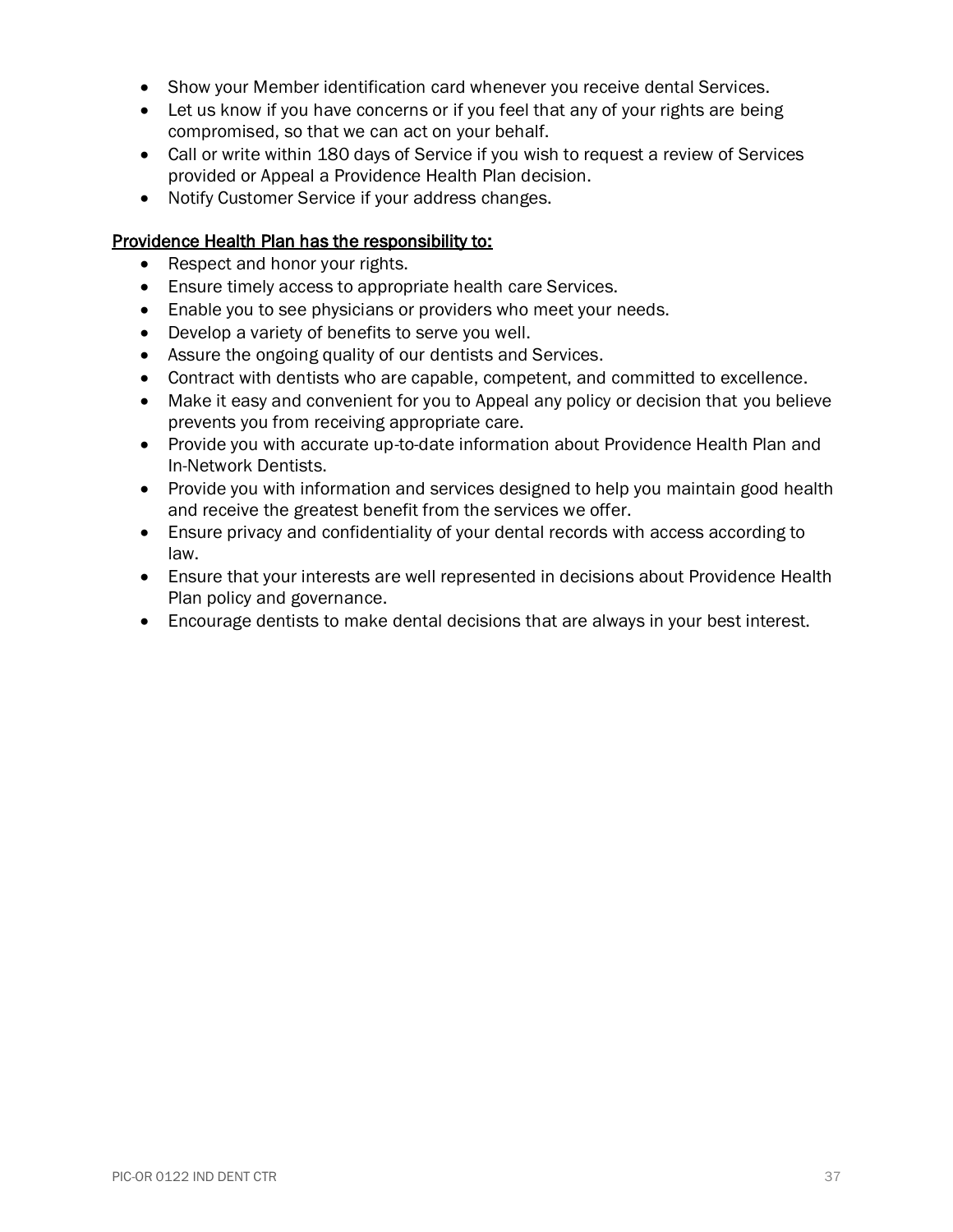# 10. GENERAL PROVISIONS

#### <span id="page-42-1"></span><span id="page-42-0"></span>10.1AMENDMENT OF THE DENTAL CONTRACT

The provisions of the Dental Contract may be amended, subject to receiving any required regulatory approval(s), by agreement between the state of Oregon and us. Any such amendment shall become effective on the date specified in the amendment. The payment of Premium for any period of coverage after the effective date of an amendment shall constitute the acceptance of the amendment by the Policyholder if we have provided written notice of the amendment to the Policyholder prior to the payment of such Premium. Outside of renewal or as required by Oregon state or federal mandate, no material modification will be made to benefits, including preventive benefits, without providing notice to Members 60 days in advance of the effective date.

#### <span id="page-42-2"></span>10.2BINDING EFFECT

The Dental Contract shall be binding upon and inure to the benefit of the heirs, legal representatives, successors and assigns of the parties hereto.

#### <span id="page-42-3"></span>10.3CIRCUMSTANCES BEYOND THE CONTROL OF PROVIDENCE HEALTH PLAN

If a natural disaster, war, riot, civil insurrection, epidemic or any other emergency or similar event not within our control results in the facilities, personnel, or financial resources of Providence Health Plan being unavailable to provide, or make arrangements for basic or supplemental health Service, then we are required only to make a good-faith effort to provide, or make arrangements for the Service, taking into account the impact of the event. For this purpose, an event is not within the control of Providence Health Plan if we cannot exercise influence or dominion over its occurrence.

#### <span id="page-42-4"></span>10.4CHOICE OF STATE LAW

The laws of the state of Oregon govern the interpretation of this Dental Contract and the administration of benefits to Members.

#### <span id="page-42-5"></span>10.5DUPLICATING PROVISIONS

If any charge is described as covered under two or more benefit provisions, we will pay only under the provision allowing the greater benefit. This may require us to make a recalculation based upon both the amounts already paid and the amounts due to be paid. We have NO liability for benefits other than those this Dental Contract provides.

#### <span id="page-42-6"></span>10.6DUTY TO COOPERATE AND TO PROVIDE RELEVANT INFORMATION

The Policyholder and all Members are required to cooperate with us in all manners reasonably related to securing any Member's rights, or our rights, under this Dental Contract, including, but not limited to, providing, upon request, all information relevant to eligibility, to coverage, to coordination of benefits, or to third-party or subrogation matters. Policyholders warrant that all information contained in applications, questionnaires, forms, or statements submitted to us to be true, correct, and complete. If any Member fails to provide information required to be provided under this Dental Contract or knowingly provides incorrect or incomplete information, then the rights of that Member and of any Family Members may be terminated, as described in section 8.3.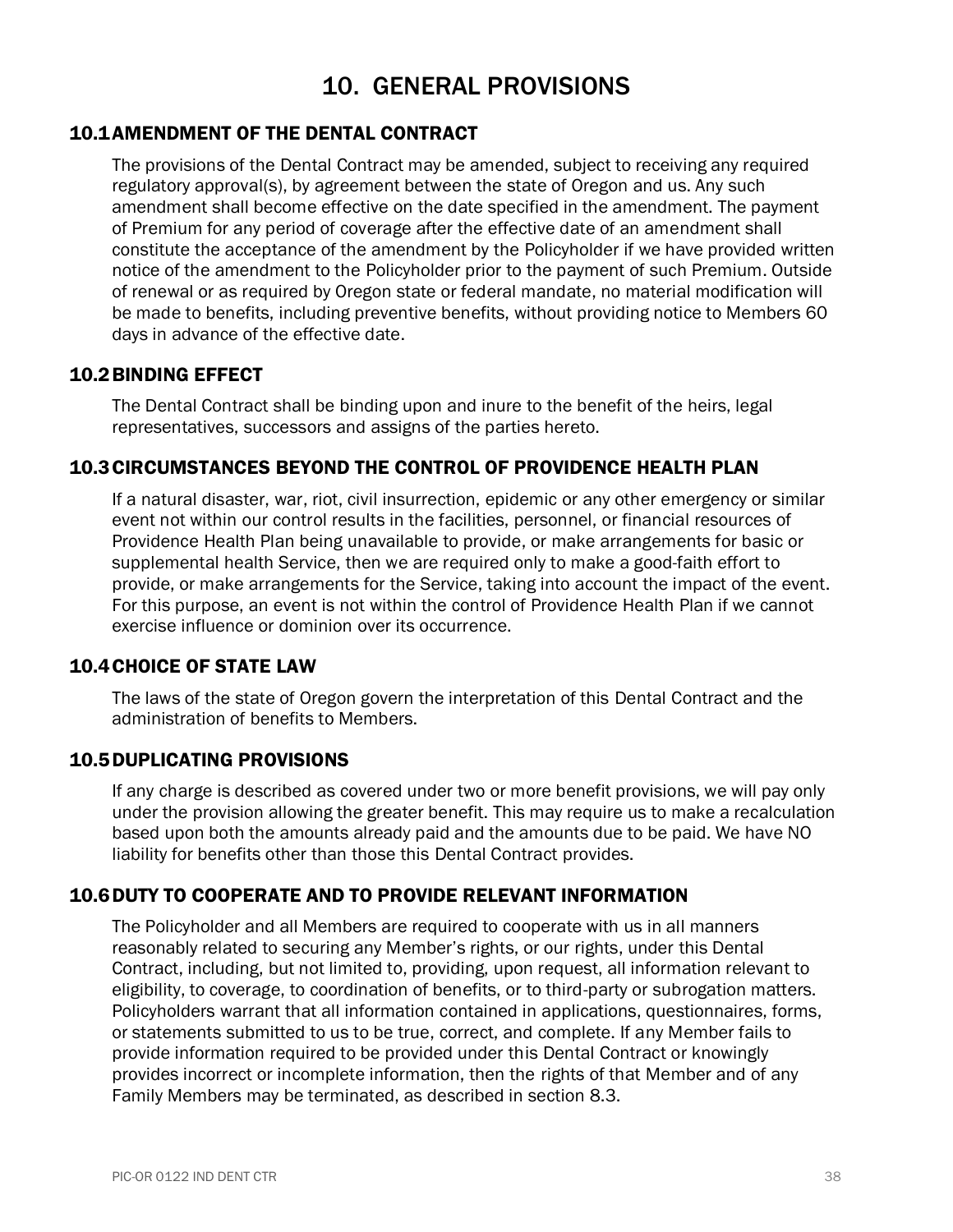## <span id="page-43-0"></span>10.7HOLD HARMLESS

The Policyholder acknowledges that Providence Health Plan and its In-Network Dentists have entered into contracts requiring that in the event Providence Health Plan fails to pay for Services that are covered under this Dental Contract that the In-Network Dentists shall not bill or otherwise attempt to collect from Members for any amounts owed to them under this Dental Contract by Providence Health Plan, and Members shall not be liable to In-Network Dentists for any such sums. The Policyholder further acknowledges that the hold harmless agreements described in this section do not prohibit In-Network Dentists from billing or collecting any amounts that are payable by Members under this Dental Contract, such as Copayment, Coinsurance and Deductible amounts.

#### <span id="page-43-1"></span>10.8INTEGRATION

The Dental Contract and any attached amendments, embodies the entire contract of the parties. There are no promises, terms, conditions or obligations other than those contained herein. The Dental Contract shall supersede all other communications, representations or agreements, either verbal or written, between the parties.

#### <span id="page-43-2"></span>10.9LEGAL ACTION

No civil action may be brought under state or federal law to recover benefits from the Dental Contract until receipt of a final decision under the Member Grievance and Appeal process specified in section 6.2 of the Dental Contract. Challenges to the final decision of the Grievance Committee must be brought in Oregon state court, either in your county of residence or such other county as mutually agreed upon between you and the Plan. In the alternative, you may request that the Plan agree to submit the dispute to binding arbitration before a single arbitrator under the rules of the United States Arbitration & Mediation Service in your county of residence or such other county as mutually agreed upon between you and the Plan. Any such arbitration shall be under Oregon law, in accordance with USA&M's Rules for Arbitration, and the arbitrator's decision shall be final and legally binding and judgment may be entered thereon. No such action may be brought later than three years after the Grievance Committee's decision was issued. Irrespective of whether the Grievance is appealed to a court or an arbitrator, neither party shall, under any circumstance, be liable to the other for any special, incidental, or consequential damages, or for any tort liability (including any punitive or exemplary damages), in any way related to this Dental Contract.

#### <span id="page-43-3"></span>10.10 MEMBER RESPONSIBILITY

It is your responsibility to read and to understand the terms of this Dental Contract. We will have no liability whatsoever for your misunderstanding, misinterpretation or ignorance of the terms, provisions and benefits of this Contract. If you have any questions or are unclear about any provision concerning this Contract, please contact us. We will assist you in understanding and complying with the terms of this Contract.

#### <span id="page-43-4"></span>10.11 MEMBER ID CARD

The Member ID card is issued by Providence Health Plan for Member identification purposes only. It does not confer any right to Services or other benefits under this Dental Contract.

#### <span id="page-43-5"></span>10.12 NON-TRANSFERABILITY OF BENEFITS

No person other than a Member is entitled to receive benefits under this Dental Contract. Such right to benefits is nontransferable.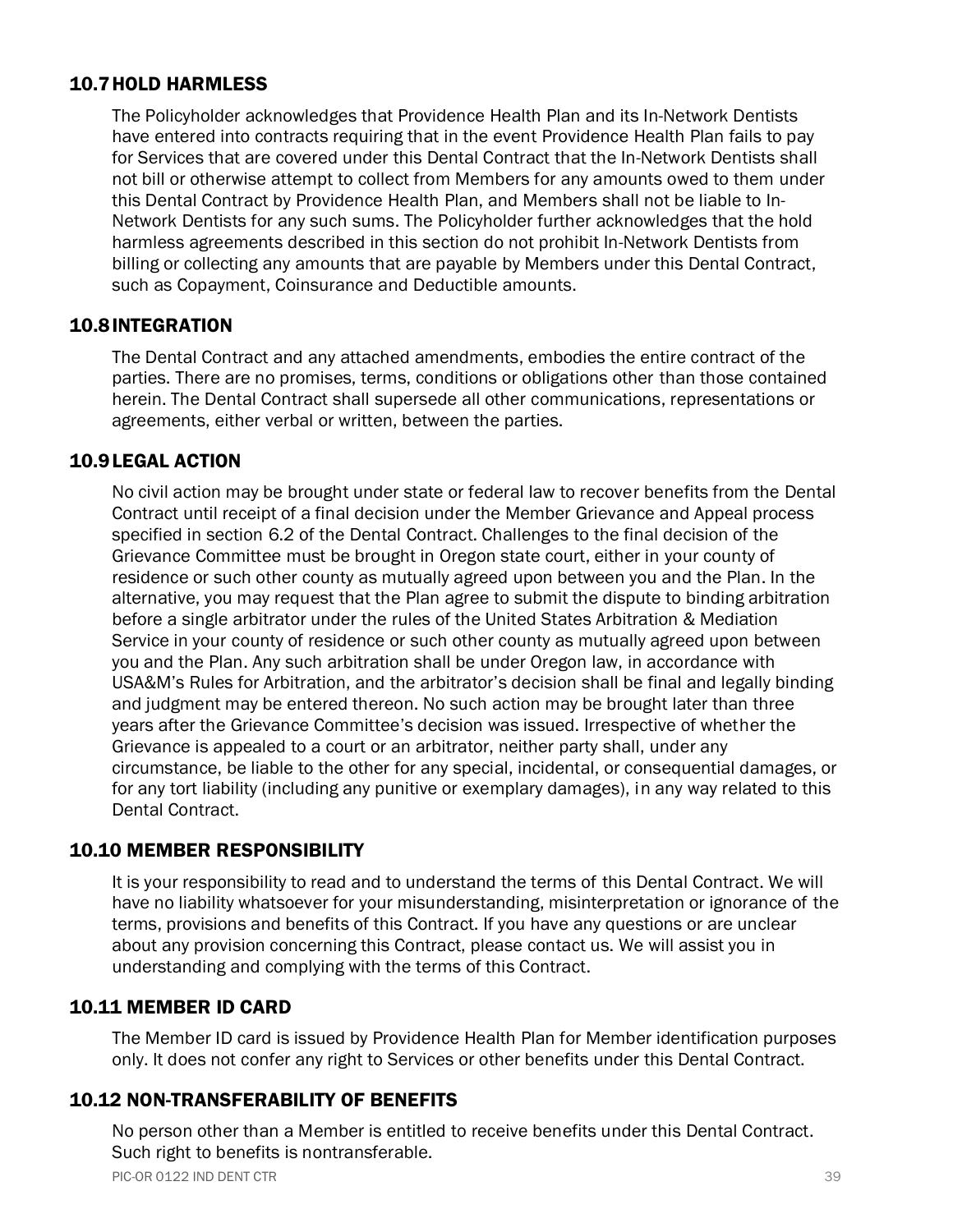#### <span id="page-44-0"></span>10.13 NON-WAIVER

No delay or failure when exercising or enforcing any right under this Dental Contract shall constitute a waiver or relinquishment of that right, and no waiver or any default under this Dental Contract shall constitute or operate as a waiver of any subsequent default. No waiver of any provision of this Dental Contract shall be deemed to have been made unless and until such waiver has been reduced to writing and signed by the party waiving the provision.

## <span id="page-44-1"></span>10.14 NO RECOURSE FOR ACTS OF PROVIDERS

The Hospitals, Skilled Nursing Facilities, physicians and other persons or organizations providing Services to you do so as independent contractors. We are not liable for any claim or demand due to damages arising out of, or in any manner connected with, any injuries suffered by you while receiving such Services.

#### <span id="page-44-2"></span>10.15 NOTICE

Any notice required of us under this Dental Contract shall be deemed to be sufficient if mailed to the Policyholder by postal or electronic means at the address appearing in the records of Providence Health Plan. The Policyholder is responsible for notifying us of any challenge in address. Policyholders who move should call Customer Service as soon as possible to provide the new address. Notice of termination of health insurance coverage will not be sent by electronic means. Any notice required of you by Providence Health Plan shall be deemed sufficient if mailed by electronic means via the contact link provided on our website at ProvidenceHealthPlan.com or postal means to the principal office of:

> Providence Health Plan P.O. Box 4327 Portland, OR 97208

# <span id="page-44-3"></span>10.16 PROFESSIONAL REVIEW AND RIGHT TO EXAMINE RECORDS

All Members, by acceptance of the benefits of the Dental Contract, shall be deemed to have consented to the examination of dental records for purposes of utilization review, quality assurance and peer review by Providence Health Plan or our designee.

All Members, for purposes other than utilization review, quality assurance and peer review, may be required to authorize any provider to give and discuss with us any information relating to any condition for which benefits are claimed under the Dental Contract. We may transfer this information between providers or other organizations who are treating you or performing a Service on our behalf. If you do not consent to the release of records or to discussions with providers, we will be unable to determine the proper payment of any benefits and will deny the claims accordingly. Consent to the release of records and discussion with providers is a condition of payment of any benefits. Neither the consent to, nor the actual examination of the records or discussion with providers will constitute a guarantee of payment.

# <span id="page-44-4"></span>10.17 PRORATION OF BENEFITS

Benefits are based on a Calendar Year. If the benefits under this Dental Contract are modified, or if you change to another Dental Contract within Providence Health Plan, the benefit limits shall be prorated accordingly.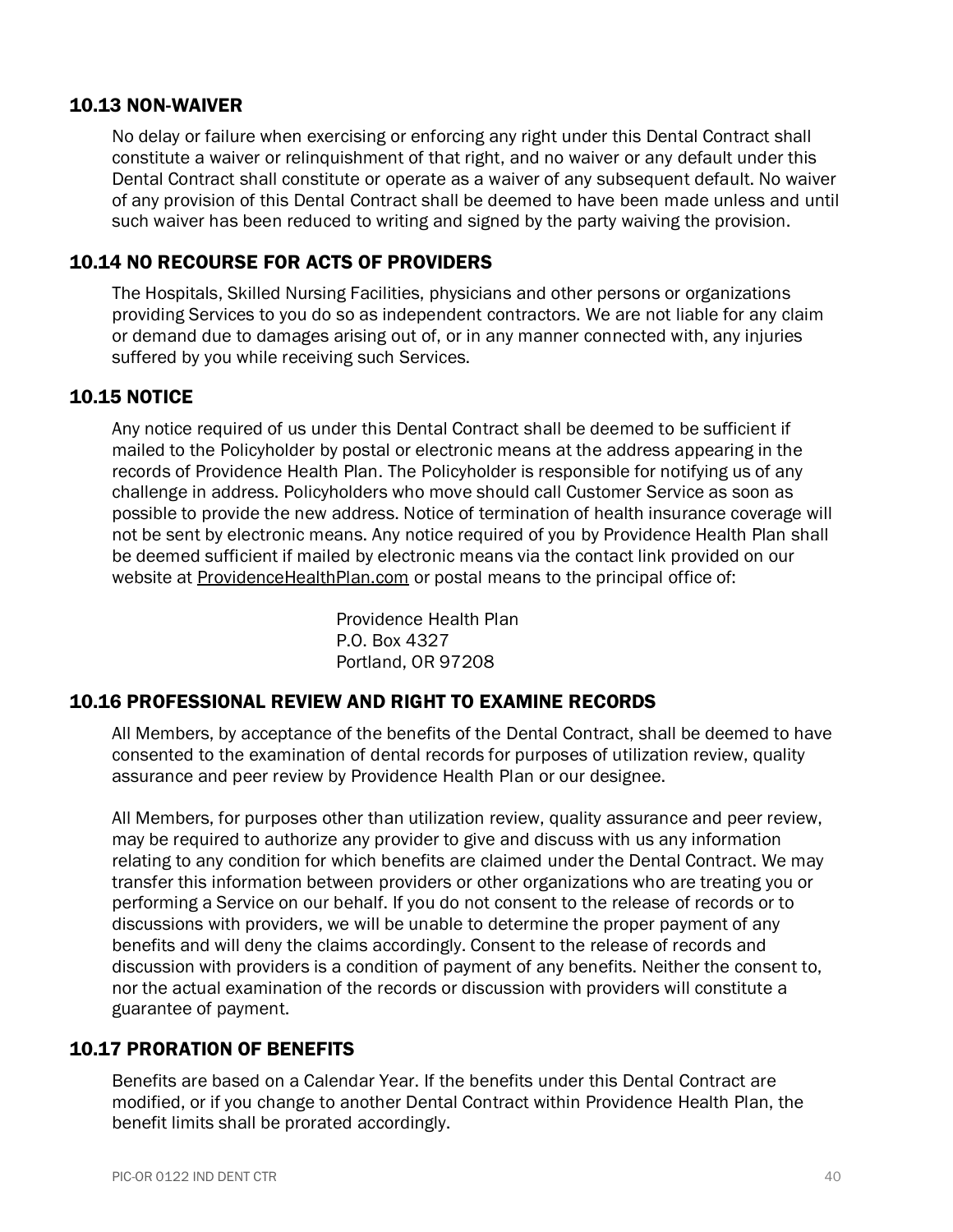#### <span id="page-45-0"></span>10.18 SEVERABILITY

Invalidation of any term or provision herein by judgment or court order shall not affect any other provisions, which shall remain in full force and effect.

#### <span id="page-45-1"></span>10.19 SUGGESTIONS

You are encouraged to make suggestions to us. Suggestions may be oral or written and should be directed to the Customer Service Team at our administrative office.

#### <span id="page-45-2"></span>10.20 WORKERS' COMPENSATION INSURANCE

This Dental Contract is not in lieu of, and does not affect, any requirement for coverage under any Workers' Compensation Act or similar law.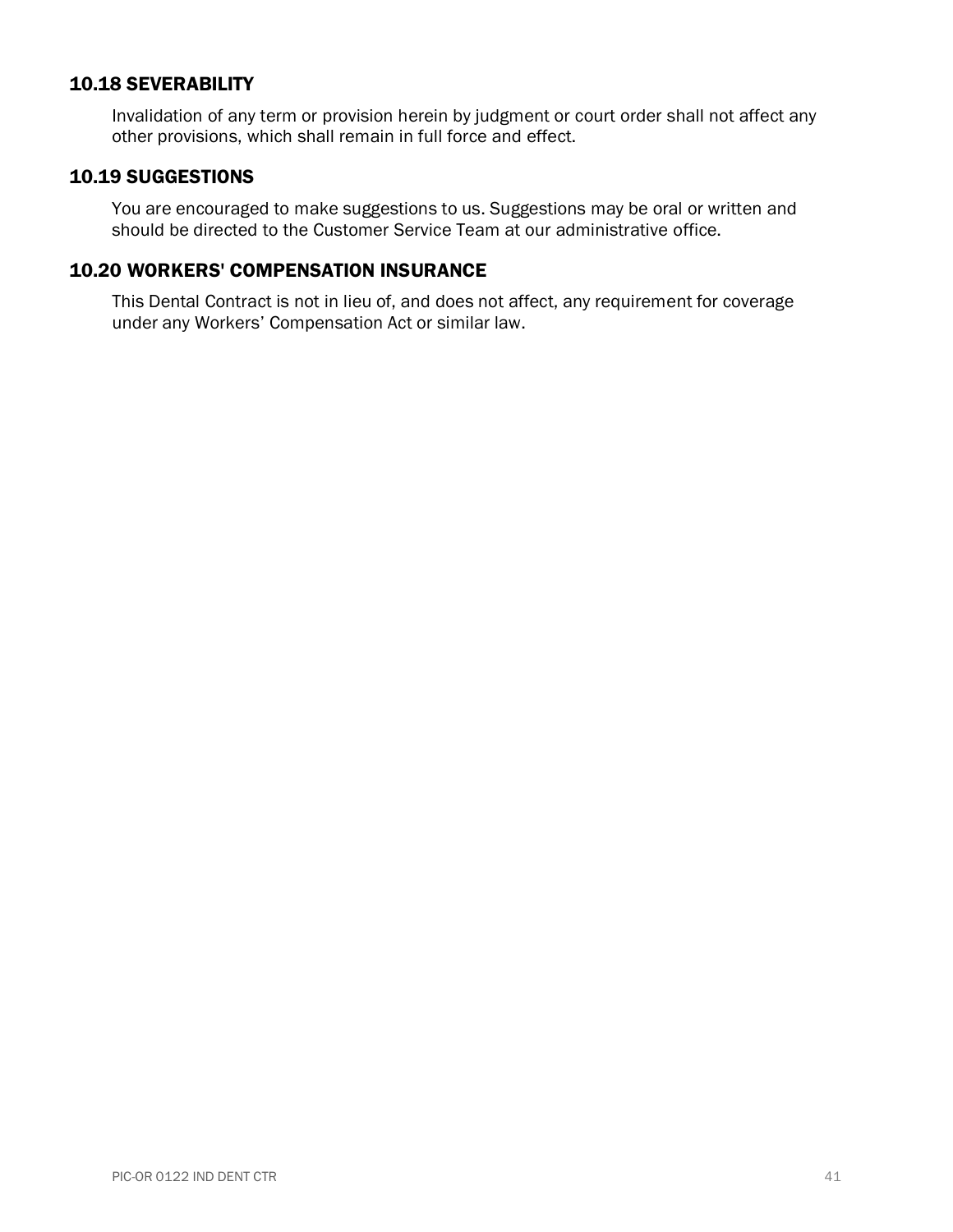# 11. DEFINITIONS

<span id="page-46-0"></span>The following are definitions of important capitalized terms used in this Dental Contract.

#### Abutment

Abutment means a tooth used to support a prosthetic device, such as bridges, partials or overdentures. With an implant, an abutment is a device placed on the implant that supports the implant crown.

#### Adverse Benefit Determination

See section 6.

#### Alveolectomy

Alveolectomy means the removal of bone from the socket of a tooth.

#### Amalgam

Amalgam means a silver-colored material used in restoring teeth.

#### Annual

Annual means once per Calendar Year.

#### Appeal

See section 6.

#### Authorized Representative

See section 6.

#### Benefit Summary

Benefit Summary means the document with that title which is part of your Plan and which summarizes the benefit provisions under your Plan.

#### Calendar Year

Calendar Year means a 12-month time period beginning January  $1<sup>st</sup>$  and ending December 31st .

#### Cast Restoration

Cast Restoration means crowns, inlays, onlays, and other restorations made to fit a patient's tooth that are made at a laboratory and cemented onto the tooth.

#### Child-only Plan

Dependent-only Plan means a Dental Contract covering only a Dependent child under 21 years of age (age 0-20 years).

#### **Coinsurance**

Coinsurance means the dollar amount that you are responsible to pay to a health care provider, after your claim has been processed by us. Your Coinsurance for a Covered Service is shown in the Benefit Summary and is a percentage of the charges for the Covered Service.

#### Composite Resin

Composite Resin means a tooth-colored material used in restoring teeth.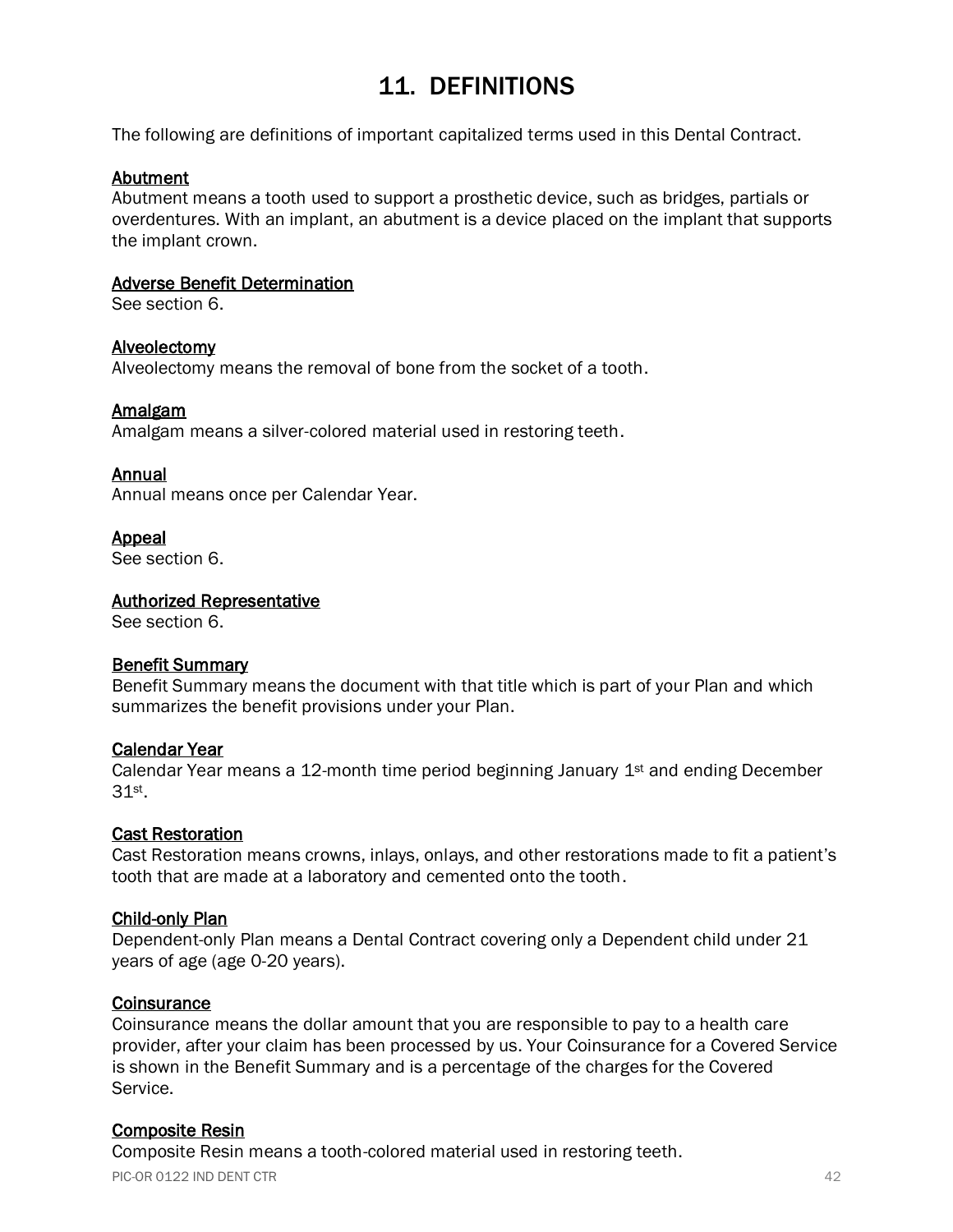#### Contract Year

Contract Year means a 12-month time period starting from the effective date of the Dental Contract.

#### **Copayment**

Copayment means the dollar amount that you are responsible to pay to an In-Network Dentist when you receive certain Covered Services, as shown in the Benefit Summary.

#### Cosmetic Services

Cosmetic Services means Services or surgery performed to reshape structures of the body in order to improve your appearance or self-esteem.

#### Covered Service

Covered Service means a Service that is:

- Listed as a benefit in the Benefit Summary and in section 4;
- Dentally Necessary;
- Not listed as an Exclusion in the Benefit Summary or in section 4; and
- Provided to you while you are a Member and eligible for the Service under this Dental Contract.

#### Creditable Coverage

Creditable Coverage means prior health care coverage as defined in 42 U.S.C. § 300gg and includes any coverage remaining in force at the time a Member obtains new coverage. Creditable Coverage includes any group health care coverage (including the Federal Employees Health Benefits Plan and the Peace Corps), individual health care coverage, Medicare, Medicaid, TRICARE, SCHIP, Indian Health Service or tribal organization coverage, state high-risk pool coverage, or a domestic or foreign public health plan.

#### **Curettage**

Curettage means the scraping.

#### Deductible

See section 3.7.1.

#### Dental Contract

Dental Contract means the provisions of this Providence Progressive Dental Plan document, the Benefit Summary, any endorsements or amendments to those documents, and those policies maintained by Providence Health Plan which clarify any of these documents.

#### Dental Emergency

See section 3.3.

#### Dentally Necessary

Dentally Necessary means Covered Services that are in the reasonable opinion of Providence Health Plan, consistent with the written criteria regarding dentally indicated Covered Services that are maintained by us.

The criteria are based on the following principles:

1. Covered Services are determined to be Dentally Necessary if they are dental services or products that a Qualified Dentist, exercising prudent clinical judgment, would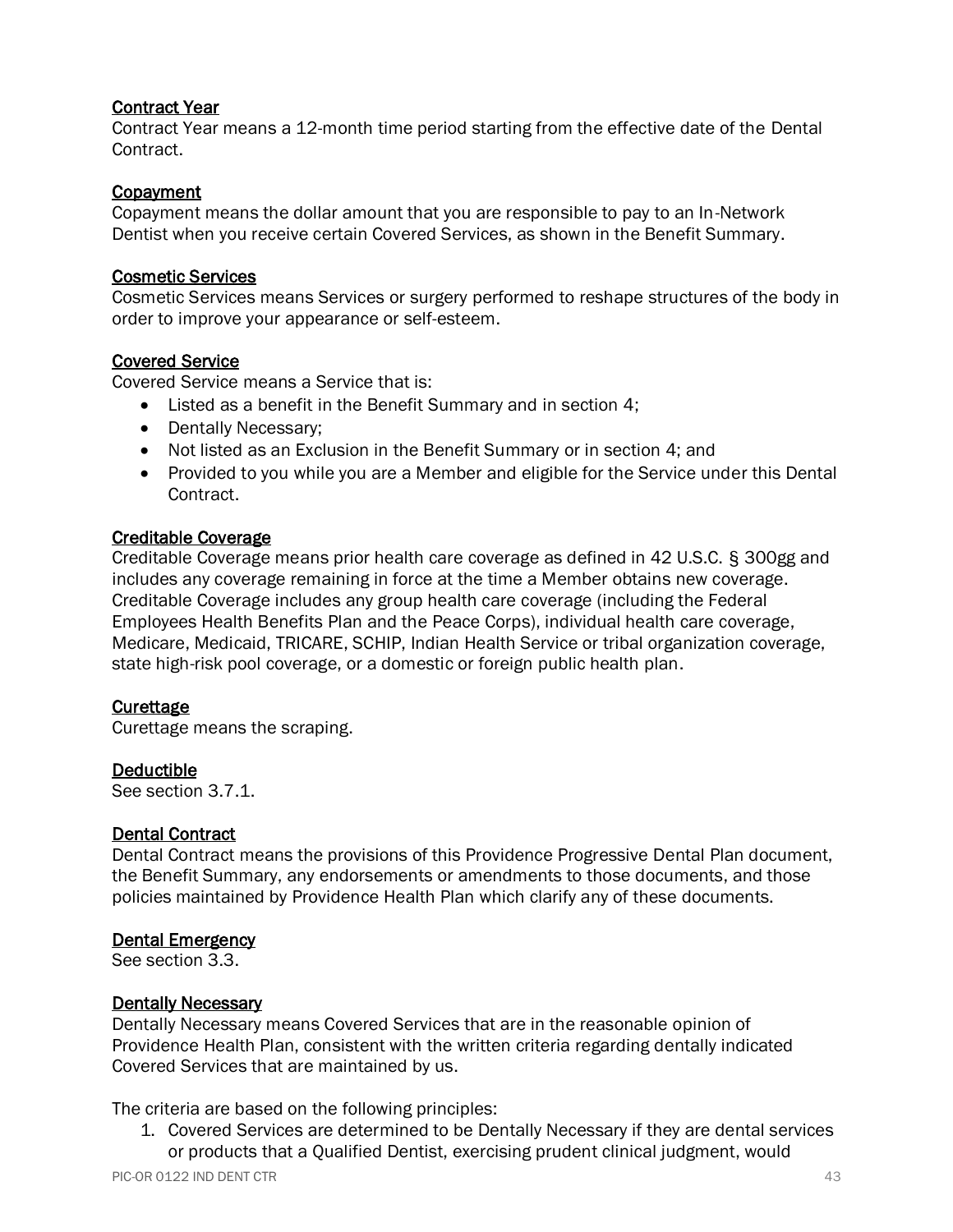provide to a Member for the purpose of evaluating, diagnosing, preventing or treating dental illness, injury disease or its symptoms, and that are:

- a. In accordance with generally accepted standards of dental practice:
	- i. Generally accepted standards of dental practice are standards that are based on credible scientific evidence published in peer reviewed dental literature generally recognized by the relevant dental community, Qualified Dentist specialty society recommendations, the view of Qualified Dentists practicing in relevant dental areas and any other relevant factors;
- b. Dentally appropriate, in terms of type, frequency, extent, site and duration, and considered effective for the Member's dental condition;
- c. Not primarily for the convenience of the Member or Qualified Dentist; and
- d. Not more costly than an alternative service or sequence of services at least as likely to produce equivalent therapeutic or diagnostic results as to the diagnosis, prevention or treatment of that Member's dental illness, injury or disease.

The "prudent physician" standard of Dental Necessity ensures that Qualified Dentists are able to use their expertise and exercise discretion, consistent with good dental care, in determining the Dental Necessity for dental care services to be provided each Member. Dental care services may include, but are not limited to, preventive, surgical, diagnostic tests, other dental care technologies, supplies, treatments, procedures, drug therapies or devices.

#### Dentist

Dentist means a doctor of dental science (DDS), a doctor of medical dentistry (DMD), or an Expanded Practice Dental Hygienist (EPDH) who is professionally licensed by the appropriate governmental agency to diagnose or treat dental conditions and who provides Covered Services within the scope of that license.

As used in this Plan, the term "Dentist" may also include an oral surgeon, endodontist, orthodontist, periodontist, pedodontist, denturist or dental hygienist so long as the services provided are Covered Services and within scope of license.

#### Domestic Partner

A Domestic Partner is:

- At least 18 years of age; and
- Has entered into a domestic partnership with a member of the same sex; and
- Has legally registered a Declaration of Domestic Partnership and obtained a Certificate of Registered Domestic Partnership in accordance with Oregon state law.

Note: All provisions of this Dental Contract that apply to a Spouse shall apply to a Domestic Partner.

#### Effective Date of Coverage

Effective Date of Coverage means the date upon which coverage under this Dental Contract commences for a Member.

#### Eligible Family Dependent (Dependent)

Eligible Family Dependent means:

1. The legally recognized Spouse or Domestic Partner of a Policyholder;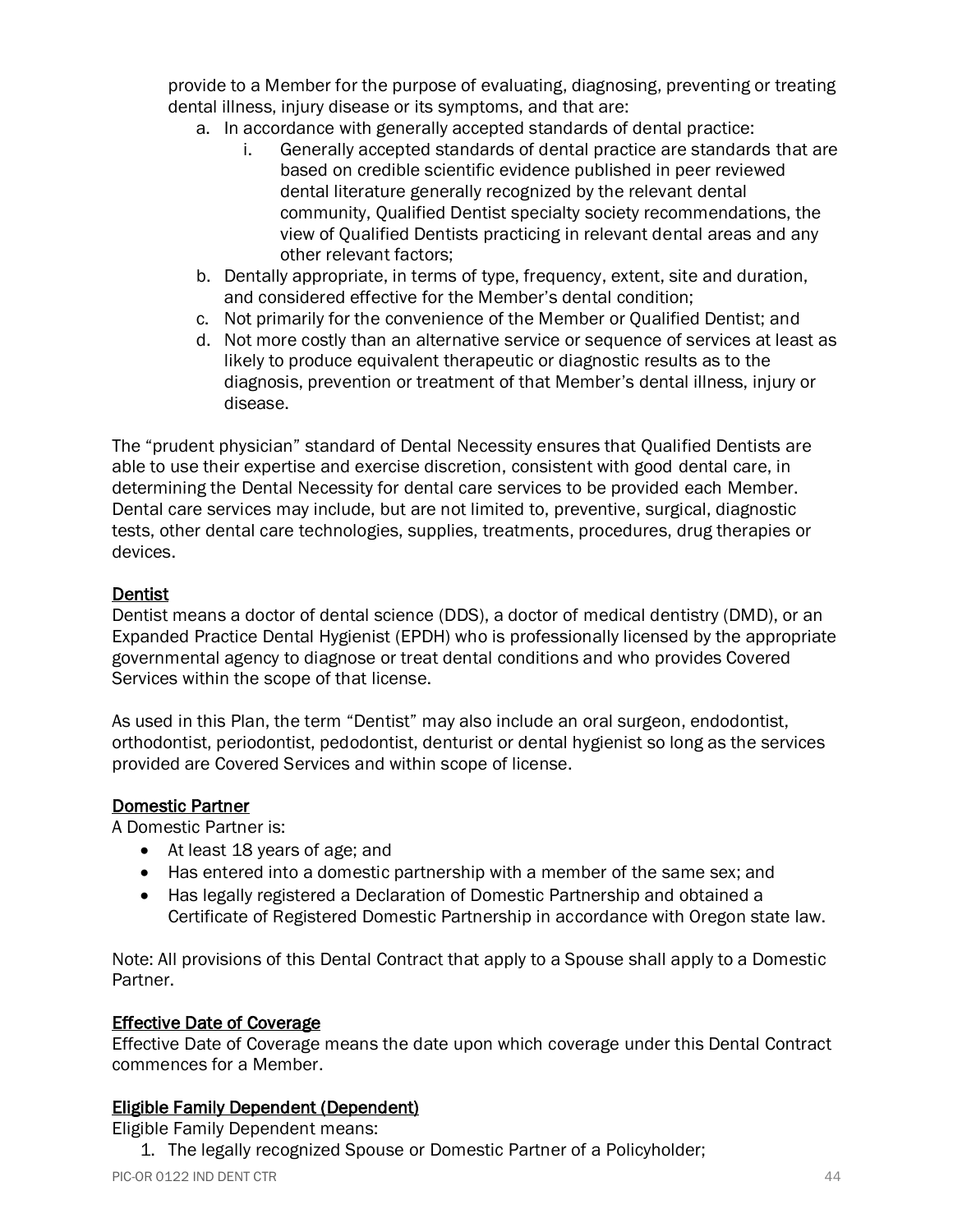- 2. In relation to a Policyholder, the following individuals:
	- A biological child, step-child, legally adopted child, or legally fostered child;
	- An unmarried grandchild for whom the Policyholder or Spouse provides at least 50% support;
	- A child placed for adoption or foster care with the Policyholder or Spouse;
	- An unmarried individual for whom the Policyholder or Spouse is a legal guardian and for whom the Policyholder or Spouse provides at least 50% support; and
	- A child for whom the Policyholder or Spouse is required to provide medical care under a Qualified Medical Child Support Order, as defined by federal law.

Placement for adoption or foster care means the assumption and retention by a Policyholder or Spouse, of a legal obligation for total or partial support of a child in anticipation of the adoption of the child or foster care (an individual who has not attained 18 years of age as of the date of the adoption or placement for adoption or foster care). Upon any termination of such legal obligations the placement for adoption or foster care shall be deemed to have terminated.

The limiting age for each Dependent child who is enrolled as an Eligible Family Dependent is age 26 and such Members shall become ineligible for coverage under this Contract on the last day of the month in which their 26<sup>th</sup> birthday occurs, except:

• When an Eligible Family Dependent is enrolled on a Dependent-only Plan, the limiting age is 20, and such a Member shall become ineligible for coverage under this Contract on the last day of the month in which their  $21<sup>st</sup>$  birthday occurs.

Enrolled Eligible Family Dependents who become ineligible for coverage under this Contract may be eligible to continue coverage under a separate Dental Contract.

A covered Dependent child who attains the limiting age remains eligible if the child is:

- 1. Developmentally or physically disabled;
- 2. Incapable of self-sustaining employment prior to the limiting age; and
- 3. Unmarried.

Proof of incapacity must be provided to us upon enrollment. For Eligible Family Dependents who become incapacitated while covered under the Dental Contract, proof of incapacity must be provided within 60 days of reaching the Dependent child limiting age. Thereafter, we may not request such proof more often than annually after two years from the date the first proof was furnished. If satisfactory proof is not submitted to us, the individual's coverage will not continue beyond the last date of eligibility.

#### Endorsement

Endorsement means a document that amends and is part of the Dental Contract.

#### Experimental/Investigational

Experimental/Investigational (E/I) means Services for which current, prevailing, evidencebased, peer-reviewed dental literature does not demonstrate the safety and effectiveness of the Service for treating or diagnosing the condition or illness for which its use is proposed. In determining whether Services are Experimental/Investigational the Plan considers a variety of criteria, which include, but are not limited to, whether the Services are:

• Approved by the appropriate governmental regulatory body;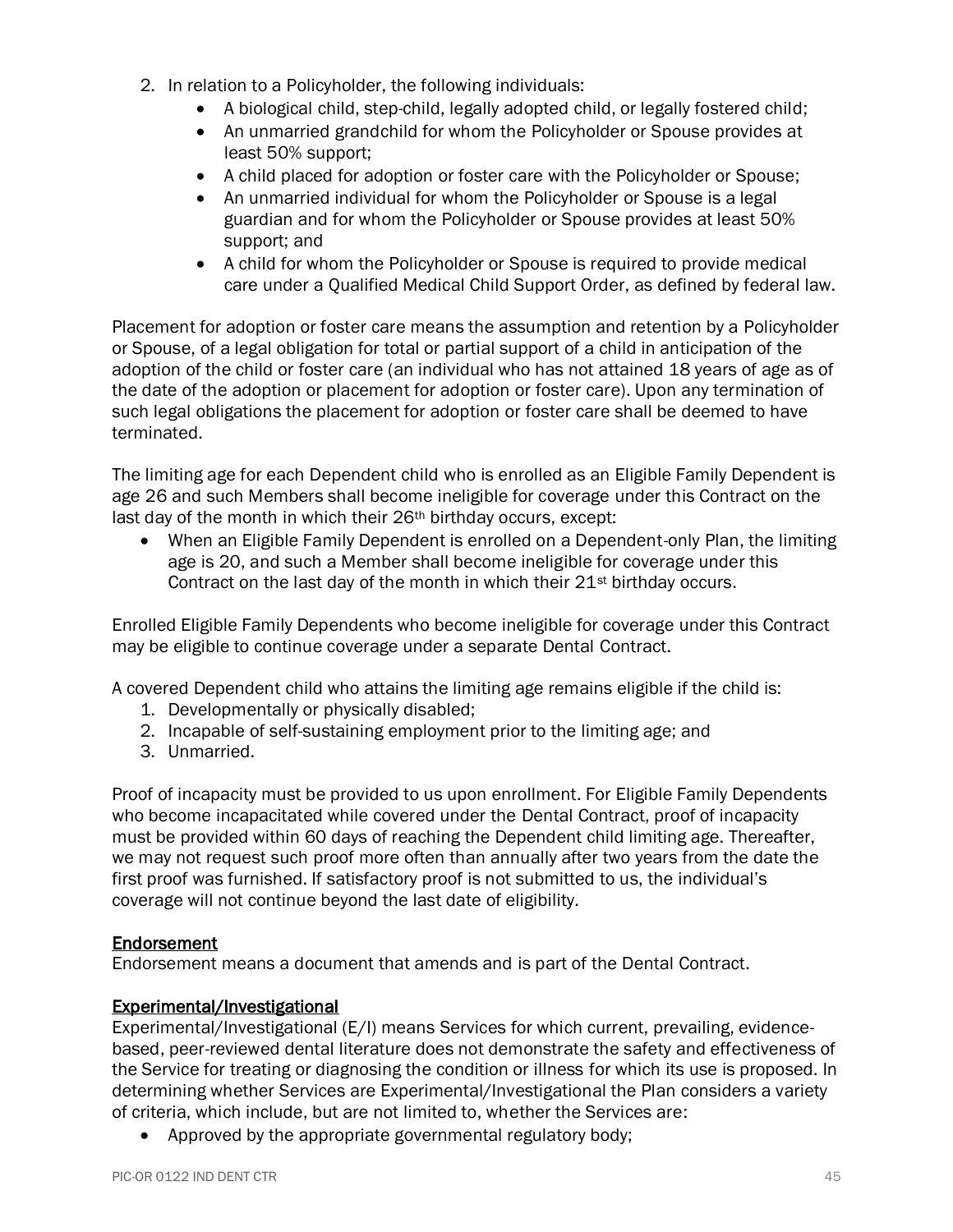- Subject to review and approval of an institutional review board (IRB) or are currently offered through an approved clinical trial;
- Offered through an accredited and proficient dentist in the United States;
- Reviewed and supported by national professional dental societies;
- Address the condition, injury, or complaint of the Member and show a demonstrable benefit for a particular illness or disease;
- Proven to be safe and efficacious; and
- Pose a significant risk to the health and safety of the Member.

The experimental/investigational status of a Service may be determined on a case-by-case basis. We will retain documentation of the criteria used to define a Service as Experimental/Investigational and will make this available for review upon request.

#### Family Member

Family Member means an Eligible Family Dependent who is properly enrolled in and entitled to Services under the Dental Contract. A Dependent-only Family Member means an Eligible Family Dependent, of a non-enrolled Policyholder.

#### **Grievance**

See section 6.

#### In-Network

In-Network means the level of benefits specified in the Benefit Summary for Covered Services that are provided by an In-Network Dentist.

#### In-Network Dentist

In-Network Dentist shall mean those independent licensed dentists and licensed expanded practice dental hygienists who have contracted with the Plan to provide dental Services at negotiated fees for Members of the Plan. In-Network Dentists are not employers of nor supervised by the Plan.

#### Ineligible Person

Ineligible Person means any person who does not qualify as a Member under the Dental Contract.

#### Maximum Benefit

See section 3.7.2.

#### Member

Member means a Policyholder or Eligible Family Dependent, who is properly enrolled in and entitled to Services under the Dental Contract.

#### Out-of-Network

Out-of-Network means a dentist that is not contracted with the Plan, and any services received from a non-contracted dentist.

#### Out-of-Network Dentist

Out-of-Network Dentist means a Dentist that does not have a written agreement with Providence Health Plan to participate as a Dentist for this Plan.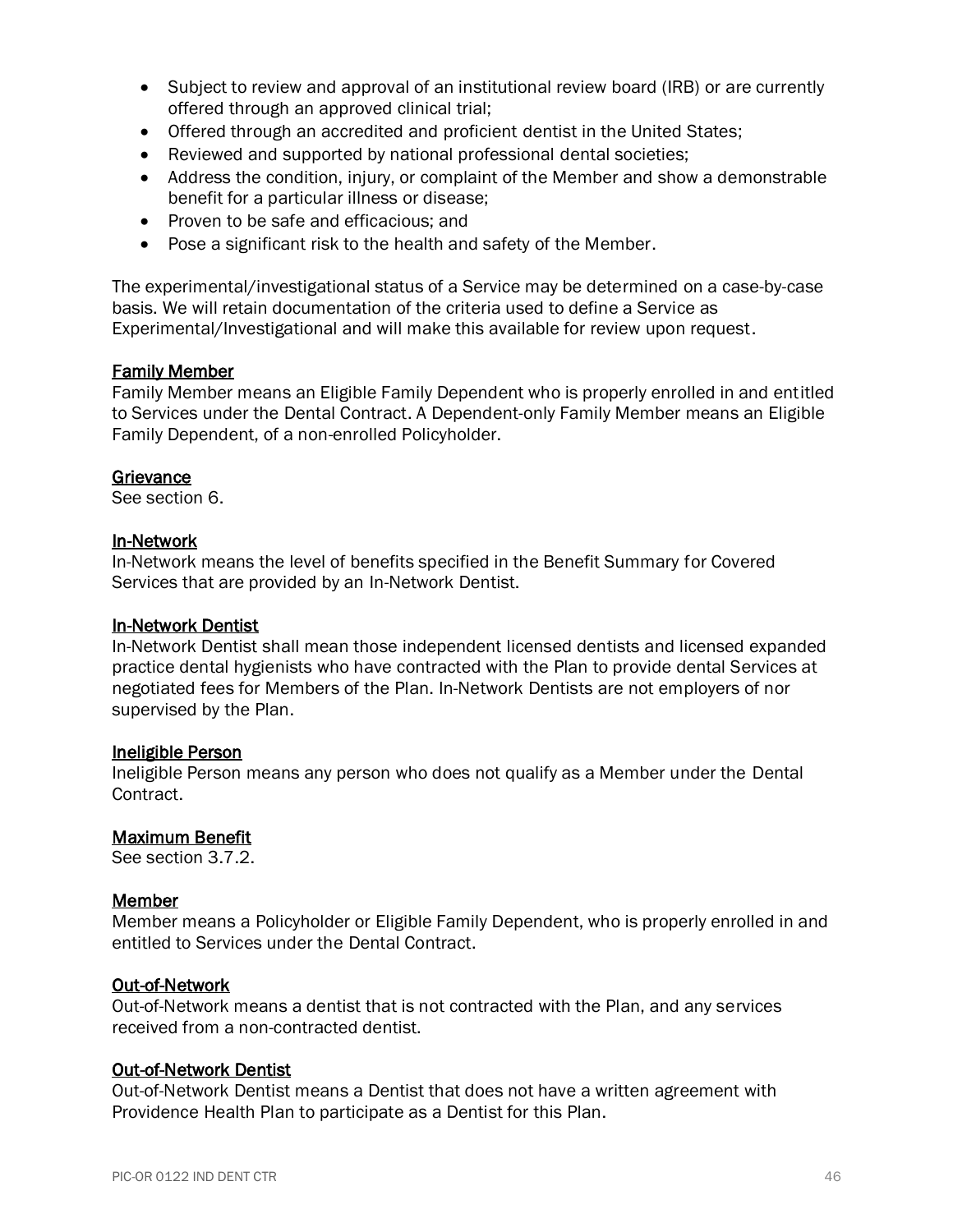#### Outpatient Surgical Facility

Outpatient Surgical Facility means any licensed public or private establishment that has permanent facilities that are equipped and operated primarily for the purpose of performing outpatient surgery. It does NOT provide Services or accommodations for patients to stay overnight.

#### Periodontal Maintenance

Periodontal Maintenance means a periodontal procedure for patients who have previously been treated for periodontal disease. In addition to cleaning the visible surfaces of the teeth, surfaces below the gum line are cleaned.

#### Periodontal Scaling and Root Planing

Periodontal Scaling and Root Planing means the removal of plaque and calculus deposits from the root surface under the gum line.

#### Plan Year

Plan Year means the 12-month period for which Premium rates for this Contract have been approved by the Director. The Plan Year begins on January 1.

#### **Policyholder**

Policyholder means the person to whom this Dental Contract has been issued. A policyholder shall be age 18 or older. If enrollment under this Dental Contract consists solely of children under the age of 21, the adult person who applied for such coverage shall be deemed to be the Policyholder.

#### Predetermination of Benefits

Predetermination of Benefits means a request to us or our authorizing agent by you or by a Qualified Practitioner regarding proposed Class II and Class III services except restorative fillings, for which our prior approval is required. Predetermination review will determine if the proposed service is eligible as a Covered Service or if an individual is a Member at the time of the proposed service. To facilitate our review of the Predetermination request, we may require additional information about the Member's condition and/or the Services requested. We may also require that a Member receive further evaluation from another dentist of our choosing. Predetermination is subject to the terms and provisions of the Dental Contract.

Predeterminations are not a guarantee of benefit payment unless:

- A determination that relates to benefit coverage and Dental Necessity is obtained no more than 180 days prior to the date of the service; or
- A determination that relates to eligibility is obtained no more than five business days prior to the date of the Service.

#### Premium

Premium means the monthly rates set by us and approved by the Oregon Division of Financial Regulation as consideration for benefits offered under the Dental Contract. Premium rates are subject to change at the beginning of each Calendar Year.

#### **Prophylaxis**

Prophylaxis means the cleaning and polishing of teeth.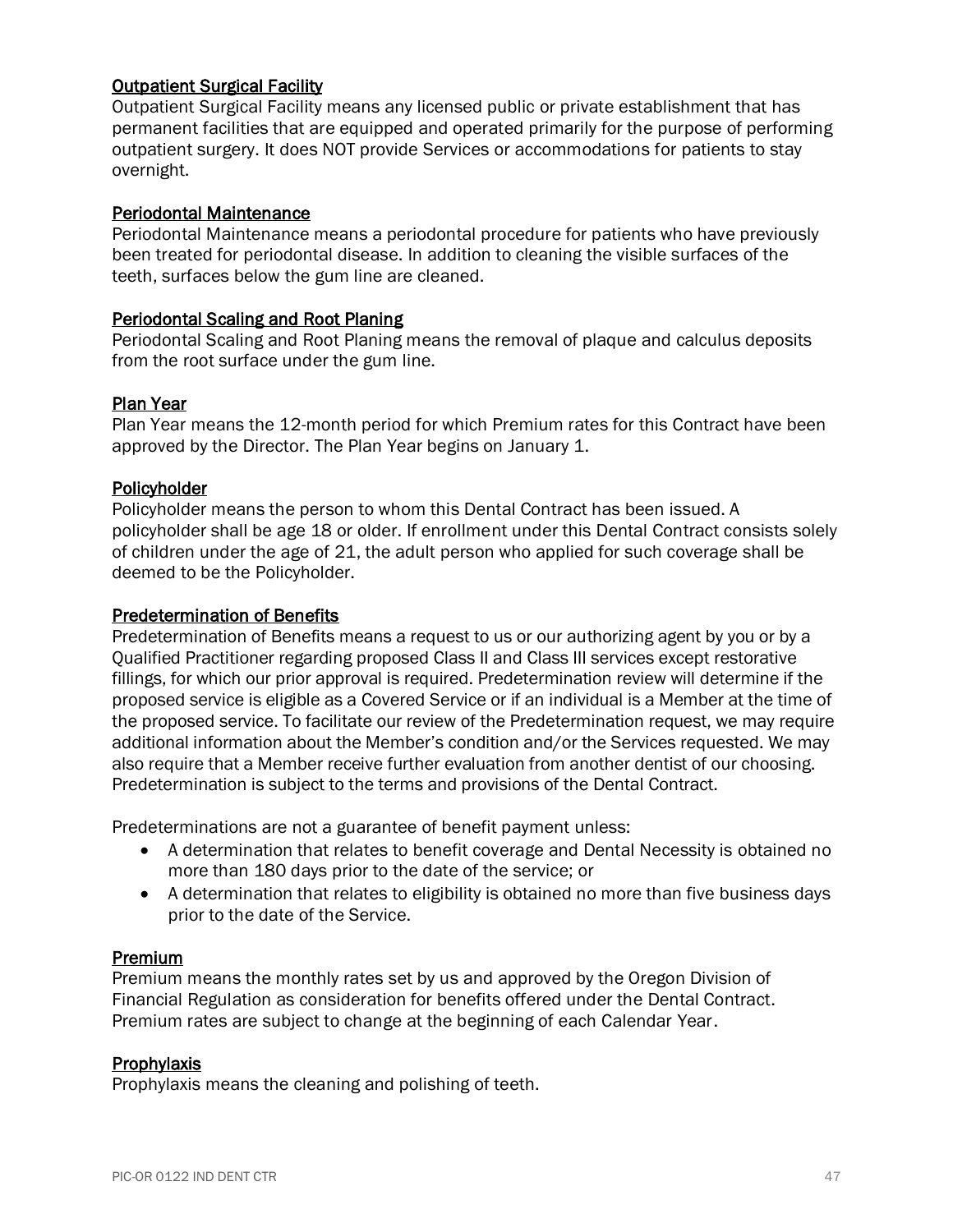#### Providence Health Plan

Providence Health Plan means the nonprofit corporation authorized as a health care service contractor in the states of Oregon that issues this Dental Contract to the Policyholder.

#### **Pulpotomy**

Pulpotomy means the removal of a portion of the pulp, including the diseased aspect, with the intent of maintaining the vitality of the remaining pulpal tissue by means of a therapeutic dressing.

#### Qualified Treatment Facility

Qualified Treatment Facility means a facility, institution or clinic duly licensed by the appropriate governmental agency, which is primarily established and operating within the lawful scope of its license.

#### Rate Summary

Rate Summary means the document with that title which is part of this Dental Contract and which summarizes the Premium provisions under this Dental Contract.

#### Reconstructive Surgery

Reconstructive Surgery means surgery that restores features damaged as a result of injury or illness or to correct a congenital deformity or anomaly that results in functional impairment.

#### Restoration

Restoration means the treatment that repairs a broken or decayed tooth. Restorations include, but are not limited to, filings and crowns.

#### **Service**

Service means a health care related procedure, surgery, consultation, advice, diagnosis, referral, treatment, supply, medication, prescription drug, device or technology that is provided to a Member by a Qualified Practitioner.

#### Service Area

See section 12.

#### Spouse

Spouse means an individual who is legally married to the Policyholder in accordance with the laws of the country or state of celebration.

#### Usual, Customary and Reasonable (UCR)

When a Service is provided by an In-Network Dentist, UCR means charges based on the fee that we have negotiated with In-Network Dentists for that Service. UCR charges will never be less than our negotiated fees.

When a Service is provided by an Out-of-Network Dentist, UCR charges will be determined, in Providence Health Plan's reasonable discretion, based on the lesser of:

- 1. The fee we have negotiated with In-Network Dentists for a given Service;
- 2. A fee which falls within the range of usual charges for a given Service billed by most professional dentists in the same locality or region who have similar training and experience;
- 3. A fee which is based upon a percentage of the Medicare allowable amount;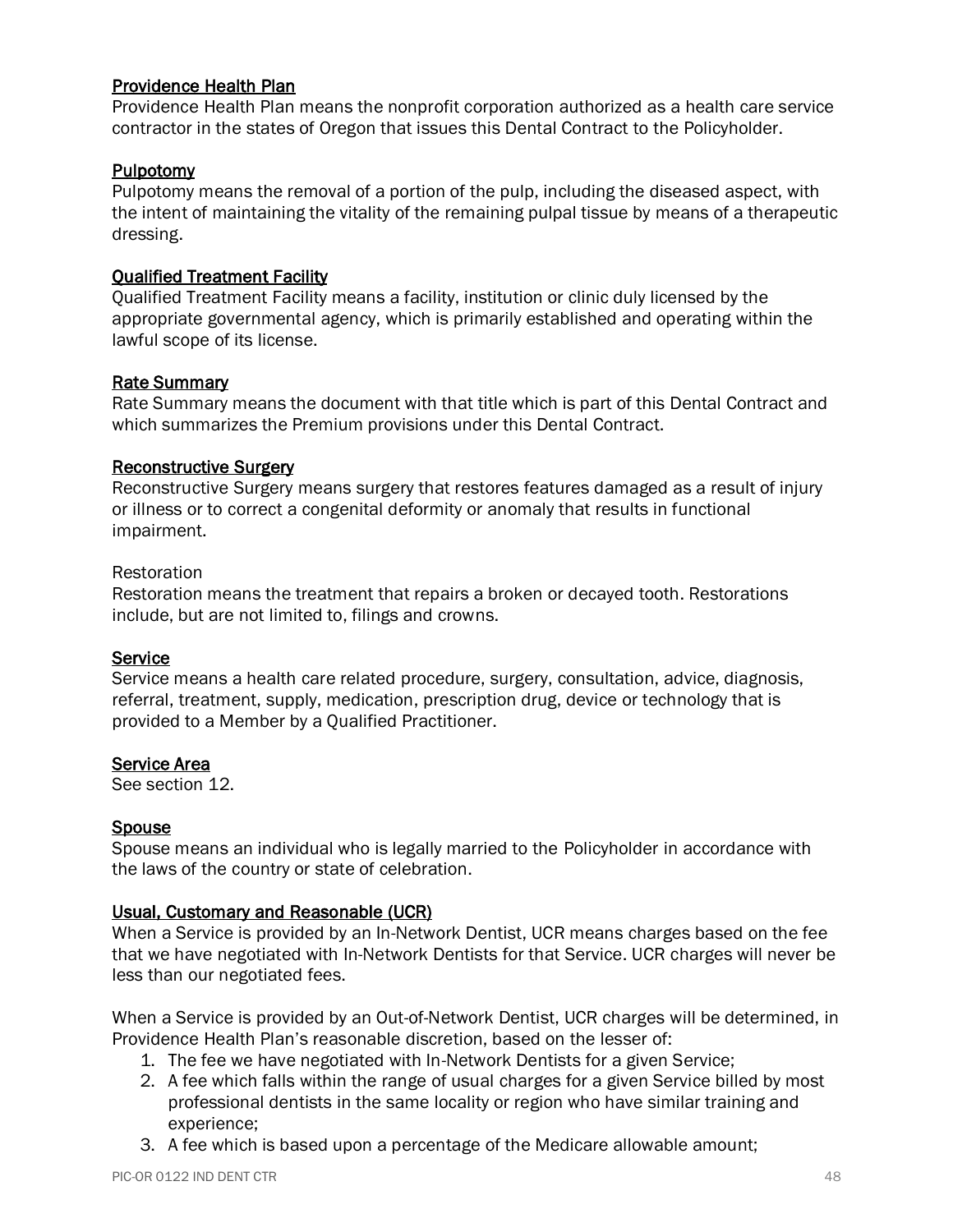- 4. A fee which is prevalent or which would not be considered excessive in a particular case because of unusual circumstances; or
- 5. The fee determined by comparing charges for similar Services to a regional or national database adjusted to the geographical area where the Service was performed.

UCR charges do not include sales taxes, handling fees and similar surcharges and such taxes, fees and surcharges are not covered expenses.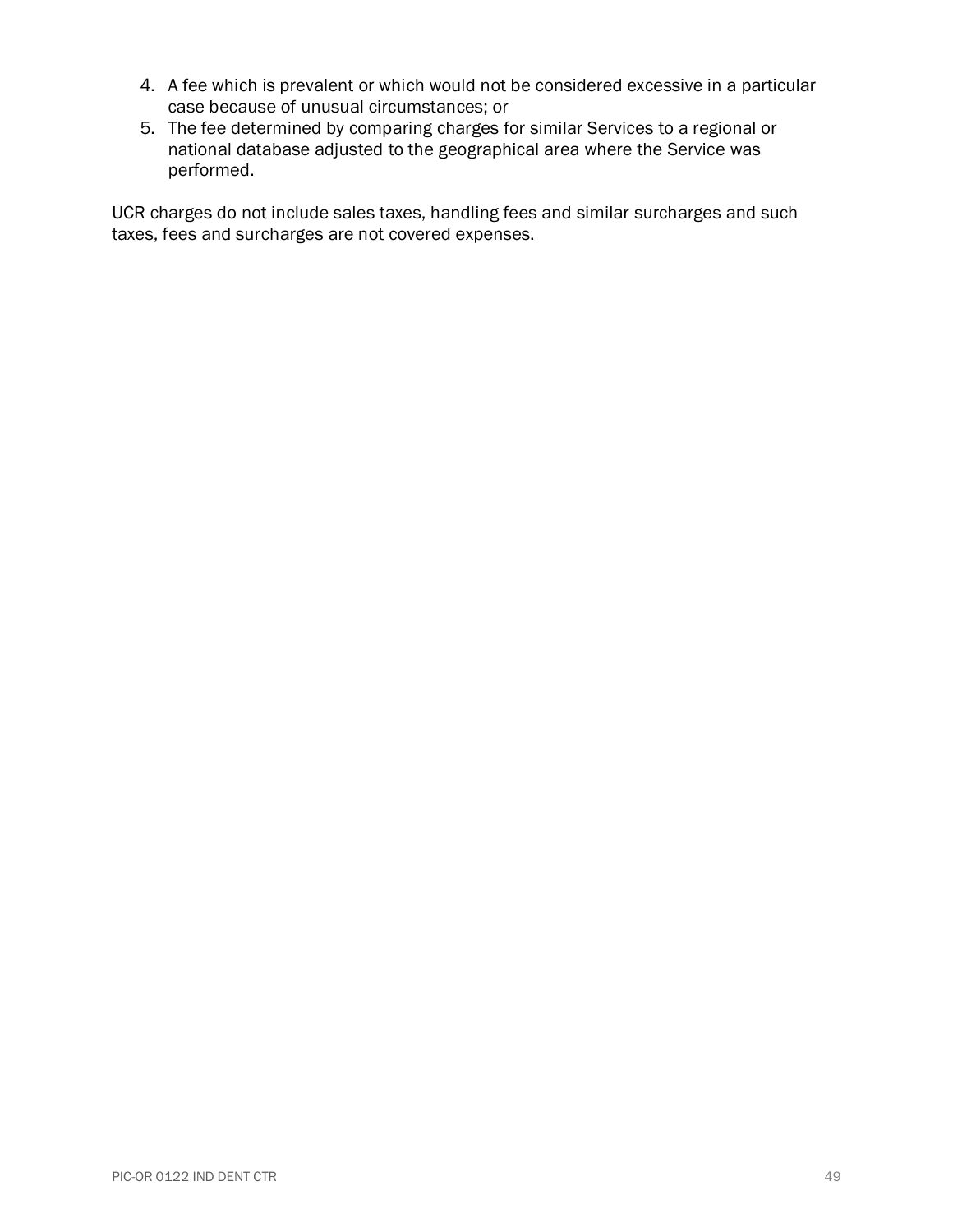# 12. SERVICE AREA

<span id="page-54-0"></span>Service Area means the geographic area in Oregon within which the Policyholder, the Spouse or the Child-only Member must physically reside in order to be eligible for coverage under this Dental Contract.

In-Network Dentists are located within the Service Area, as well as outside of the Service Area through our national network.

Service Areas include: All ZIP codes in Oregon.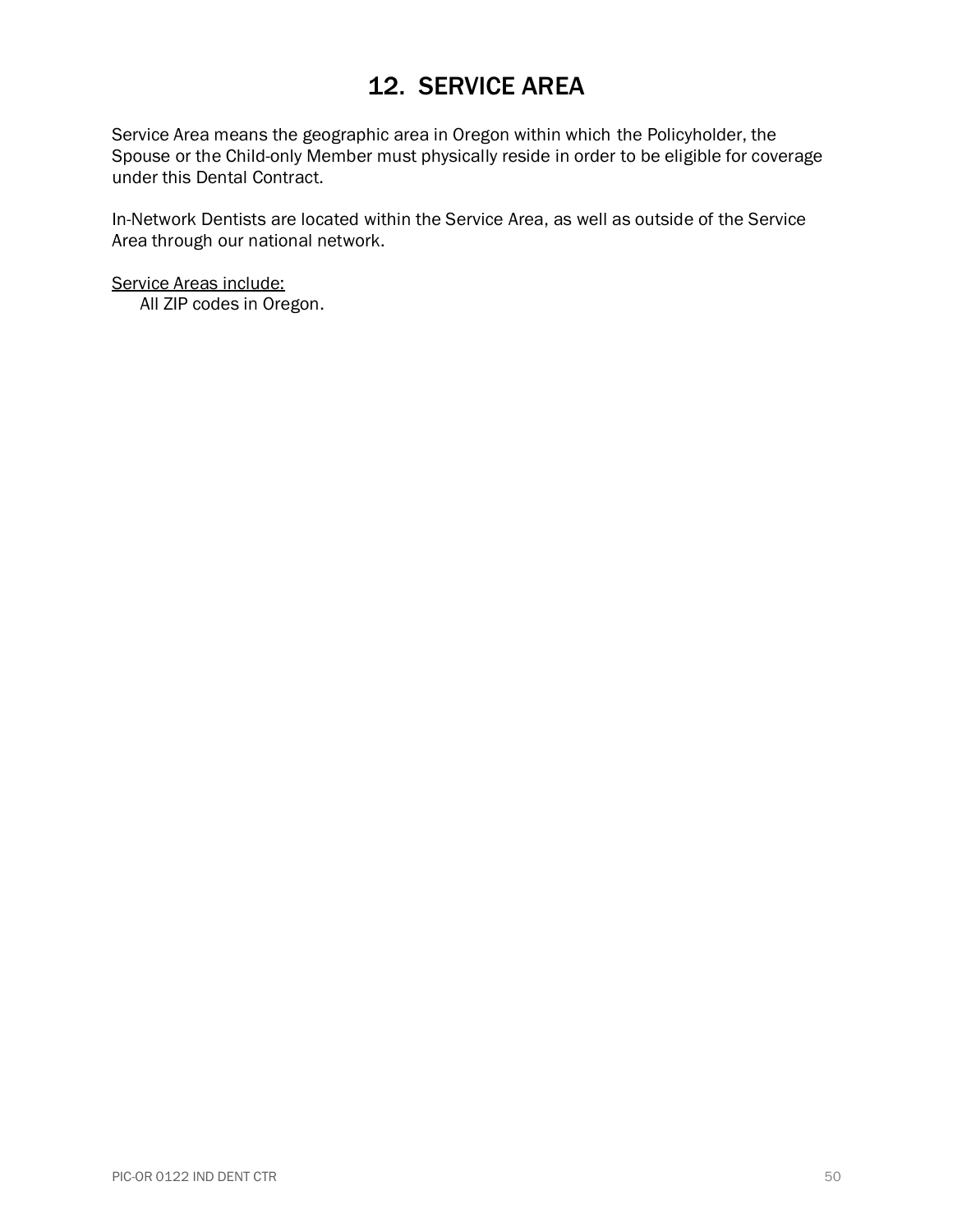# 13. NON-DISCRIMINATION AND LANGUAGE ACCESS

#### <span id="page-55-1"></span><span id="page-55-0"></span>13.1NON-DISCRIMINATION STATEMENT

Providence Health Plan and Providence Health Assurance comply with applicable Federal civil rights laws and do not discriminate on the basis of race, color, national origin, age, disability, or sex. Providence Health Plan and Providence Health Assurance do not exclude people or treat them differently because of race, color, national origin, age, disability, or sex.

Providence Health Plan and Providence Health Assurance:

- Provide free aids and services to people with disabilities to communicate effectively with us, such as:
	- o Qualified sign language interpreters
	- o Written information in other formats (large print, audio, accessible electronic formats, other formats)
- Provide free language services to people whose primary language is not English, such as:
	- o Qualified interpreters
	- o Information written in other languages

If you are a Medicare member who needs these services, call 503-574-8000 or 1-800-603- 2340. All other members can call 503-574-7500 or 1-800-878-4445. Hearing impaired members may call our TTY line at 711.

If you believe that Providence Health Plan or Providence Health Assurance has failed to provide these services or discriminated in another way on the basis of race, color, national origin, age, disability, or sex, you can file a grievance with our Non-discrimination Coordinator by mail:

> Providence Health Plan and Providence Health Assurance Attn: Non-discrimination Coordinator PO Box 4158 Portland, OR 97208-4158

If you need help filing a grievance, and you are a Medicare member call 503-574-8000 or 1- 800-603-2340. All other members can call 503-574-7500 or 1-800-878-4445. (TTY line at 711) for assistance. You can also file a civil rights complaint with the U.S. Department of Health and Human Services, Office for Civil Rights electronically through the Office for Civil Rights Complaint Portal, available at *[https://ocrportal.hhs.gov/ocr/portal/lobby.jsf,](https://ocrportal.hhs.gov/ocr/portal/lobby.jsf)* or by mail or phone at:

U.S. Department of Health and Human Services 200 Independence Avenue SW - Room 509F HHH Building Washington, DC 20201 1-800-368-1019, 1-800-537-7697 (TTY)

Complaint forms are available at *<http://www.hhs.gov/ocr/office/file/index.html.>*

#### <span id="page-55-2"></span>13.2LANGUAGE ACCESS INFORMATION

ATTENTION: If you speak English, language assistance services, free of charge, are available to you. Call 1-800-878-4445 (TTY: 711).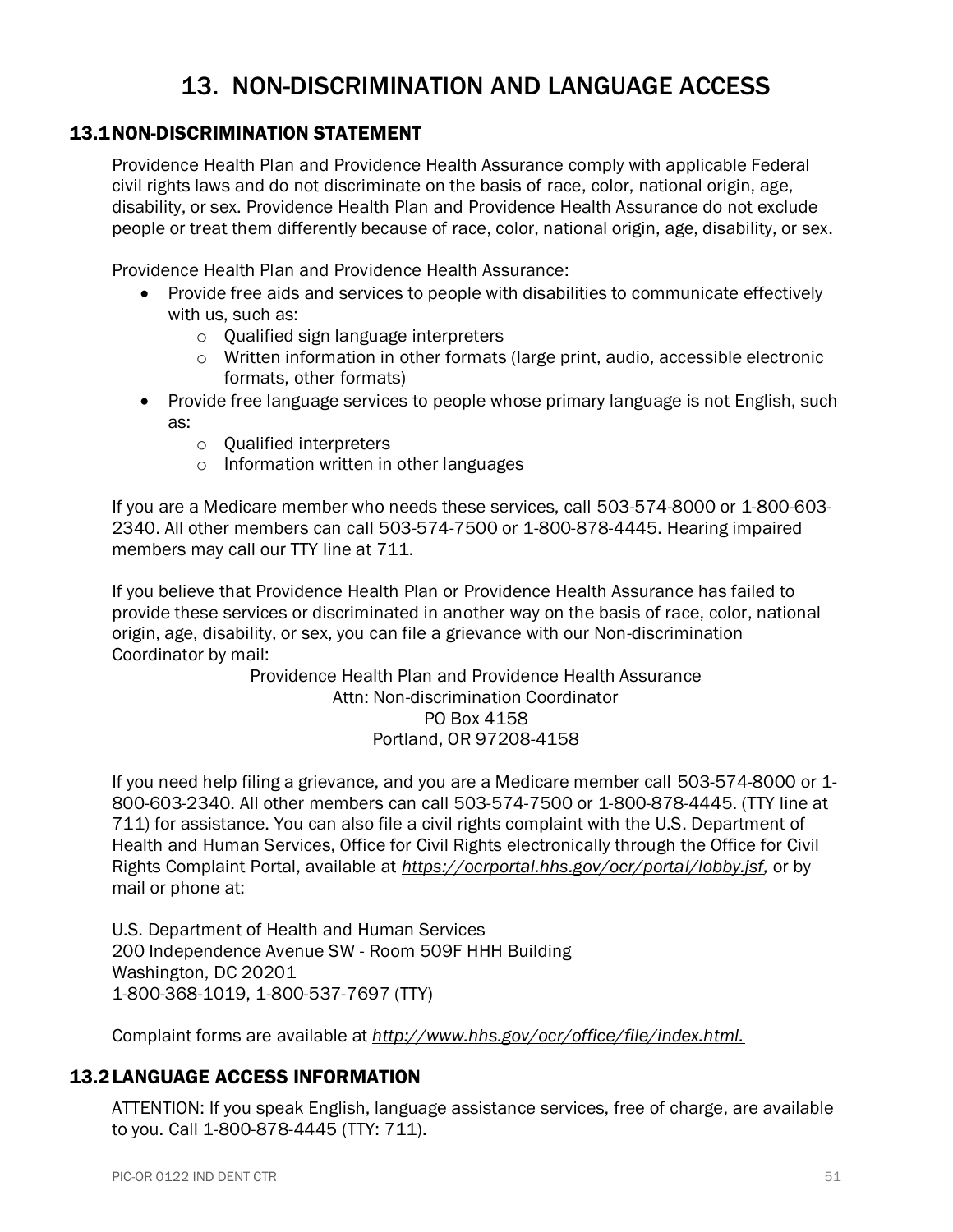ATENCIÓN: si habla español, tiene a su disposición servicios gratuitos de asistencia lingüística. Llame al 1-800-878-4445 (TTY: 711).

CHÚ Ý: Nếu bạn nói Tiếng Việt, có các dịch vụ hỗ trợ ngôn ngữ miễn phí dành cho bạn. Gọi số 1-800-878-4445 (TTY: 711).

注意:如果您使用繁體中文,您可以免費獲得語言援助服務。請致電 1-800-878-4445 (TTY: 711).

ВНИМАНИЕ: Если вы говорите на русском языке, то вам доступны бесплатные услуги перевода. Звоните 1-800-878-4445 (телетайп: 711).

주의: 한국어를 사용하시는 경우, 언어 지원 서비스를 무료로 이용하실 수 있습니다. 1- 800-878-4445 (TTY: 711) 번으로 전화해 주십시오

УВАГА! Якщо ви розмовляєте українською мовою, ви можете звернутися до безкоштовної служби мовної підтримки. Телефонуйте за номером 1-800-878-4445 (телетайп: 711).

注意事項:日本語を話される場合、無料の言語支援をご利用いただけます。1-800-878- 4445 (TTY: 711) まで、お電話にてご連絡ください。

 1-800-878-4445ملحوظة: إذا كنت تتحدث اذكر اللغة، فإن خدمات المساعدة اللغوية تتوافر لك بالمجان . اتصل برقم (711 :TTY(.( رقم هاتف الصم والبكم:

ATENȚIE: Dacă vorbiți limba română, vă stau la dispoziție servicii de asistență lingvistică, gratuit. Sunați la 1-800-878-4445 (TTY: 711).

ប្រយ័ត្ន៖ បើសិនជាអ្នកនិយាយ ភាសាខ្មែរ, សេវាជំនួយផ្នែកភាសា ដោយមិនគិតឈ្នួល គឺអាចមានសំរារ់រំបរ ើអ្នក។ ចូ រ ទូរស័ព្ទ1-800-878-4445 (TTY: 711)។

XIYYEEFFANNAA: Afaan dubbattu Oroomiffa, tajaajila gargaarsa afaanii, kanfaltiidhaan ala, ni argama. Bilbilaa 1-800-878-4445 (TTY: 711).

ACHTUNG: Wenn Sie Deutsch sprechen, stehen Ihnen kostenlos sprachliche Hilfsdienstleistungen zur Verfügung. Rufnummer: 1-800-878-4445 (TTY: 711).

> توجھ : اگر بھ زبان فارسی گفتگو می کنید، تسھیالت زبانی بصورت رایگان برای شما .بگیرید تماس با .باشد می ف (711 :TTY (1-800-878-4445

ATTENTION: Si vous parlez français, des services d'aide linguistique vous sont proposés gratuitement. Appelez le 1-800-878-4445 (ATS: 711).

ี่ เรียน: ถ้าคุณพูดภาษาไทยคุณสามารถใช้บริการช่วยเหลือทางภาษาได้ฟรี โทร 1-800-878-4445 (TTY: 711)